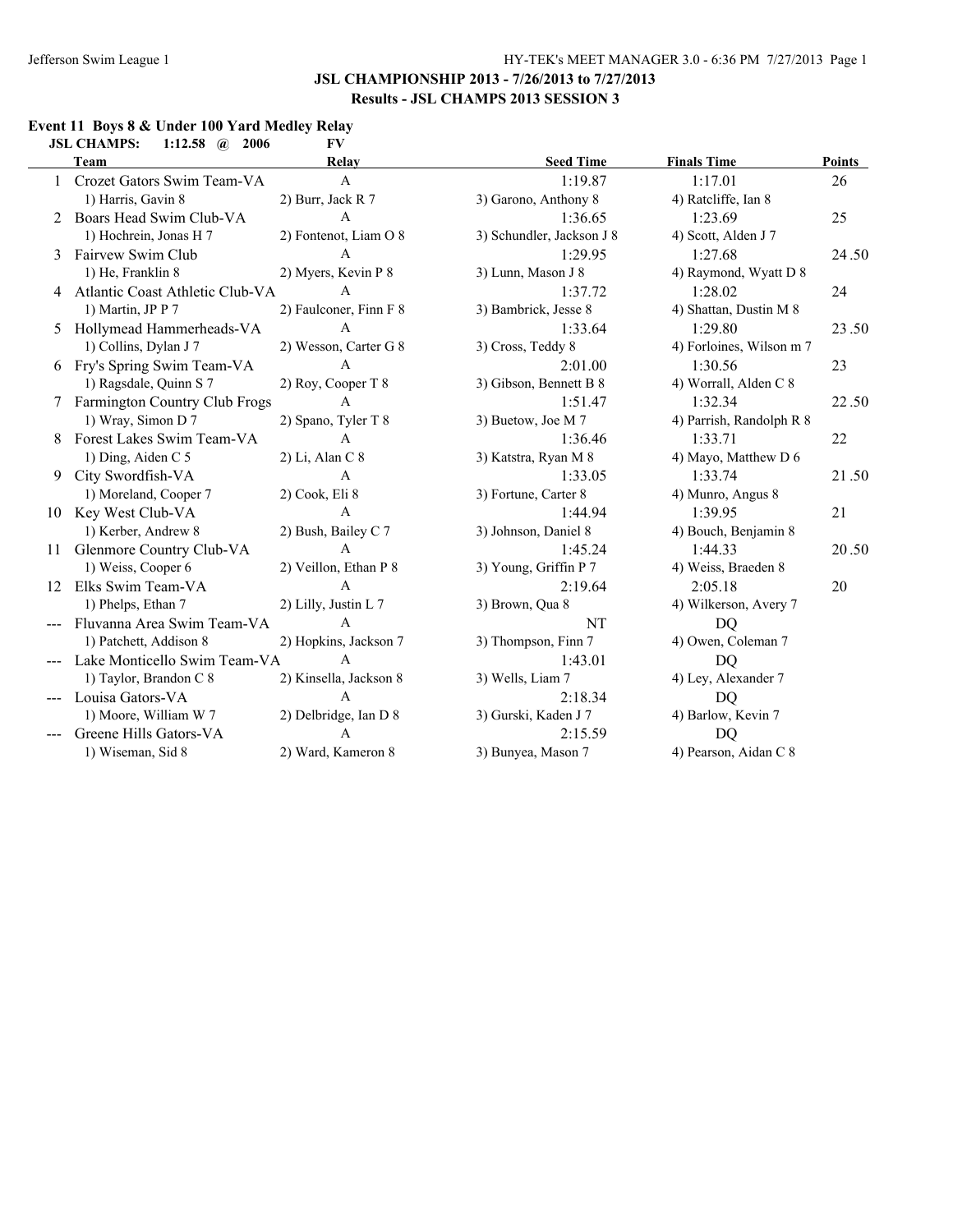#### **Event 12 Girls 8 & Under 100 Yard Medley Relay<br>
ISL CHAMPS:** 1:13.90 @ 2011 **EAST JSL CHAMPS: 1:13.90 @ 2011**

|    | ЈЭГ СПАМП Э.<br>1.13.70 $\langle u \rangle$ 4011 | L'AJ L                    |                            |                            |        |
|----|--------------------------------------------------|---------------------------|----------------------------|----------------------------|--------|
|    | <b>Team</b>                                      | Relay                     | <b>Seed Time</b>           | <b>Finals Time</b>         | Points |
|    | Forest Lakes Swim Team-VA                        | $\mathbf{A}$              | 1:26.15                    | 1:20.19                    | 26     |
|    | 1) Niehaus, Emma A 7                             | 2) Ding, Weining * 8      | 3) Bonham, Reilly G 8      | 4) Sellers, Alice M 8      |        |
|    | 2 Atlantic Coast Athletic Club-VA                | $\mathbf{A}$              | 1:26.90                    | 1:20.46                    | 25     |
|    | 1) Huang, Emily 8                                | 2) DeGuzman, Claire 8     | 3) Peskova, Lillian A 8    | 4) Rose, Mirah 7           |        |
| 3  | Crozet Gators Swim Team-VA                       | $\mathsf{A}$              | 1:24.14                    | 1:21.35                    | 24.50  |
|    | 1) Addison, Julie I 8                            | 2) Long, Kayleigh R 8     | 3) Life, Megan 8           | 4) Scheivert, Lillie R 8   |        |
|    | 4 Fairvew Swim Club                              | A                         | 1:26.04                    | 1:22.02                    | 24     |
|    | 1) Alms, Melissa N 7                             | 2) Smith, Cameron L 7     | 3) Wells, Maddie I 8       | 4) Higginbottom, Devon E 7 |        |
| 5  | City Swordfish-VA                                | $\mathbf{A}$              | 1:22.34                    | 1:26.02                    | 23.50  |
|    | 1) Paquette, Abby 8                              | 2) Sikman, Lara 8         | 3) Ding, Caroline 8        | 4) Foster, Sydney 8        |        |
| 6  | Boars Head Swim Club-VA                          | $\mathbf{A}$              | 1:28.17                    | 1:29.45                    | 23     |
|    | 1) Kincel, Lo M 7                                | 2) O'Connell, Carolyn M 8 | 3) Schundler, Ellie P 7    | 4) Verghese, Alexa L 8     |        |
|    | Fry's Spring Swim Team-VA                        | $\mathsf{A}$              | 1:25.44                    | 1:29.94                    | 22.50  |
|    | 1) Cave, Bella Grace 8                           | 2) Wyatt, Georgia E 8     | 3) Ryang, Sohie F 7        | 4) Ham, Katherine O 8      |        |
|    | Farmington Country Club Frogs                    | A                         | 1:55.00                    | 1:33.71                    | 22     |
|    | 1) Harris, Kaki 7                                | 2) Davis, Grey T 7        | 3) Oakey, Martha 7         | 4) King, Lellie G 7        |        |
|    | 9 Hollymead Hammerheads-VA                       | $\mathbf{A}$              | 1:32.20                    | 1:33.88                    | 21.50  |
|    | 1) Fix, Cayden M 8                               | 2) Zhu, Emily 7           | 3) Christiansen, Josie 8   | 4) Murray, Meghan 7        |        |
| 10 | Louisa Gators-VA                                 | $\mathbf{A}$              | 1:47.85                    | 1:37.83                    | 21     |
|    | 1) McCurnin, Brenna 8                            | 2) Soriano, Allison L 8   | 3) Pekary, Eleanor N 8     | 4) Goodwin, Savannah G 8   |        |
| 11 | Greene Hills Gators-VA                           | $\mathbf{A}$              | 1:50.44                    | 1:39.06                    | 20.50  |
|    | 1) Shifflett, Kylie 8                            | 2) Pearson, Ally K 8      | 3) Dojack, Eliah 7         | 4) Roach, Hanna 8          |        |
| 12 | Key West Club-VA                                 | $\mathbf{A}$              | 1:41.25                    | 1:41.34                    | 20     |
|    | 1) Heapes, Olivia S 8                            | 2) Baumann, Lucy J 8      | 3) Drumheller, Kelsey A 7  | 4) Simeone, Caroline 8     |        |
| 13 | Elks Swim Team-VA                                | $\mathsf{A}$              | 2:14.43                    | 1:50.08                    | 19.50  |
|    | 1) Miller, Hayleigh 8                            | 2) Duprey, Katelyn G 7    | 3) Steigler, Stella J 8    | 4) Slinkman, Taylor 7      |        |
|    | 14 Glenmore Country Club-VA                      | $\mathbf{A}$              | 1:52.28                    | 1:51.74                    | 19     |
|    | 1) Stemland, Lyndsey A 7                         | 2) Reuter, Reagan 8       | 3) Gaskin, Anna Kate K 7   | 4) DiVita, Mirabel J 8     |        |
|    | Lake Monticello Swim Team-VA                     | $\mathbf{A}$              | 1:38.80                    | DQ                         |        |
|    | 1) Aliteri, Reyanne 8                            | 2) Chisholm, Taegan 8     | 3) Carter-Johnson, Alana 8 | 4) Dyke, Rory 8            |        |
|    | Fluvanna Area Swim Team-VA                       | $\mathsf{A}$              | <b>NT</b>                  | <b>DQ</b>                  |        |
|    | 1) Raines, Marena 7                              | 2) Mcadams, Reagan 8      | 3) Farist, Grace 8         | 4) Hansen, Gwyn 8          |        |
|    |                                                  |                           |                            |                            |        |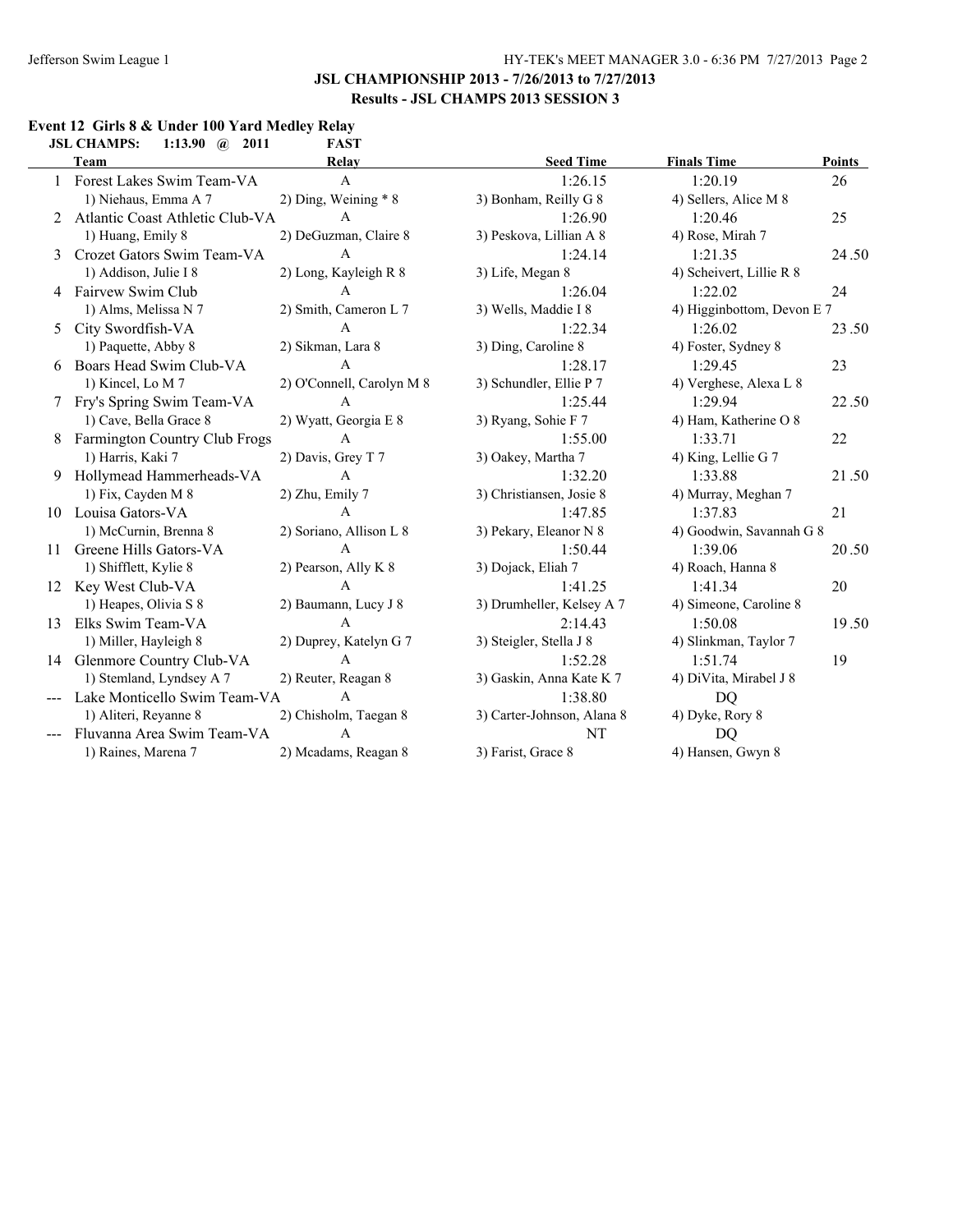# **Event 21 Boys 8 & Under 25 Yard Freestyle**

|       | <b>JSL CHAMPS:</b> | 13.74 (a) 1979 | <b>CHRIS TAYLOR</b>             | <b>GHG</b>       |                    |        |
|-------|--------------------|----------------|---------------------------------|------------------|--------------------|--------|
|       | <b>Name</b>        |                | Age Team                        | <b>Seed Time</b> | <b>Finals Time</b> | Points |
| 1     | Garono, Anthony    |                | 8 Crozet Gators Swim Team-VA    | 15.86            | 15.84              | 16     |
| 2     | Ward, Kameron      |                | Greene Hills Gators-VA          | 16.95            | 16.33              | 15     |
| 3     | Katstra, Ryan M    |                | Forest Lakes Swim Team-VA       | 17.12            | 16.42              | 14.50  |
| 4     | Cross, Teddy       |                | Hollymead Hammerheads-VA        | 16.63            | 16.47              | 14     |
| 5     | Burr, Jack R       | 7              | Crozet Gators Swim Team-VA      | 16.58            | 16.78              | 13.50  |
| 6     | Addison, Henry G   |                | Crozet Gators Swim Team-VA      | 16.61            | 16.84              |        |
| 7     | Wesson, Carter G   |                | Hollymead Hammerheads-VA        | 19.05            | 16.98              | 13     |
| 8     | Harris, Gavin      |                | Crozet Gators Swim Team-VA      | 16.72            | 17.04              |        |
| 9     | Gibson, Bennett B  | 8              | Fry's Spring Swim Team-VA       | 17.59            | 17.29              | 12.50  |
| 10    | Nemergut, Josh M   |                | Crozet Gators Swim Team-VA      | 17.09            | 17.37              |        |
| 11    | Scott, Alden J     |                | Boars Head Swim Club-VA         | 18.22            | 17.45              | 12     |
| 12    | Adam, Silas        |                | Crozet Gators Swim Team-VA      | 18.81            | 17.58              |        |
| 13    | Raymond, Wyatt D   |                | Fairvew Swim Club               | 17.43            | 17.72              | 11.50  |
| 14    | Scarbrough, Eli A  |                | Crozet Gators Swim Team-VA      | 19.66            | 18.05              |        |
| 15    | Lunn, Mason J      |                | Fairvew Swim Club               | 17.90            | 18.06              | 11     |
| 16    | Jeronimus, Ryan    | 8              | Crozet Gators Swim Team-VA      | 19.03            | 18.15              |        |
| 17    | Williams, Tommy R  | 8              | Boars Head Swim Club-VA         | 19.42            | 18.41              | 10.50  |
| 18    | Fontenot, Liam O   | 8.             | Boars Head Swim Club-VA         | 18.86            | 18.42              |        |
| 19    | Simmons, Samuel C  | 8              | Crozet Gators Swim Team-VA      | 18.97            | 18.49              |        |
| 20    | Messinger, Jacob B | 8              | Key West Club-VA                | 22.55            | 18.57              | 10     |
| 21    | Vavrik, George C   | 7              | Boars Head Swim Club-VA         | 18.86            | 18.59              |        |
| 22    | Kunze, Jackson C   | 7              | Fairvew Swim Club               | 20.52            | 18.65              |        |
| $*23$ | Chatterson, Nate   | 7              | Crozet Gators Swim Team-VA      | 19.17            | 18.72              |        |
| $*23$ | Ratcliffe, Ian     | 8              | Crozet Gators Swim Team-VA      | 17.90            | 18.72              |        |
| 25    | Lanahan, Sean T    |                | Crozet Gators Swim Team-VA      | 18.36            | 19.06              |        |
| 26    | Bell, Phin P       | 8              | Fairvew Swim Club               | 20.38            | 19.09              |        |
| $*27$ | Shattan, Dustin M  | 8              | Atlantic Coast Athletic Club-VA | 19.49            | 19.17              | 9.25   |
| $*27$ | Moore, Maxwell     | 7              | Farmington Country Club Frogs   | 19.46            | 19.17              | 9.25   |
| 29    | Cook, Eli          | 8              | City Swordfish-VA               | 18.80            | 19.31              | 8.50   |
| 30    | Worrall, Alden C   | 8              | Fry's Spring Swim Team-VA       | 18.64            | 19.40              | 8      |
| 31    | Hamil, Logan c     | 7              | Fry's Spring Swim Team-VA       | 20.92            | 19.42              |        |
| 32    | Waldbillig, Sam J  | 8              | Crozet Gators Swim Team-VA      | 18.67            | 19.45              |        |
| 33    | Owen, Coleman      |                | Fluvanna Area Swim Team-VA      | 17.86            | 19.60              | 7.50   |
| 34    | Ashcom, Lincoln A  |                | Fry's Spring Swim Team-VA       | 19.73            | 19.80              |        |
| 35    | Graham, William P  | 8              | Boars Head Swim Club-VA         | 20.52            | 19.85              |        |
| 36    | Buetow, Joe M      |                | 7 Farmington Country Club Frogs | 19.37            | 19.96              | $\tau$ |
| *37   | Adams, Theo        | 8              | Fry's Spring Swim Team-VA       | 21.95            | 20.29              |        |
| *37   | Wilson, Andrew     | 8              | Fairvew Swim Club               | 22.58            | 20.29              |        |
| 39    | Keenan, William    | 8              | Fry's Spring Swim Team-VA       | 21.20            | 20.36              |        |
| 40    | Crane, Zachary B   | 8              | Crozet Gators Swim Team-VA      | 21.28            | 20.37              |        |
| 41    | Munro, Angus       | 8              | City Swordfish-VA               | 18.80            | 20.38              | 6.50   |
| 42    | Fontaine, Jake     | 8              | Crozet Gators Swim Team-VA      | 19.74            | 20.46              |        |
| 43    | Martin, JP P       |                | Atlantic Coast Athletic Club-VA | 19.31            | 20.50              | 6      |
|       |                    |                | Farmington Country Club Frogs   |                  |                    |        |
| 44    | Hathaway, Davis D  | 8              | Atlantic Coast Athletic Club-VA | 20.75            | 20.59              |        |
| 45    | Dofflemyer, Jack   |                | Boars Head Swim Club-VA         | 22.27            | 20.68              |        |
| 46    | Frank, Latham H    | 8              | Boars Head Swim Club-VA         | 21.28            | 20.82              |        |
| 47    | Vaughn, Elias B    |                |                                 | 21.28            | 21.06              |        |
| 48    | Hochrein, Jonas H  | 7              | Boars Head Swim Club-VA         | 21.05            | 21.14              |        |
| 49    | Kerber, Andrew     | 8              | Key West Club-VA                | 22.35            | 21.21              | 5.50   |
| 50    | Roy, Cooper T      |                | 8 Fry's Spring Swim Team-VA     | 22.22            | 21.38              |        |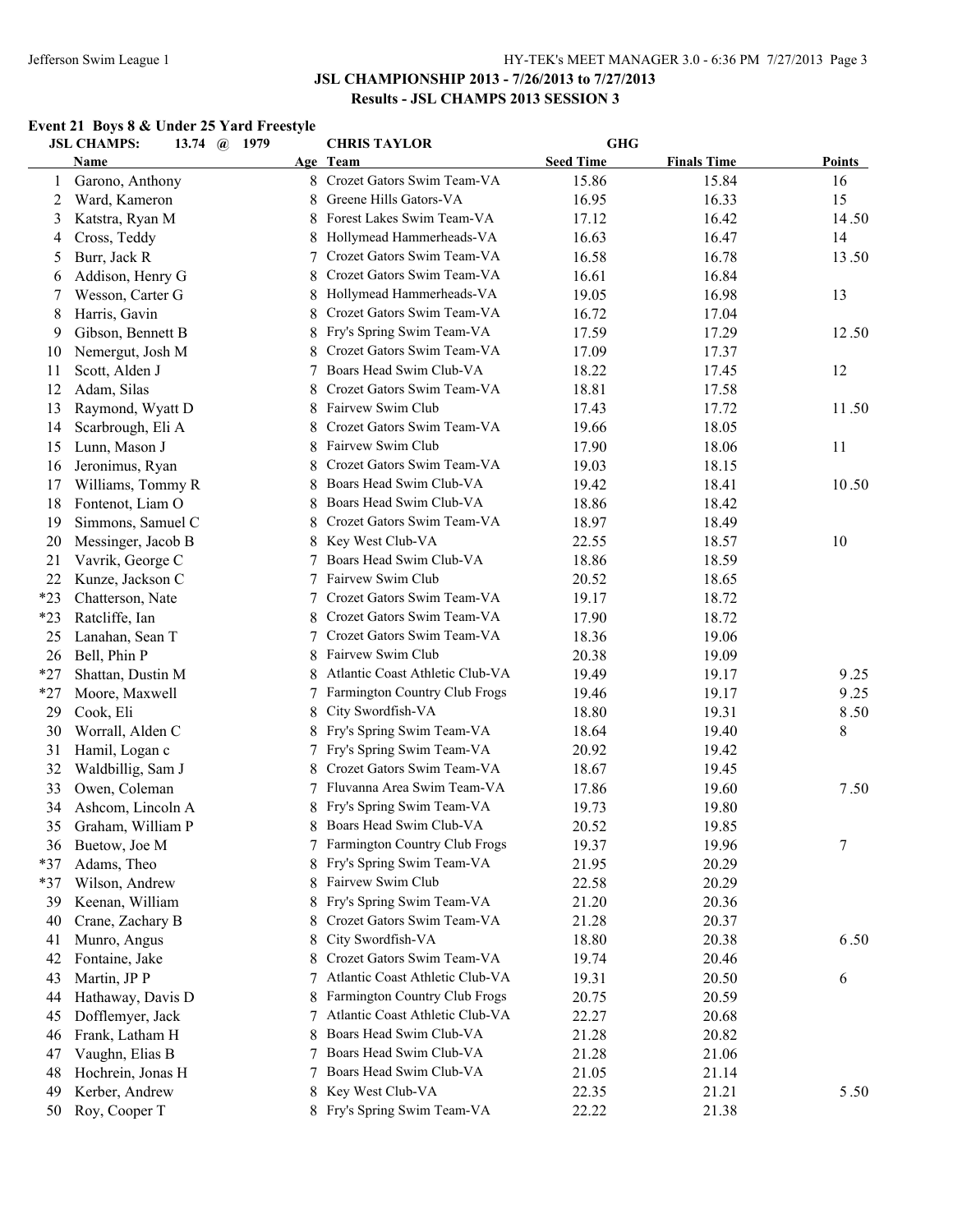# **(Event 21 Boys 8 & Under 25 Yard Freestyle)**

|       | <b>Name</b>            |   | Age Team                        | <b>Seed Time</b> | <b>Finals Time</b> | <b>Points</b> |
|-------|------------------------|---|---------------------------------|------------------|--------------------|---------------|
| 51    | Giese, Benji N         |   | 7 Fry's Spring Swim Team-VA     | 21.12            | 21.46              |               |
| 52    | Park, Tyler            |   | City Swordfish-VA               | 22.32            | 21.62              |               |
| 53    | Hunt, Jackson j        |   | Crozet Gators Swim Team-VA      | 21.68            | 21.63              |               |
| 54    | Crook, Wilson J        |   | Fry's Spring Swim Team-VA       | 25.16            | 21.66              |               |
| 55    | Lockhart, Matthew N    |   | Fry's Spring Swim Team-VA       | 21.09            | 21.70              |               |
| 56    | Gresge, Thomas N       |   | Crozet Gators Swim Team-VA      | 22.15            | 21.87              |               |
| 57    | Keeton, Alex           |   | Crozet Gators Swim Team-VA      | 23.23            | 21.92              |               |
| 58    | Powell, Haden J        |   | Boars Head Swim Club-VA         | 21.93            | 21.97              |               |
| 59    | Bunyea, Mason          |   | Greene Hills Gators-VA          | 20.35            | 21.99              | 5             |
| 60    | Forloines, Wilson m    |   | 7 Hollymead Hammerheads-VA      | 21.73            | 22.09              |               |
| 61    | Kallen, Gray G         |   | 7 Farmington Country Club Frogs | 23.00            | 22.14              |               |
| 62    | Veillon, Ethan P       | 8 | Glenmore Country Club-VA        | 23.79            | 22.21              | 4.50          |
| 63    | Thompson, Finn         |   | 7 Fluvanna Area Swim Team-VA    | 20.02            | 22.25              | 4             |
| 64    | Davis, Jonah P         | 8 | Crozet Gators Swim Team-VA      | 24.10            | 22.35              |               |
| 65    | Harris, Jonah          | 7 | Crozet Gators Swim Team-VA      | 23.50            | 22.39              |               |
| 66    | Brubaker, Wyatt W      | 7 | Atlantic Coast Athletic Club-VA | 25.79            | 22.53              |               |
| 67    | Long, Landon R         | 8 | Boars Head Swim Club-VA         | 25.14            | 22.55              |               |
| 68    | Cafferillo, Dominick N | 7 | Glenmore Country Club-VA        | 25.97            | 22.60              | 3.50          |
| 69    | Lewis, Jack A          | 7 | Fry's Spring Swim Team-VA       | 24.21            | 22.61              |               |
| 70    | Plehn, Elliott         | 7 | City Swordfish-VA               | 25.25            | 22.62              |               |
| 71    | Bouch, Benjamin        | 8 | Key West Club-VA                | 22.19            | 22.65              |               |
| 72    | Simon, Nathan W        | 7 | Crozet Gators Swim Team-VA      | 23.42            | 22.73              |               |
| 73    | Huffmyer, Andrew       | 7 | Crozet Gators Swim Team-VA      | 20.38            | 22.75              |               |
| 74    | Peters, Aidan          | 8 | City Swordfish-VA               | 21.88            | 22.78              |               |
| 75    | Schlesinger, Aidan A   | 8 | Atlantic Coast Athletic Club-VA | 22.91            | 22.87              |               |
| 76    | Schnell, Benjamin T    |   | Crozet Gators Swim Team-VA      | 25.73            | 22.94              |               |
| 77    | Knight, John           | 8 | Hollymead Hammerheads-VA        | 21.93            | 23.26              |               |
| 78    | Borches, Taylor W      |   | Farmington Country Club Frogs   | 23.87            | 23.44              |               |
| 79    | Haslam, Nicholas       |   | Crozet Gators Swim Team-VA      | 24.10            | 23.62              |               |
| 80    | Wells, Liam            |   | 7 Lake Monticello Swim Team-VA  | 21.37            | 23.64              | 3             |
| 81    | Kapp, Jake A           |   | Farmington Country Club Frogs   | 25.59            | 23.71              |               |
| 82    | Radio, Jack A          | 8 | Crozet Gators Swim Team-VA      | 23.45            | 23.86              |               |
| 83    | Kingdon, John R        | 8 | Farmington Country Club Frogs   | 25.16            | 24.04              |               |
| $*84$ | Lynch, Sean            | 8 | City Swordfish-VA               | 23.71            | 24.05              |               |
| *84   | Wirasaputra, William   |   | 7 Hollymead Hammerheads-VA      | 26.02            | 24.05              |               |
| 86    | Ward, Matty C          |   | Farmington Country Club Frogs   | 26.60            | 24.30              |               |
| 87    | Commins, Andy F        |   | 7 Boars Head Swim Club-VA       | 27.61            | 24.33              |               |
| 88    | Millard, Christian     |   | City Swordfish-VA               | 24.41            | 24.55              |               |
| *89   | Grierson, Brody        |   | 7 Farmington Country Club Frogs | 24.32            | 24.56              |               |
| *89   | Moore, William W       |   | 7 Louisa Gators-VA              | 23.37            | 24.56              | 2.50          |
| 91    | Brockmeier, Ben        |   | 7 Farmington Country Club Frogs | 29.24            | 24.67              |               |
| *92   | Myers, John Henry      | 8 | Crozet Gators Swim Team-VA      | 22.82            | 24.79              |               |
| *92   | Wise, Gus A            |   | 7 Farmington Country Club Frogs | 20.44            | 24.79              |               |
| 94    | DeBoer, Kuyper J       |   | 7 Fairvew Swim Club             | 26.86            | 25.50              |               |
|       | Strickler, Sawyer J    | 7 | Fairvew Swim Club               | 24.67            | 25.62              |               |
| 95    | Trundle, Shep C        | 8 | Boars Head Swim Club-VA         | 26.99            | 25.76              |               |
| 96    |                        |   | Elks Swim Team-VA               |                  |                    |               |
| 97    | Brown, Qua             | 8 |                                 | 29.00            | 26.31              | 2             |
| 98    | Hartman, Simeon        | 7 | City Swordfish-VA               | 23.03            | 26.36              |               |
| 99    | Inzana, Elliot F       | 7 | Greene Hills Gators-VA          | 27.95            | 26.65              |               |
| 100   | Roy, Maddox            | 7 | Fry's Spring Swim Team-VA       | 27.05            | 26.69              |               |
| 101   | Spano, Connor P        |   | Farmington Country Club Frogs   | 23.77            | 26.91              |               |
| 102   | Tapscott, Sam          |   | 7 Lake Monticello Swim Team-VA  | 24.05            | 26.93              | 1.50          |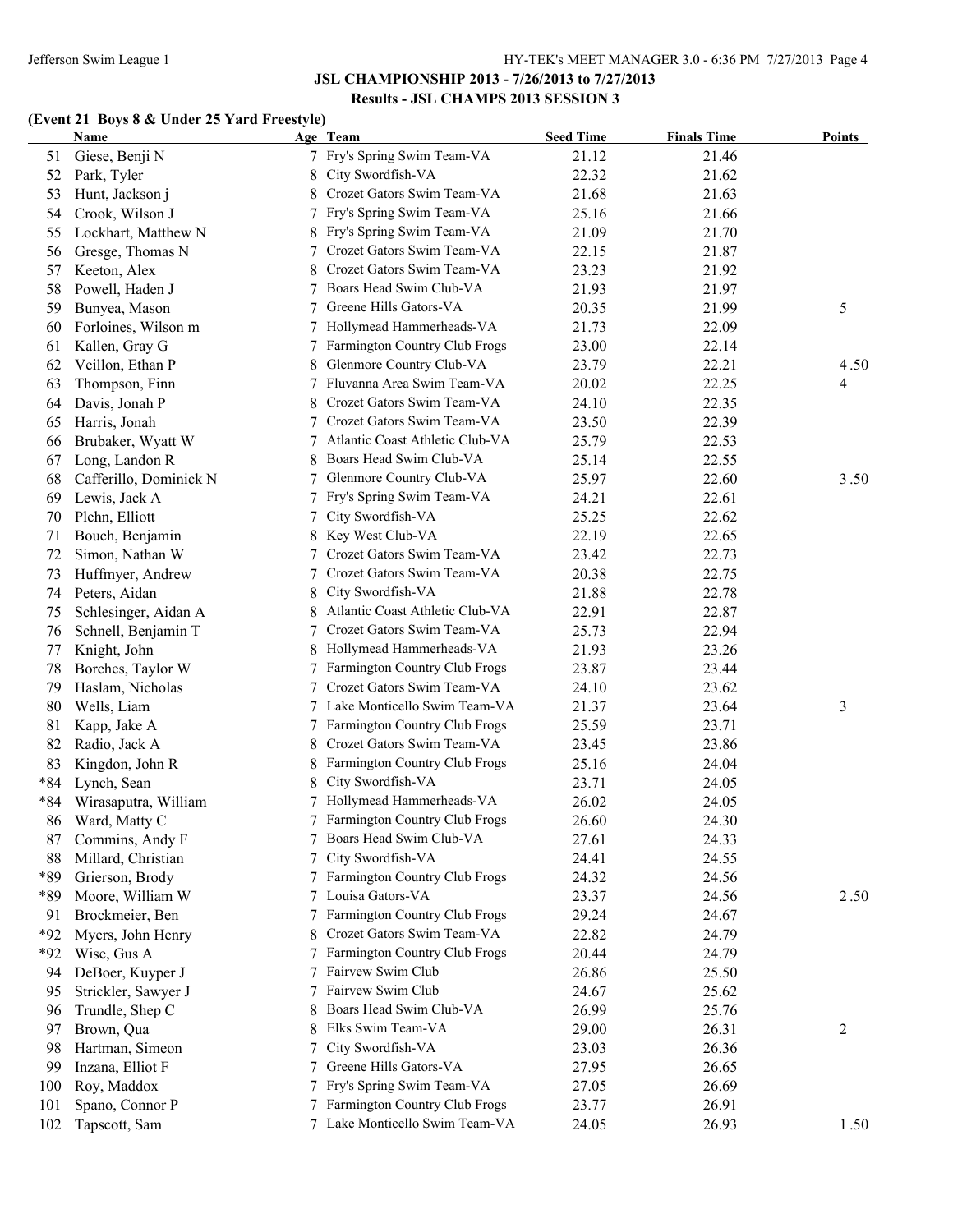# **(Event 21 Boys 8 & Under 25 Yard Freestyle)**

|               | <b>Name</b>           |   | Age Team                             | <b>Seed Time</b> | <b>Finals Time</b> | <b>Points</b> |
|---------------|-----------------------|---|--------------------------------------|------------------|--------------------|---------------|
| 103           | Kelly, Nathan E       | 8 | <b>Farmington Country Club Frogs</b> | 24.80            | 27.01              |               |
| 104           | Smith, Cole           | 8 | City Swordfish-VA                    | 33.37            | 27.11              |               |
| 105           | Scopeliti, Ryan       | 7 | Fluvanna Area Swim Team-VA           | 29.70            | 27.25              |               |
| 106           | Panicker, Shrey       | 7 | City Swordfish-VA                    | 26.58            | 27.34              |               |
| 107           | Cumiskey, Paul        |   | Fluvanna Area Swim Team-VA           | 27.17            | 27.35              |               |
| 108           | Taylor, Marshall P    | 8 | Fairvew Swim Club                    | 27.76            | 27.43              |               |
| 109           | Quatrara, Lucas       |   | Fairvew Swim Club                    | 28.06            | 27.54              |               |
| 110           | Young, Evan           |   | Hollymead Hammerheads-VA             | 27.23            | 28.00              |               |
| 111           | Noth, Damien L        |   | Hollymead Hammerheads-VA             | 28.13            | 28.10              |               |
| 112           | Shifflett, Hunter R   |   | Hollymead Hammerheads-VA             | 28.04            | 28.25              |               |
| 113           | Tuck, Ian             |   | Hollymead Hammerheads-VA             | 28.74            | 28.46              |               |
| 114           | Streed, Owen W        |   | Boars Head Swim Club-VA              | 29.54            | 28.64              |               |
| 115           | Wilkerson, Avery      |   | Elks Swim Team-VA                    | 47.55            | 28.76              | 1             |
| 116           | Santiago, Nathan A    |   | Fairvew Swim Club                    | 30.04            | 28.86              |               |
| 117           | Scindia, Kartik       |   | City Swordfish-VA                    | 27.59            | 29.07              |               |
| 118           | Edmonds, Spicer S     |   | Farmington Country Club Frogs        | 29.03            | 29.39              |               |
| 119           | Skinner, Shannon      |   | City Swordfish-VA                    | 29.54            | 29.47              |               |
| 120           | Robertson, Liam       |   | Key West Club-VA                     | 25.97            | 29.61              |               |
| 121           | Dyer, Jaylen          |   | City Swordfish-VA                    | 28.96            | 29.74              |               |
| 122           | Delbridge, Ian D      |   | Louisa Gators-VA                     | 27.59            | 29.89              |               |
| 123           | Phelps, Ethan         |   | Elks Swim Team-VA                    | 31.64            | 30.00              |               |
| 124           | Long, Mitchell        | 7 | City Swordfish-VA                    | 29.78            | 30.41              |               |
| 125           | Pollard, Henry E      | 8 | Farmington Country Club Frogs        | 34.99            | 30.47              |               |
| 126           | Gillespie, Fletcher F | 8 | Farmington Country Club Frogs        | 27.33            | 30.51              |               |
| 127           | Drake, Ben J          | 7 | Hollymead Hammerheads-VA             | 36.51            | 30.87              |               |
| 128           | Watkins, Simon J      | 7 | Glenmore Country Club-VA             | 32.13            | 30.92              |               |
| 129           | Carey, Sam            |   | Fry's Spring Swim Team-VA            | 31.17            | 31.13              |               |
| 130           | Worrall, Cary C       | 7 | Fry's Spring Swim Team-VA            | 34.96            | 31.42              |               |
|               |                       |   | City Swordfish-VA                    |                  |                    |               |
| 131<br>$*132$ | Sanner, Nick          | 8 | Atlantic Coast Athletic Club-VA      | 37.36            | 31.45              |               |
|               | Gasparini, Gregoire G | 8 | Fairvew Swim Club                    | 29.98            | 31.69              |               |
| $*132$        | Uthlaut, Garrett S    | 8 |                                      | 31.98            | 31.69              |               |
| 134           | Vaughan, Carter J     | 8 | Farmington Country Club Frogs        | 30.51            | 32.05              |               |
| 135           | Price, AJ             | 8 | Lake Monticello Swim Team-VA         | 32.28            | 32.16              |               |
| 136           | Halas, Misko M        | 7 | Crozet Gators Swim Team-VA           | 35.45            | 32.26              |               |
| 137           | Wall, Samuel          |   | Hollymead Hammerheads-VA             | 30.26            | 32.34              |               |
| 138           | Gillenwater, Thor G   |   | 7 Forest Lakes Swim Team-VA          | 33.08            | 33.28              |               |
| 139           | Bridge, Hayden        |   | 7 Lake Monticello Swim Team-VA       | 39.47            | 33.54              |               |
| 140           | Granger, Oak          |   | City Swordfish-VA                    | 32.63            | 33.60              |               |
| 141           | Lilly, Justin L       |   | Elks Swim Team-VA                    | 32.86            | 33.66              |               |
| 142           | Sullivan, Emerson     | 7 | City Swordfish-VA                    | 32.09            | 34.33              |               |
| 143           | Bourque, Reilly D     | 7 | Boars Head Swim Club-VA              | 27.13            | 36.09              |               |
| 144           | Dixon, Luke B         |   | Atlantic Coast Athletic Club-VA      | 38.54            | 36.21              |               |
| 145           | Libby, Jack A         |   | Farmington Country Club Frogs        | 31.95            | 36.72              |               |
| 146           | Horton, Dylan         | 6 | Elks Swim Team-VA                    | 44.29            | 36.99              |               |
| 147           | O'Grady, Connor       |   | Fairvew Swim Club                    | 36.86            | 37.21              |               |
| 148           | Kerber, Aaron         |   | Key West Club-VA                     | 37.09            | 37.36              |               |
| 149           | Fowler, Rylan J       |   | Louisa Gators-VA                     | 37.95            | 37.40              |               |
| 150           | Mitchelson, Riley W   | 8 | Greene Hills Gators-VA               | 23.64            | 37.53              |               |
| 151           | Overstreet, Collln D  |   | Atlantic Coast Athletic Club-VA      | 44.75            | 37.66              |               |
| 152           | Harris, Andrew        |   | Glenmore Country Club-VA             | 41.47            | 37.77              |               |
| 153           | Barlow, Kevin         |   | 7 Louisa Gators-VA                   | 34.31            | 38.07              |               |
| 154           | Heapes, Jake          |   | 7 Key West Club-VA                   | 41.86            | 40.87              |               |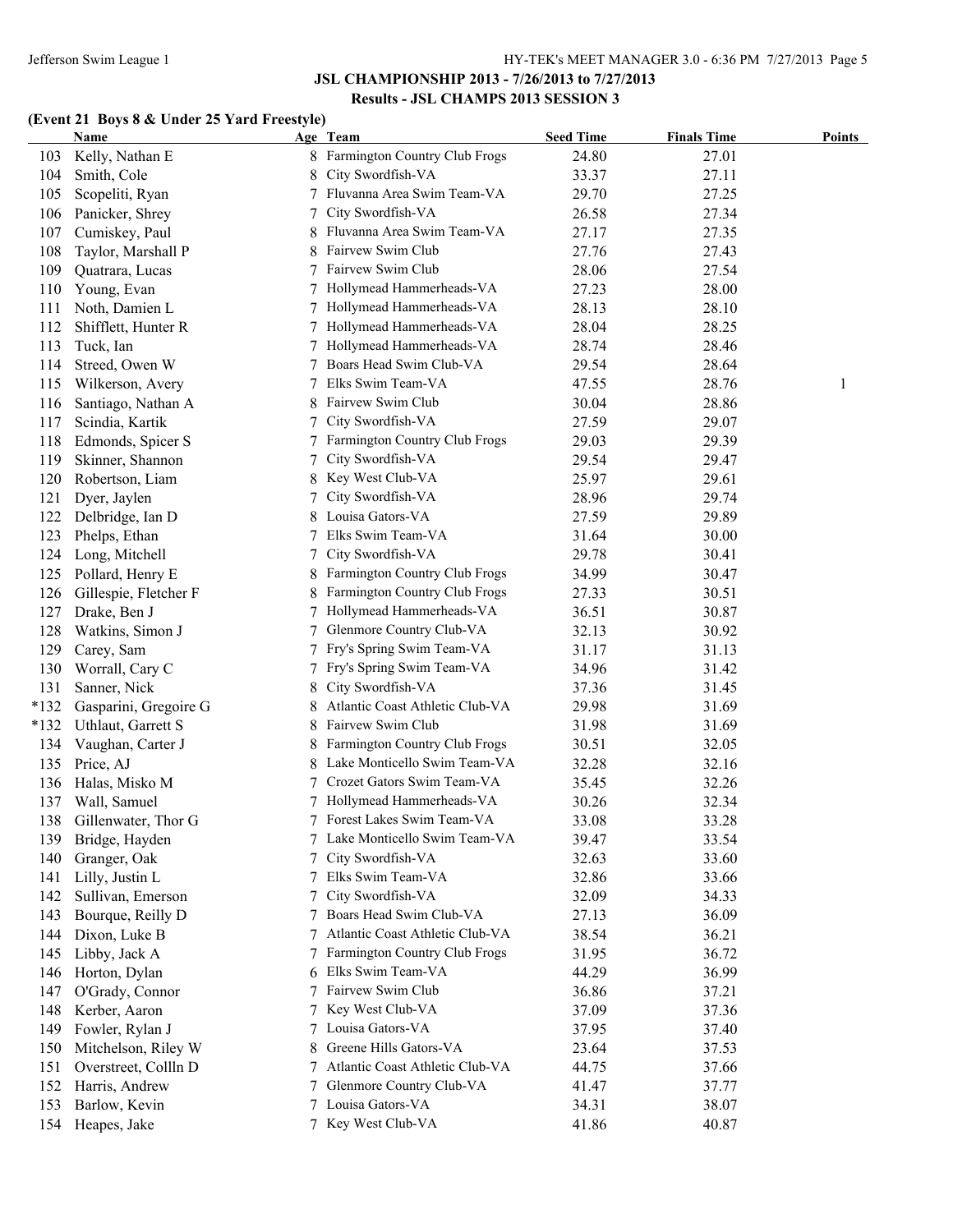# **(Event 21 Boys 8 & Under 25 Yard Freestyle)**

|     | <b>Name</b>            | Age Team                     | <b>Seed Time</b> | <b>Finals Time</b> | <b>Points</b> |
|-----|------------------------|------------------------------|------------------|--------------------|---------------|
|     | 155 Slinkman, Hunter   | 5 Elks Swim Team-VA          | 56.53            | 41.26              |               |
|     | 156 Chorbaji, Jordan   | 7 City Swordfish-VA          | 41.53            | 42.51              |               |
|     | 157 Phillips, Gideon D | 7 Greene Hills Gators-VA     | 58.33            | 43.08              |               |
|     | 158 Miller, Matt       | 7 Key West Club-VA           | 34.75            | 47.07              |               |
| 159 | Talamanchi, Harsh      | 8 Hollymead Hammerheads-VA   | 41.37            | 53.58              |               |
|     | 160 Phillips, Jacob C  | 8 Greene Hills Gators-VA     | 54.53            | 56.19              |               |
|     | --- Smeds, John        | 7 Fluvanna Area Swim Team-VA | NT               | X24.90             |               |
|     | --- Trout, Carter T    | 8 Boars Head Swim Club-VA    | 28.12            | X24.93             |               |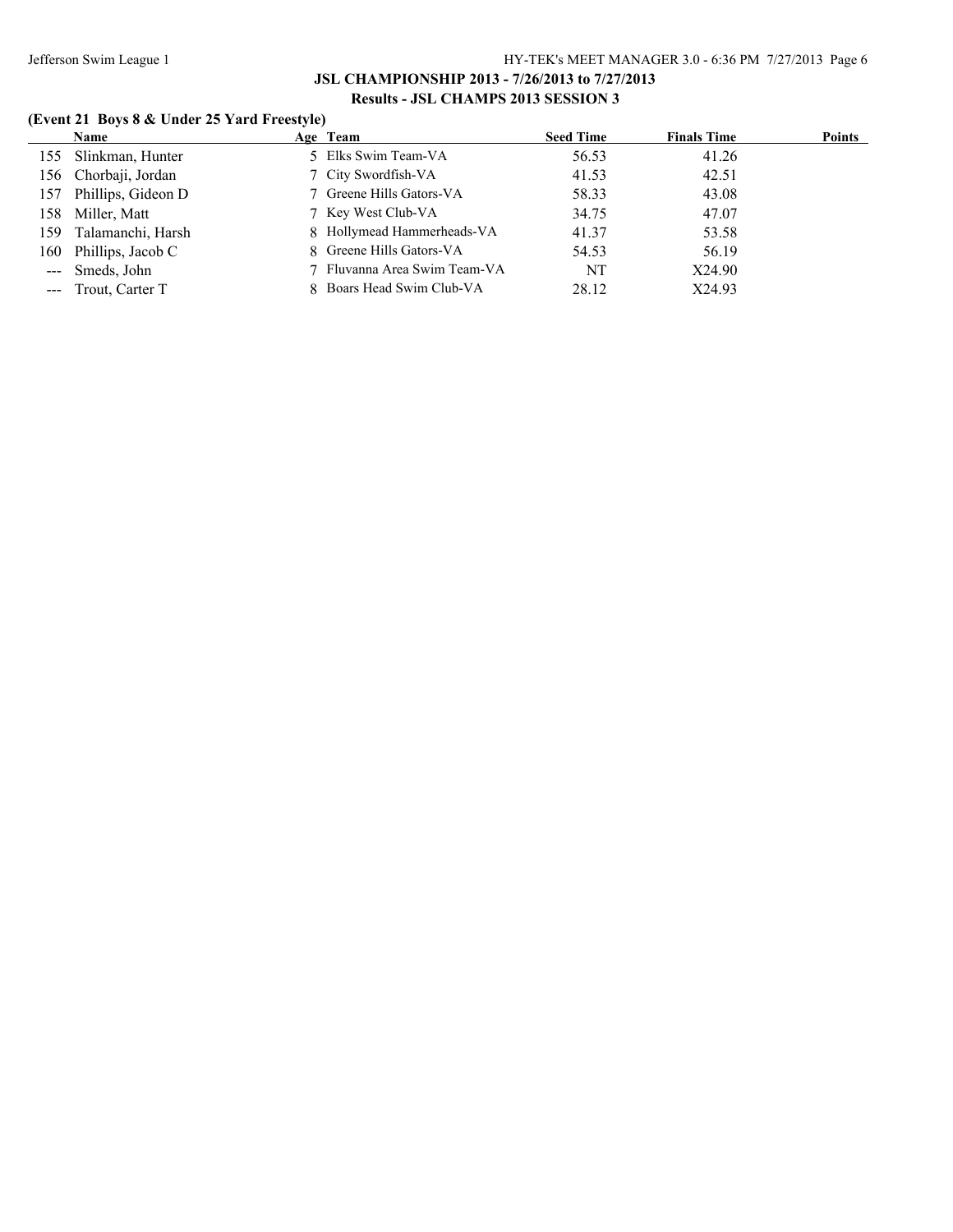#### **Event 22 Girls 8 & Under 25 Yard Freestyle**

|       | <b>JSL CHAMPS:</b><br>2004<br>14.30 $\omega$ |    | <b>BRITTANY DICKERSON</b>       | $GCC$            |                    |               |
|-------|----------------------------------------------|----|---------------------------------|------------------|--------------------|---------------|
|       | Name                                         |    | Age Team                        | <b>Seed Time</b> | <b>Finals Time</b> | <b>Points</b> |
| 1     | Saint James, Madeleine R                     |    | 8 Boars Head Swim Club-VA       | 15.09            | 14.90              | 16            |
| 2     | Sellers, Alice M                             | 8  | Forest Lakes Swim Team-VA       | 16.08            | 15.71              | 15            |
| 3     | Long, Kayleigh R                             | 8  | Crozet Gators Swim Team-VA      | 16.56            | 16.17              | 14.50         |
| 4     | Wells, Maddie I                              | 8  | Fairvew Swim Club               | 16.72            | 16.83              | 14            |
| 5     | Addison, Julie I                             | 8  | Crozet Gators Swim Team-VA      | 16.92            | 17.16              | 13.50         |
| 6     | Lucas, Jo Jo                                 | 8  | City Swordfish-VA               | 17.21            | 17.19              | 13            |
| 7     | Farist, Grace                                | 8  | Fluvanna Area Swim Team-VA      | 18.33            | 17.24              | 12.50         |
| 8     | Peskova, Lillian A                           | 8  | Atlantic Coast Athletic Club-VA | 16.76            | 17.31              | 12            |
| 9     | McQuilkin, Kayla G                           | 8  | Fairvew Swim Club               | 18.86            | 17.55              | 11.50         |
| 10    | Higginbottom, Devon E                        | 7  | Fairvew Swim Club               | 17.68            | 17.68              |               |
| 11    | Bonham, Reilly G                             |    | Forest Lakes Swim Team-VA       | 19.32            | 17.90              | 11            |
| 12    | Ding, Weining *                              |    | Forest Lakes Swim Team-VA       | 18.10            | 17.91              |               |
| 13    | Culbreath, Caroline                          | 8  | City Swordfish-VA               | 17.99            | 17.92              | 10.50         |
| 14    | Stancil, Annabeth D                          | 8  | Boars Head Swim Club-VA         | 18.22            | 18.25              | 10            |
| 15    | Slate, Annabel A                             | 8  | Fry's Spring Swim Team-VA       | 18.22            | 18.30              | 9.50          |
| 16    |                                              |    | City Swordfish-VA               | 18.92            | 18.46              |               |
|       | Robles, Sophia                               | 8  | Fry's Spring Swim Team-VA       |                  |                    |               |
| 17    | Cramer, Mary E                               |    |                                 | 17.14            | 18.68              | 9             |
| 18    | Ding, Caroline                               | 8  | City Swordfish-VA               | 18.07            | 18.80              |               |
| 19    | Scheivert, Lillie R                          |    | Crozet Gators Swim Team-VA      | 18.75            | 18.88              |               |
| 20    | Roach, Hanna                                 | 8  | Greene Hills Gators-VA          | 18.60            | 19.06              | 8.50          |
| 21    | Boyer, Kaitlyn                               | 8  | City Swordfish-VA               | 18.72            | 19.08              |               |
| 22    | Pritchett, Kaia G                            |    | 7 Forest Lakes Swim Team-VA     | 20.41            | 19.17              |               |
| $*23$ | Alms, Alexis D                               |    | 7 Fairvew Swim Club             | 20.86            | 19.19              |               |
| $*23$ | McCurnin, Scarlett                           |    | 8 Louisa Gators-VA              | 20.53            | 19.19              | 8             |
| 25    | Harrop-Williams, Gabrielle S                 | 7  | Forest Lakes Swim Team-VA       | 21.87            | 19.31              |               |
| $*26$ | Wilson, Mia                                  |    | 8 Fairvew Swim Club             | 18.55            | 19.34              |               |
| $*26$ | Oakey, Martha                                | 7  | Farmington Country Club Frogs   | 19.14            | 19.34              | 7.50          |
| 28    | Rose, Mirah                                  | 7  | Atlantic Coast Athletic Club-VA | 17.96            | 19.44              | 7             |
| 29    | Steigler, Stella J                           | 8  | Elks Swim Team-VA               | 19.41            | 19.48              | 6.50          |
| 30    | Williams, Lily L                             | 8  | Fairvew Swim Club               | 21.34            | 19.54              |               |
| $*31$ | Hughlett, Caroline G                         | 8  | Forest Lakes Swim Team-VA       | 20.50            | 19.55              |               |
| $*31$ | Niehaus, Emma A                              | 7  | Forest Lakes Swim Team-VA       | 19.59            | 19.55              |               |
| 33    | Hughlett, Courtney E                         | 8. | Forest Lakes Swim Team-VA       | 20.92            | 19.56              |               |
| 34    | Carter-Johnson, Alana                        |    | Lake Monticello Swim Team-VA    | 18.69            | 19.64              | 6             |
| 35    | Hoke, Sophie E                               |    | 8 Fairvew Swim Club             | 20.82            | 19.67              |               |
| 36    | Hui, Vivi                                    |    | City Swordfish-VA               | 20.52            | 19.71              |               |
| 37    | Tipton, Kiley A                              |    | Fairvew Swim Club               | 20.55            | 19.77              |               |
| 38    | Murray, Meghan                               | 7  | Hollymead Hammerheads-VA        | 18.76            | 19.82              | 5.50          |
| 39    | Berry, Jessica L                             |    | Forest Lakes Swim Team-VA       | 20.72            | 19.85              |               |
| 40    | Shim, Abigail K                              |    | Fry's Spring Swim Team-VA       | 20.15            | 19.86              |               |
| 41    | Kincel, Lo M                                 | 7  | Boars Head Swim Club-VA         | 20.78            | 19.91              |               |
| 42    | Dugger, Allison                              | 7  | City Swordfish-VA               | 19.45            | 20.08              |               |
| 43    | Reed, Izzy                                   | 7  | City Swordfish-VA               | 23.20            | 20.11              |               |
| 44    | Verghese, Alexa L                            | 8  | Boars Head Swim Club-VA         | 20.35            | 20.27              |               |
|       | Epperly, Reagan                              |    | City Swordfish-VA               |                  |                    |               |
| 45    |                                              | 8  | Crozet Gators Swim Team-VA      | 19.34            | 20.39              |               |
| 46    | Buntrock, Kennedy A                          | 8  | Fairvew Swim Club               | 21.46            | 20.41              |               |
| 47    | Malone, Madeline N                           | 8  |                                 | 21.28            | 20.43              |               |
| 48    | Paquette, Abby                               | 8  | City Swordfish-VA               | 19.03            | 20.55              |               |
| 49    | Elhart, Courtney R                           |    | Forest Lakes Swim Team-VA       | 19.37            | 20.56              |               |
| 50    | O'Connell, Carolyn M                         |    | 8 Boars Head Swim Club-VA       | 19.29            | 20.60              |               |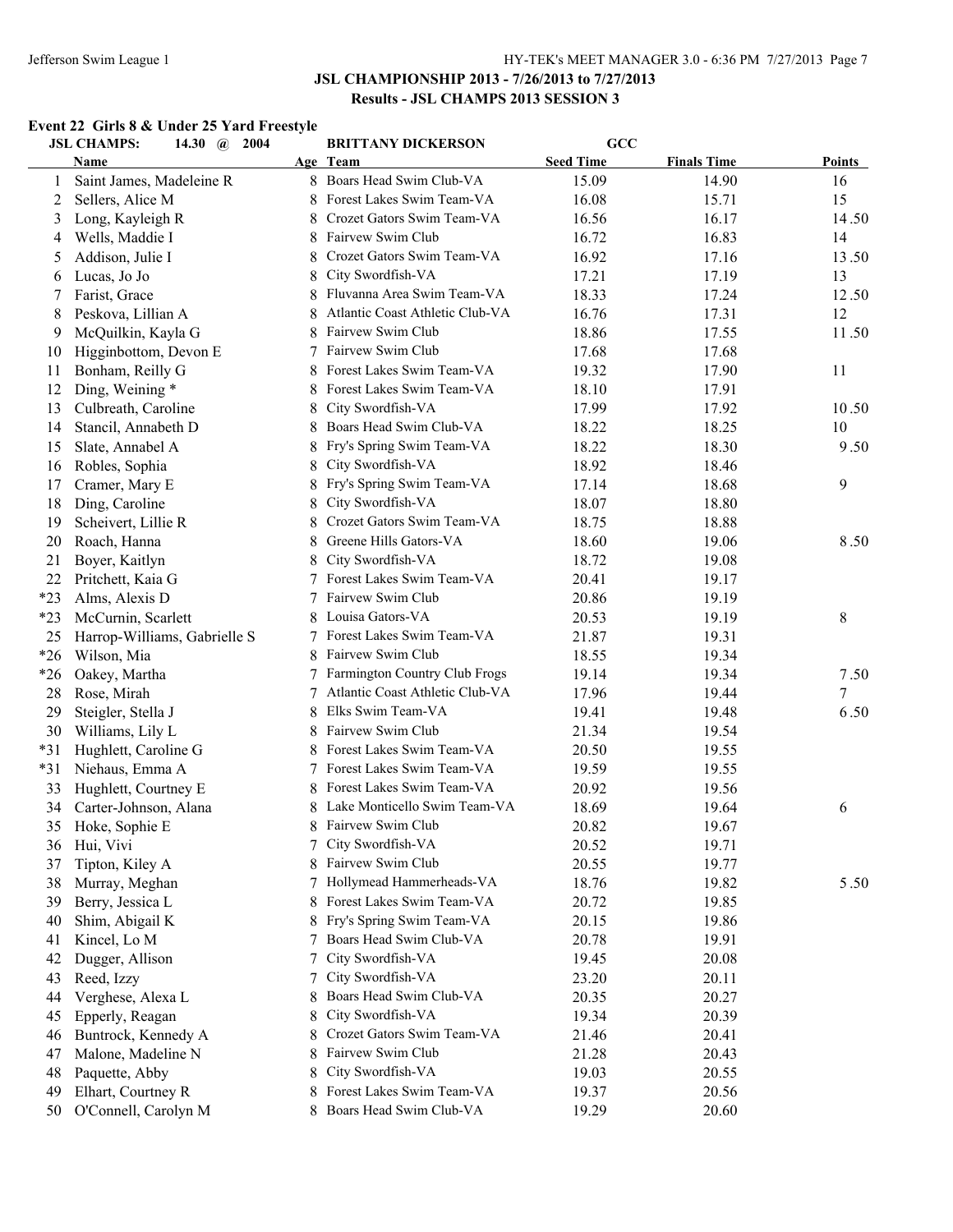#### **(Event 22 Girls 8 & Under 25 Yard Freestyle)**

|       | Name                   |   | Age Team                          | <b>Seed Time</b> | <b>Finals Time</b> | <b>Points</b> |
|-------|------------------------|---|-----------------------------------|------------------|--------------------|---------------|
| 51    | Clarke, Julia M        |   | 8 Crozet Gators Swim Team-VA      | 20.27            | 20.62              |               |
| 52    | Aliteri, Reyanne       |   | Lake Monticello Swim Team-VA      | 21.70            | 20.64              | 5             |
| 53    | Best-Harris, Tao Tao T |   | 8 Boars Head Swim Club-VA         | 21.37            | 20.71              |               |
| 54    | Drumheller, Kelsey A   |   | 7 Key West Club-VA                | 21.97            | 20.82              | 4.50          |
| 55    | Thorndike, Drew D      |   | 7 Fairvew Swim Club               | 20.83            | 20.83              |               |
| 56    | Walker, Kallan L       |   | 7 Fairvew Swim Club               | 20.05            | 20.86              |               |
| 57    | Harris, Kaki           |   | 7 Farmington Country Club Frogs   | 19.68            | 20.88              | 4             |
| 58    | Tiouririne, Lina L     |   | Boars Head Swim Club-VA           | 22.02            | 20.91              |               |
| 59    | Heapes, Olivia S       | 8 | Key West Club-VA                  | 21.75            | 21.03              | 3.50          |
| 60    | Prichard, Georgia L    |   | 7 Fairvew Swim Club               | 22.25            | 21.05              |               |
| 61    | Sanford, Samantha A    |   | Forest Lakes Swim Team-VA         | 22.69            | 21.09              |               |
| $*62$ | Valentin, Drue         | 8 | Hollymead Hammerheads-VA          | 23.17            | 21.13              | 2.75          |
| $*62$ | DiVita, Mirabel J      | 8 | Glenmore Country Club-VA          | 20.60            | 21.13              | 2.75          |
| 64    | Stilley, Meredith A    |   | 7 Forest Lakes Swim Team-VA       | 23.32            | 21.17              |               |
| 65    | Campbell, Ella G       | 7 | Crozet Gators Swim Team-VA        | 20.63            | 21.28              |               |
| 66    | McNamara, Matilda A    | 8 | Crozet Gators Swim Team-VA        | 21.33            | 21.34              |               |
| 67    | Ward, Ava              | 7 | City Swordfish-VA                 | 20.63            | 21.38              |               |
| 68    | Wood, Dylan            | 7 | City Swordfish-VA                 | 22.21            | 21.59              |               |
| 69    | Livelli, Ana M         | 8 | Hollymead Hammerheads-VA          | 23.20            | 21.77              |               |
| 70    | Messimer, Sally P      | 7 | Fairvew Swim Club                 | 24.22            | 21.81              |               |
| 71    | Martin, Elsa R         | 8 | Fairvew Swim Club                 | 23.28            | 21.82              |               |
| 72    | Stacy, Ashlynn G       | 8 | Atlantic Coast Athletic Club-VA   | 21.54            | 21.92              |               |
| 73    | Hertel, Sonia J        | 8 | Fairvew Swim Club                 | 24.95            | 22.00              |               |
| 74    | Rasmussen, Claire F    |   | Fairvew Swim Club                 | 21.36            | 22.09              |               |
| 75    | Jia, Elena             |   | City Swordfish-VA                 | 22.18            | 22.18              |               |
| 76    | Valentin, Juliana      |   | 7 Hollymead Hammerheads-VA        | 23.79            | 22.24              |               |
| 77    | Winfield, Cadence      | 7 | Atlantic Coast Athletic Club-VA   | 22.27            | 22.26              |               |
| 78    | Shannon, Hannah M      | 7 | Crozet Gators Swim Team-VA        | 23.57            | 22.33              |               |
| 79    | Butler, Sophia T       |   | Forest Lakes Swim Team-VA         | 22.44            | 22.36              |               |
| 80    | King, Lellie G         |   | 7 Farmington Country Club Frogs   | 23.20            | 22.38              |               |
| 81    | Teweles, Maggie        |   | 7 Fairvew Swim Club               | 20.24            | 22.39              |               |
| 82    | Mandell, Emmy J        |   | Boars Head Swim Club-VA           | 23.62            | 22.40              |               |
| 83    | Megginson, Emma C      |   | Atlantic Coast Athletic Club-VA   | 23.00            | 22.43              |               |
| 84    | Kraft, Rebekah         |   | 7 Lake Monticello Swim Team-VA    | 23.31            | 22.52              |               |
| 85    | Turner, Caroline G     |   | 7 Crozet Gators Swim Team-VA      | 21.77            | 22.56              |               |
| 86    | Reuter, Reagan         |   | 8 Glenmore Country Club-VA        | 20.32            | 22.58              | 2             |
| 87    | Slaats, Greta E        |   | 8 Fry's Spring Swim Team-VA       | 25.10            | 22.59              |               |
| 88    | Evans, Lucy C          |   | 8 Boars Head Swim Club-VA         | 24.58            | 22.64              |               |
| 89    | Elder, Hannah          |   | City Swordfish-VA                 | 25.25            | 22.65              |               |
| 90    | Kyner, Anna C          |   | 8 Fry's Spring Swim Team-VA       | 22.55            | 22.67              |               |
| 91    | Reiner, Ella K         |   | 7 Atlantic Coast Athletic Club-VA | 20.27            | 22.73              |               |
| 92    | Yeroian, Anna J        | 7 | Louisa Gators-VA                  | 24.25            | 22.87              | 1.50          |
| 93    | Cohn, Zoe E            | 8 | Fry's Spring Swim Team-VA         | 21.68            | 22.91              |               |
| 94    | Rosson, Ellen R        | 8 | Louisa Gators-VA                  | 21.36            | 22.92              |               |
| 95    | Ham, Katherine O       | 8 | Fry's Spring Swim Team-VA         | 21.23            | 22.96              |               |
| 96    | Bonham, Reese E        |   | 7 Forest Lakes Swim Team-VA       | 22.86            | 22.98              |               |
| 97    | Phillips, Susie C      | 8 | Crozet Gators Swim Team-VA        | 22.97            | 23.04              |               |
| 98    | Czirjak, Eve M         | 8 | Forest Lakes Swim Team-VA         | 25.48            | 23.05              |               |
| 99    | McCullin, Gabby        | 8 | City Swordfish-VA                 | 23.26            | 23.11              |               |
| 100   | Cave, Bella Grace      | 8 | Fry's Spring Swim Team-VA         | 22.80            | 23.17              |               |
| 101   | Bunting, Ainsley F     |   | Louisa Gators-VA                  | 22.31            | 23.18              |               |
| 102   | Castle, Jamie E        |   | Crozet Gators Swim Team-VA        | 24.10            | 23.22              |               |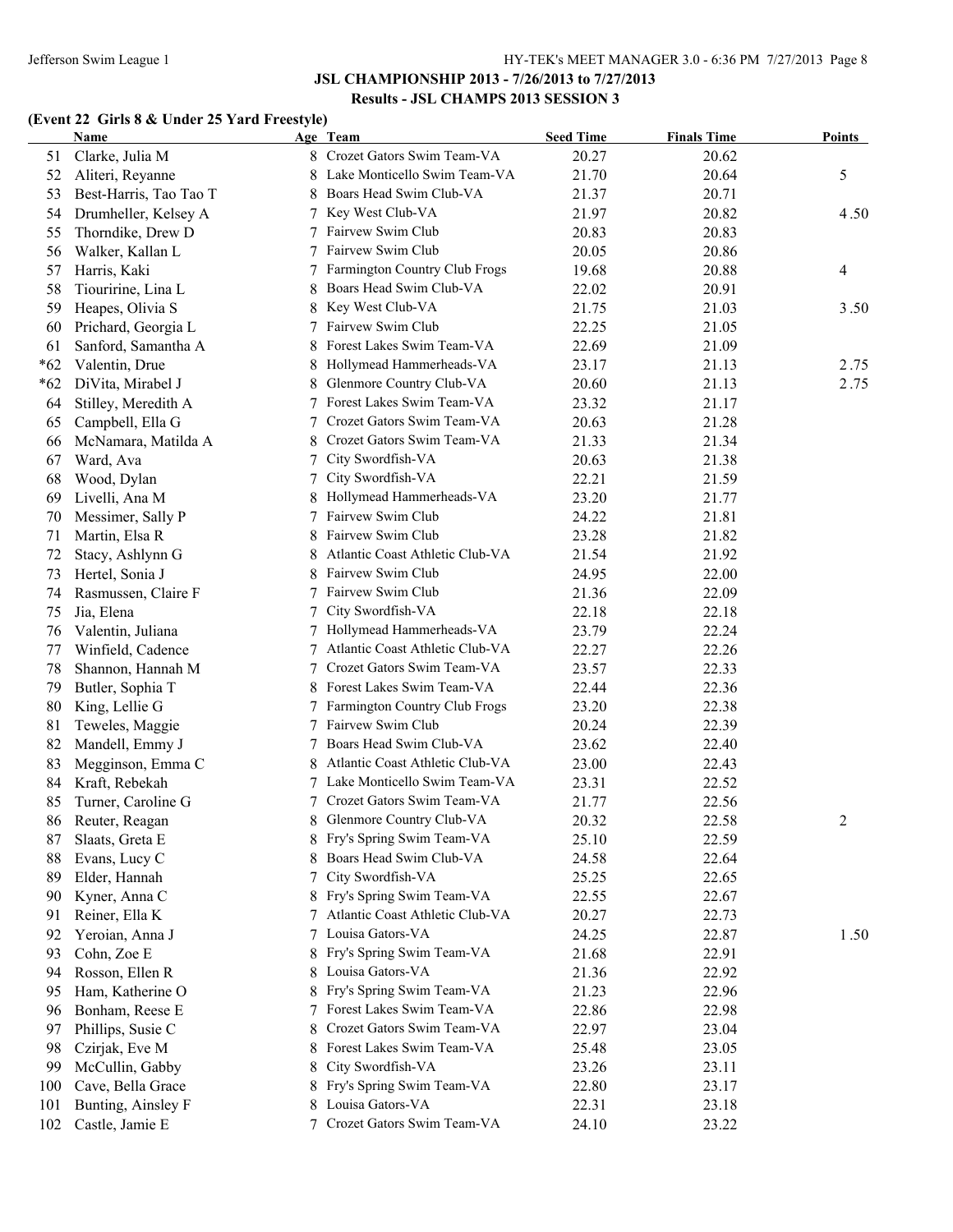#### Jefferson Swim League 1 HY-TEK's MEET MANAGER 3.0 - 6:36 PM 7/27/2013 Page 9

### **JSL CHAMPIONSHIP 2013 - 7/26/2013 to 7/27/2013 Results - JSL CHAMPS 2013 SESSION 3**

# **(Event 22 Girls 8 & Under 25 Yard Freestyle)**

|        | <b>Name</b>          |   | Age Team                                                | <b>Seed Time</b> | <b>Finals Time</b> | Points |
|--------|----------------------|---|---------------------------------------------------------|------------------|--------------------|--------|
| 103    | Rea, Brenna          |   | 7 Lake Monticello Swim Team-VA                          | 24.32            | 23.28              |        |
| 104    | Darradji, Nora K     |   | 8 Hollymead Hammerheads-VA                              | 23.17            | 23.39              |        |
| 105    | Tiouririne, Aida A   | 8 | Boars Head Swim Club-VA                                 | 22.02            | 23.51              |        |
| 106    | Mullee, Katherine E  |   | Forest Lakes Swim Team-VA                               | 23.37            | 23.59              |        |
| 107    | Strazzullo, Phoebe n | 8 | Boars Head Swim Club-VA                                 | 25.23            | 23.62              |        |
| 108    | Fischer, Ava L       | 8 | Atlantic Coast Athletic Club-VA                         | 25.84            | 23.70              |        |
| 109    | Hansen, Gwyn         | 8 | Fluvanna Area Swim Team-VA                              | 23.73            | 23.72              | 1      |
| 110    | Driscoll, Eavan M    | 8 | Crozet Gators Swim Team-VA                              | 23.12            | 23.80              |        |
| 111    | Koenig, Elsa N       |   | Boars Head Swim Club-VA                                 | 25.57            | 23.83              |        |
| 112    | Kauffman, Stewart S  | 8 | Farmington Country Club Frogs                           | 25.98            | 23.86              |        |
| 113    | Metz, Maddie E       | 8 | Louisa Gators-VA                                        | 23.16            | 23.89              |        |
| 114    | Sorensen, Sequoyah A | 8 | Forest Lakes Swim Team-VA                               | 24.43            | 23.92              |        |
| 115    | McCance, Shannan L   | 8 | Crozet Gators Swim Team-VA                              | 23.14            | 23.96              |        |
| 116    | Dyke, Rory           |   | 8 Lake Monticello Swim Team-VA                          | 22.12            | 24.01              |        |
| 117    | Williams, Laurel     |   | Lake Monticello Swim Team-VA                            | 26.41            | 24.04              |        |
| 118    | Miller, Hayleigh     | 8 | Elks Swim Team-VA                                       | 23.04            | 24.13              |        |
| 119    | Bailey, Dallas       |   | Fluvanna Area Swim Team-VA                              | 24.63            | 24.30              |        |
| 120    |                      |   | Elks Swim Team-VA                                       | 29.73            | 24.37              |        |
|        | Fuller, Alex G       | 6 | Atlantic Coast Athletic Club-VA                         | 24.77            |                    |        |
| 121    | Valentino, Kendal B  | 8 |                                                         |                  | 24.40              |        |
| 122    | Chisholm, Taegan     | 8 | Lake Monticello Swim Team-VA<br>Boars Head Swim Club-VA | 22.47            | 24.64              |        |
| 123    | Kamath, Sonia K      | 7 |                                                         | 24.43            | 24.72              |        |
| 124    | Bock, Isabel L       |   | 7 Fairvew Swim Club                                     | 26.77            | 24.77              |        |
| 125    | Straley, Brynn M     | 8 | Louisa Gators-VA                                        | 26.03            | 24.83              |        |
| 126    | McCullough, Hope L   | 8 | Key West Club-VA                                        | 25.62            | 24.99              |        |
| 127    | Simeone, Caroline    | 8 | Key West Club-VA                                        | 21.69            | 25.05              |        |
| $*128$ | Slinkman, Taylor     | 7 | Elks Swim Team-VA                                       | 30.26            | 25.11              |        |
| $*128$ | Carel, Jenna R       |   | 7 Lake Monticello Swim Team-VA                          | 25.00            | 25.11              |        |
| 130    | Chambers, Libby A    | 8 | Atlantic Coast Athletic Club-VA                         | 26.71            | 25.18              |        |
| 131    | Lynch, Ellen         | 7 | City Swordfish-VA                                       | 24.83            | 25.32              |        |
| 132    | Tomaras, Julia       |   | 7 Lake Monticello Swim Team-VA                          | 26.10            | 25.34              |        |
| 133    | Wheeler, Ashleigh N  | 8 | Louisa Gators-VA                                        | 24.15            | 25.38              |        |
| 134    | Smith, Lauren E      |   | 7 Forest Lakes Swim Team-VA                             | 28.13            | 25.65              |        |
| 135    | Raines, Marena       |   | Fluvanna Area Swim Team-VA                              | 23.02            | 25.70              |        |
| 136    | McClung, Jadzia M    |   | Fairvew Swim Club                                       | 25.00            | 25.73              |        |
| 137    | Graves, Margaret-Ann |   | 7 Hollymead Hammerheads-VA                              | 23.12            | 25.96              |        |
| 138    | Steven, Noa          | 7 | Crozet Gators Swim Team-VA                              | 26.13            | 26.08              |        |
| 139    | Robbins, Nora        |   | 8 Louisa Gators-VA                                      | 23.85            | 26.09              |        |
| 140    | Rude, Anna L         | 7 | Fry's Spring Swim Team-VA                               | 24.32            | 26.11              |        |
| 141    | Kunkel, Sofia A      |   | Crozet Gators Swim Team-VA                              | 25.65            | 26.16              |        |
| 142    | Buddington, Laura    | 8 | City Swordfish-VA                                       | 22.92            | 26.49              |        |
| 143    | Apple, Sarah         | 8 | City Swordfish-VA                                       | 28.97            | 26.86              |        |
| 144    | Goldstein, Reeve M   |   | Boars Head Swim Club-VA                                 | 26.07            | 26.90              |        |
| 145    | Mitchell, Lily       | 8 | Crozet Gators Swim Team-VA                              | 27.23            | 27.00              |        |
| 146    | Stewart, Charlotte   |   | Fluvanna Area Swim Team-VA                              | 27.68            | 27.14              |        |
| 147    | Rome, Sammy G        |   | Boars Head Swim Club-VA                                 | 25.65            | 27.23              |        |
| 148    | Jaffe, Caroline S    |   | Fry's Spring Swim Team-VA                               | 32.60            | 27.30              |        |
| 149    | Whitworth, Maggie E  |   | 7 Fry's Spring Swim Team-VA                             | 26.74            | 27.44              |        |
| 150    | Miller, Makenzie     | 8 | City Swordfish-VA                                       | 22.44            | 27.45              |        |
| $*151$ | Matula, Reece K      | 7 | Lake Monticello Swim Team-VA                            | 31.78            | 27.56              |        |
| $*151$ | Brown, Maria         | 7 | City Swordfish-VA                                       | 27.25            | 27.56              |        |
| 153    | Volenick, Faye       | 8 | City Swordfish-VA                                       | 28.23            | 27.84              |        |
| 154    | Huysman, Emma R      | 8 | Forest Lakes Swim Team-VA                               | 26.26            | 27.89              |        |
|        |                      |   |                                                         |                  |                    |        |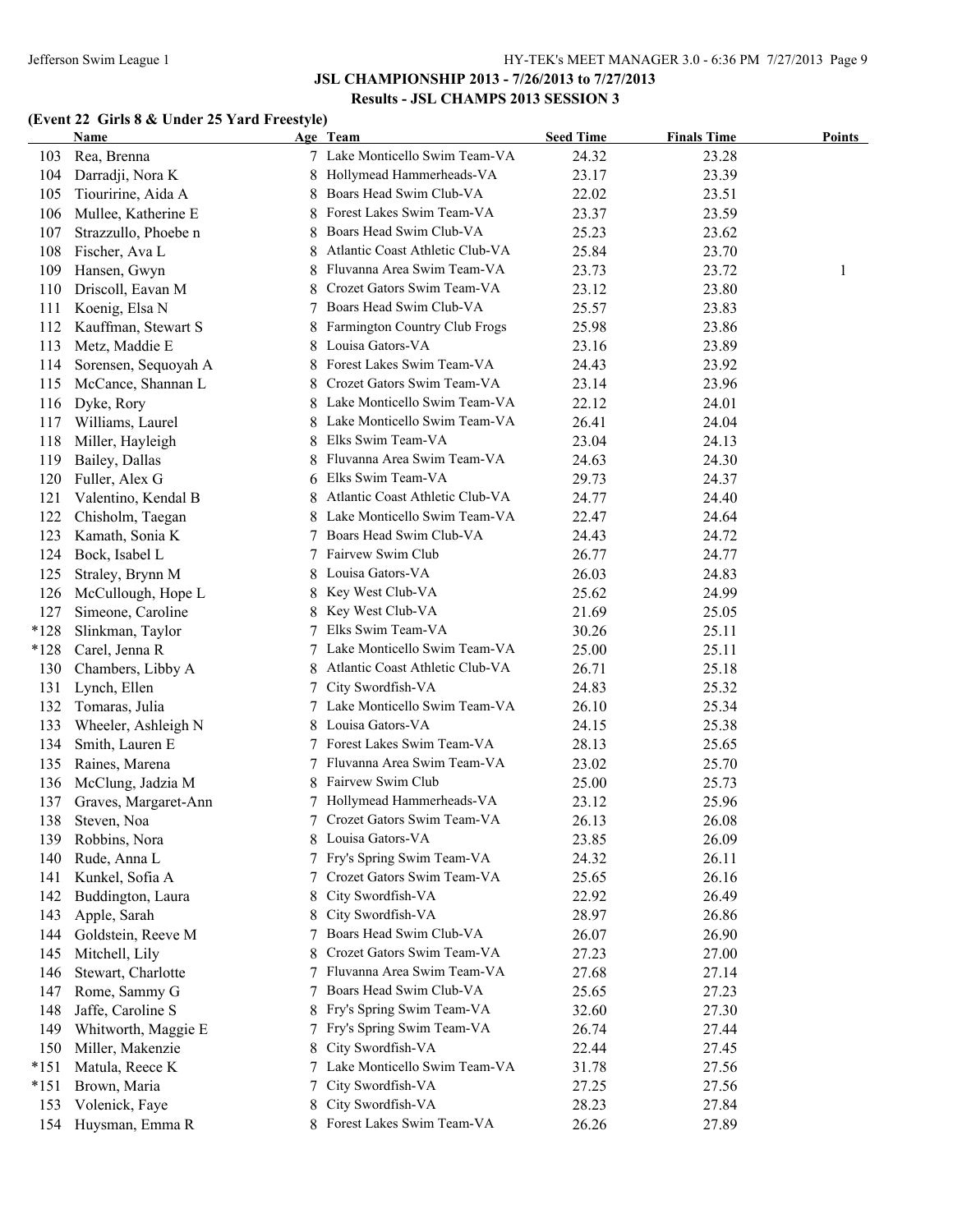# **(Event 22 Girls 8 & Under 25 Yard Freestyle)**

|     | <b>Name</b>            |   | Age Team                        | <b>Seed Time</b> | <b>Finals Time</b> | Points |
|-----|------------------------|---|---------------------------------|------------------|--------------------|--------|
| 155 | Arbaugh, Corena        |   | 7 Key West Club-VA              | 28.13            | 28.01              |        |
| 156 | Johnston, Leigh L      |   | Boars Head Swim Club-VA         | 27.70            | 28.06              |        |
| 157 | Hunt, Hadley m         |   | Crozet Gators Swim Team-VA      | 25.84            | 28.16              |        |
| 158 | Waskey, Lauren G       |   | Forest Lakes Swim Team-VA       | 30.63            | 28.32              |        |
| 159 | Leach, Rachel L        |   | Forest Lakes Swim Team-VA       | 28.15            | 28.56              |        |
| 160 | Duprey, Katelyn G      |   | Elks Swim Team-VA               | 30.09            | 28.78              |        |
| 161 | Worthington, Summers B | 8 | Gordonsville Orcas Swim Team-VA | 31.44            | 29.02              |        |
| 162 | Burch, Ella M          |   | Louisa Gators-VA                | 28.57            | 29.14              |        |
| 163 | Burnside, Annika K     |   | Greene Hills Gators-VA          | 25.89            | 29.21              |        |
| 164 | Gresge, Reagan G       |   | Crozet Gators Swim Team-VA      | 26.52            | 29.22              |        |
| 165 | Miller, Sierra M       |   | Hollymead Hammerheads-VA        | 30.86            | 29.28              |        |
| 166 | Kish, Aniko L          |   | Lake Monticello Swim Team-VA    | 35.16            | 29.51              |        |
| 167 | Powers, Eleanor        | 7 | Key West Club-VA                | 28.53            | 29.76              |        |
| 168 | Dagner, Callie         | 8 | Crozet Gators Swim Team-VA      | 26.46            | 30.20              |        |
| 169 | Buchanan, Aven S       |   | Fairvew Swim Club               | 27.25            | 30.28              |        |
| 170 | Greenweed, Janiya      |   | Lake Monticello Swim Team-VA    | 26.29            | 30.30              |        |
| 171 | Jenkins, Tamarah       | 8 | City Swordfish-VA               | 33.05            | 30.41              |        |
| 172 | Craghead-Way, Violet   |   | City Swordfish-VA               | 26.97            | 31.59              |        |
| 173 | Geis, Hazel L          |   | Boars Head Swim Club-VA         | 32.01            | 31.75              |        |
| 174 | Yale, Natalie P        |   | Fry's Spring Swim Team-VA       | 34.37            | 32.30              |        |
| 175 | Schuster, Brooke       | 8 | City Swordfish-VA               | 30.46            | 32.46              |        |
| 176 | Bailey, Savannah       |   | Fluvanna Area Swim Team-VA      | 35.86            | 33.64              |        |
| 177 | Armeni, Brooke         |   | Lake Monticello Swim Team-VA    | 37.89            | 33.68              |        |
| 178 | Collier, Alexis        | 7 | Fluvanna Area Swim Team-VA      | 40.90            | 34.95              |        |
| 179 | Santiago, Olivia M     | 7 | Fairvew Swim Club               | 35.23            | 35.60              |        |
| 180 | Kovarik, Madison       |   | Lake Monticello Swim Team-VA    | 30.74            | 35.75              |        |
| 181 | O'Brien, Isla C        |   | Fry's Spring Swim Team-VA       | 44.32            | 36.59              |        |
| 182 | Stackpole, Lauren S    |   | Fry's Spring Swim Team-VA       | 35.25            | 36.79              |        |
| 183 | Stewart, Nila          |   | City Swordfish-VA               | 30.66            | 37.44              |        |
| 184 | Vanslooten, Ella       |   | Lake Monticello Swim Team-VA    | 36.68            | 40.87              |        |
| 185 | Foster, Morgan         |   | City Swordfish-VA               | 46.79            | 50.37              |        |
| 186 | Mann, Alex R           |   | Hollymead Hammerheads-VA        | 40.83            | 53.62              |        |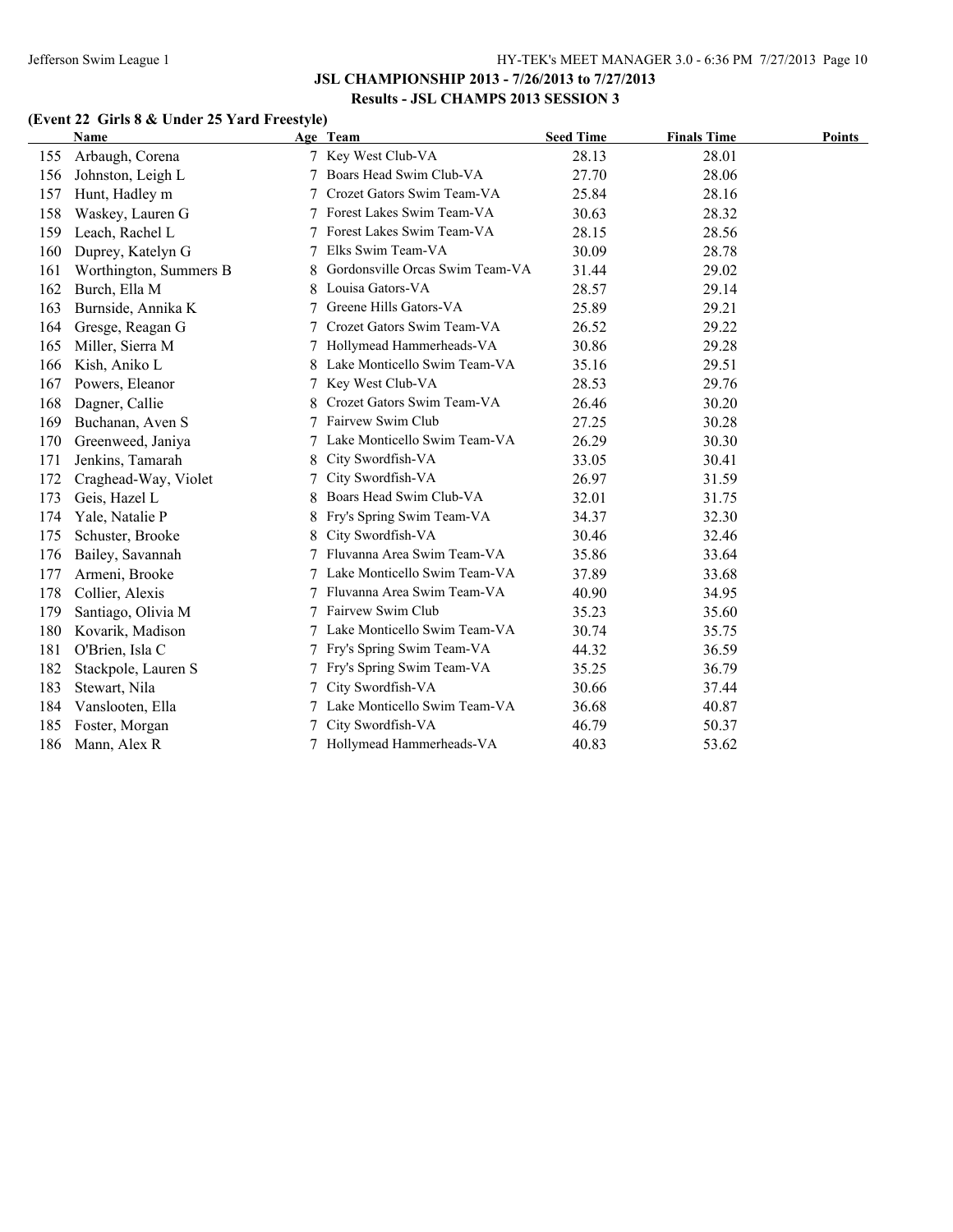### **Event 31 Boys 8 & Under 25 Yard Breaststroke**

|       | <b>JSL CHAMPS:</b><br>17.91 $\omega$ | 2011   | <b>LUCAS SMITH</b>                             | <b>FV</b>        |                    |               |
|-------|--------------------------------------|--------|------------------------------------------------|------------------|--------------------|---------------|
|       | Name                                 |        | Age Team                                       | <b>Seed Time</b> | <b>Finals Time</b> | <b>Points</b> |
| 1     | Burr, Jack R                         |        | 7 Crozet Gators Swim Team-VA                   | 22.97            | 20.62              | 16            |
| 2     | Li, Alan C                           | 8      | Forest Lakes Swim Team-VA                      | 22.05            | 21.37              | 15            |
| 3     | Schundler, Jackson J                 | 8      | Boars Head Swim Club-VA                        | 22.30            | 21.39              | 14.50         |
| 4     | Myers, Kevin P                       | 8      | Fairvew Swim Club                              | 22.39            | 21.85              | 14            |
| 5     | He, Franklin                         | 8      | Fairvew Swim Club                              | 23.86            | 22.90              | 13.50         |
| 6     | Adam, Silas                          |        | Crozet Gators Swim Team-VA                     | 24.75            | 23.44              | 13            |
| 7     | Wesson, Carter G                     | 8      | Hollymead Hammerheads-VA                       | 24.69            | 23.51              | 12.50         |
| 8     | Roy, Cooper T                        | 8      | Fry's Spring Swim Team-VA                      | 26.43            | 23.64              | 12            |
| 9     | Crane, Zachary B                     | 8      | Crozet Gators Swim Team-VA                     | 24.24            | 23.75              |               |
| 10    | DeVito, Graham S                     |        | Crozet Gators Swim Team-VA                     | 24.10            | 24.52              |               |
| 11    | Faulconer, Finn F                    | 8      | Atlantic Coast Athletic Club-VA                | 23.40            | 24.79              | 11.50         |
| 12    | Fontenot, Liam O                     |        | Boars Head Swim Club-VA                        | 25.42            | 24.99              | 11            |
| $*13$ | Veillon, Ethan P                     |        | Glenmore Country Club-VA                       | 27.00            | 25.11              | 10.50         |
| $*13$ | Jeronimus, Ryan                      |        | Crozet Gators Swim Team-VA                     | 25.56            | 25.11              |               |
| 15    | Cook, Eli                            |        | City Swordfish-VA                              | 25.64            | 25.53              | 10            |
| 16    | Wray, Simon D                        |        | Farmington Country Club Frogs                  | 26.99            | 25.66              | 9.50          |
| 17    | Ragsdale, Quinn S                    |        | Fry's Spring Swim Team-VA                      | 27.22            | 25.76              | 9             |
| 18    | Keppel, David F                      |        | Forest Lakes Swim Team-VA                      | 27.76            | 26.41              | 8.50          |
| 19    | Bell, Phin P                         |        | Fairvew Swim Club                              | 29.48            | 26.48              |               |
| 20    | Myers, John Henry                    |        | Crozet Gators Swim Team-VA                     | 29.36            | 26.73              |               |
| 21    | Spano, Tyler T                       |        | Farmington Country Club Frogs                  | 26.97            | 26.80              | 8             |
| 22    | Park, Tyler                          | 8      | City Swordfish-VA                              | 26.18            | 26.84              | 7.50          |
| 23    | Ward, Kameron                        | 8      | Greene Hills Gators-VA                         | 25.78            | 27.06              | 7             |
| 24    | Bush, Bailey C                       | 7      | Key West Club-VA                               | 26.90            | 27.25              | 6.50          |
| 25    | Owen, Coleman                        | 7      | Fluvanna Area Swim Team-VA                     | 26.22            | 27.53              | 6             |
| 26    | Lanahan, Sean T                      | 7      | Crozet Gators Swim Team-VA                     | 26.22            | 27.66              |               |
| 27    | Keeton, Alex                         | 8      | Crozet Gators Swim Team-VA                     | 29.50            | 27.88              |               |
| 28    | Parrish, Randolph R                  | 8      | Farmington Country Club Frogs                  | 29.17            | 27.89              |               |
| 29    | Giese, Benji N                       | 7      | Fry's Spring Swim Team-VA                      | 33.56            | 27.93              |               |
| 30    | Cook, Cyrus                          | 5      | City Swordfish-VA                              | 32.21            | 28.03              |               |
| 31    | Johnson, Daniel                      | 8      | Key West Club-VA                               | 26.60            | 28.04              | 5.50          |
| 32    | Hopkins, Jackson                     | 7      | Fluvanna Area Swim Team-VA                     | 27.33            | 28.54              | 5             |
| *33   | Long, Landon R                       | 8      | Boars Head Swim Club-VA                        | NT               | 28.66              |               |
| *33   | Ratcliffe, Ian                       |        | Crozet Gators Swim Team-VA                     | 27.28            | 28.66              |               |
| 35    | Bouch, Benjamin                      | 8      | Key West Club-VA                               | 34.38            | 29.59              |               |
| 36    | Radio, Jack A                        | 8.     | Crozet Gators Swim Team-VA                     | 30.63            | 29.68              |               |
| 37    | Ward, Matty C                        | 7      | Farmington Country Club Frogs                  | 30.21            | 29.85              |               |
| 38    | Trundle, Shep C                      | 8      | Boars Head Swim Club-VA                        | 30.29            | 30.37              |               |
| 39    | Schlesinger, Aidan A                 | 8      | Atlantic Coast Athletic Club-VA                | 30.49            | 30.38              | 4.50          |
| 40    | Wise, Gus A                          |        | Farmington Country Club Frogs                  | 32.94            | 30.41              |               |
|       |                                      | 7<br>7 | Fluvanna Area Swim Team-VA                     | 31.05            | 30.83              |               |
| 41    | Maloney, Robbie                      |        | Farmington Country Club Frogs                  |                  |                    |               |
| 42    | Borches, Taylor W                    | 7      | Farmington Country Club Frogs                  | 35.08            | 31.64              |               |
| 43    | Gillespie, Fletcher F                | 8      |                                                | 36.86            | 32.12              |               |
| 44    | Harris, Jonah                        | 7      | Crozet Gators Swim Team-VA<br>Key West Club-VA | 31.37            | 32.36              |               |
| 45    | Ratliff, Spencer                     | 8      |                                                | 35.28            | 32.58              |               |
| 46    | Roy, Maddox                          |        | Fry's Spring Swim Team-VA                      | 40.03            | 33.27              |               |
| 47    | Young, Evan                          |        | Hollymead Hammerheads-VA                       | 35.27            | 33.94              | 4             |
| 48    | Hathaway, Davis D                    |        | Farmington Country Club Frogs                  | 37.06            | 34.14              |               |
| 49    | Shattan, Dustin M                    |        | Atlantic Coast Athletic Club-VA                | 37.84            | 34.27              |               |
| 50    | Edmonds, Spicer S                    |        | Farmington Country Club Frogs                  | 33.44            | 35.01              |               |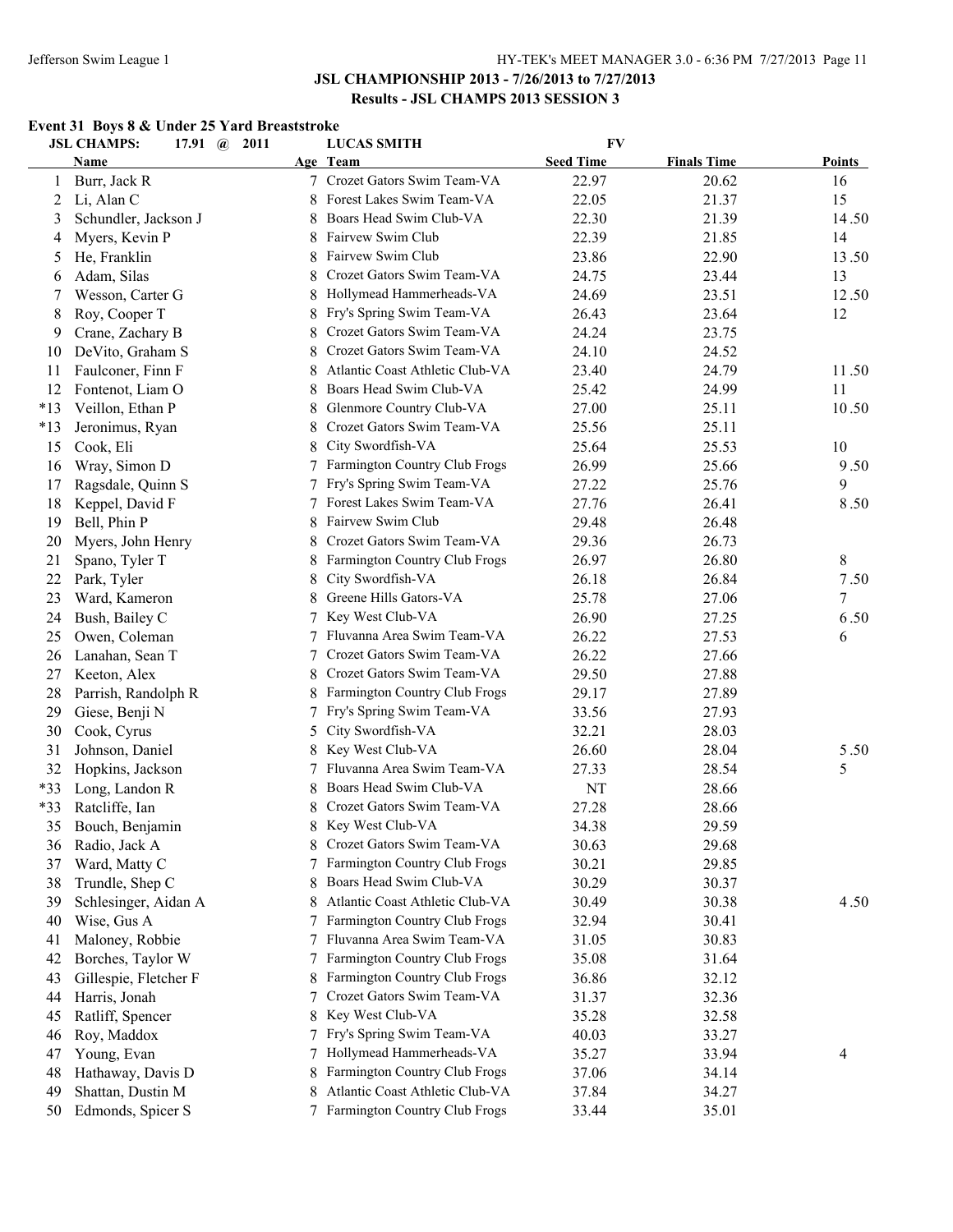# **(Event 31 Boys 8 & Under 25 Yard Breaststroke)**

|                                             | Name                |    | Age Team                             | <b>Seed Time</b> | <b>Finals Time</b> | <b>Points</b> |
|---------------------------------------------|---------------------|----|--------------------------------------|------------------|--------------------|---------------|
| 51                                          | Lynch, Sean         |    | 8 City Swordfish-VA                  | 44.06            | 36.02              |               |
| 52                                          | Carey, Sam          |    | 7 Fry's Spring Swim Team-VA          | 38.82            | 37.35              |               |
| 53                                          | Ding, Aiden C       | 5. | Forest Lakes Swim Team-VA            | NT               | 37.90              |               |
| 54                                          | Robertson, Liam     | 8. | Key West Club-VA                     | 43.59            | 39.92              |               |
| 55                                          | Wall, Samuel        |    | Hollymead Hammerheads-VA             | 40.65            | 40.06              |               |
| 56                                          | Pearson, Aidan C    | 8. | Greene Hills Gators-VA               | 42.99            | 40.51              | 3.50          |
| ---                                         | Smeds, John         |    | Fluvanna Area Swim Team-VA           | NT               | X48.15             |               |
| $\qquad \qquad -$                           | Park, Colin         |    | 6 City Swordfish-VA                  | 32.18            | DQ                 |               |
| $\qquad \qquad - -$                         | Lambert, Christian  |    | Fluvanna Area Swim Team-VA           | 41.80            | DQ                 |               |
| $\qquad \qquad -$                           | Dofflemyer, Jack    |    | Atlantic Coast Athletic Club-VA      | 35.78            | DQ                 |               |
| $\sim$ $\sim$ $\sim$                        | Panicker, Shrey     |    | City Swordfish-VA                    | 45.92            | DQ                 |               |
| $\qquad \qquad -$                           | Davis, Jonah P      | 8. | Crozet Gators Swim Team-VA           | 27.98            | DQ                 |               |
| $\qquad \qquad -$                           | Kinsella, Jackson   | 8. | Lake Monticello Swim Team-VA         | 26.97            | DQ                 |               |
| $\scriptstyle \cdots$ $\scriptstyle \cdots$ | Kelly, Nathan E     | 8. | <b>Farmington Country Club Frogs</b> | NT               | DQ                 |               |
| $\qquad \qquad - -$                         | Nicholson, Jeremiah |    | 6 Fairvew Swim Club                  | 37.03            | DQ                 |               |
| $\qquad \qquad -$                           | Inzana, Elliot F    |    | Greene Hills Gators-VA               | 37.32            | DQ                 |               |
| $---$                                       | Mitchelson, Riley W | 8. | Greene Hills Gators-VA               | 46.53            | DQ                 |               |
| ---                                         | Taylor, Brandon C   |    | Lake Monticello Swim Team-VA         | 34.88            | DQ                 |               |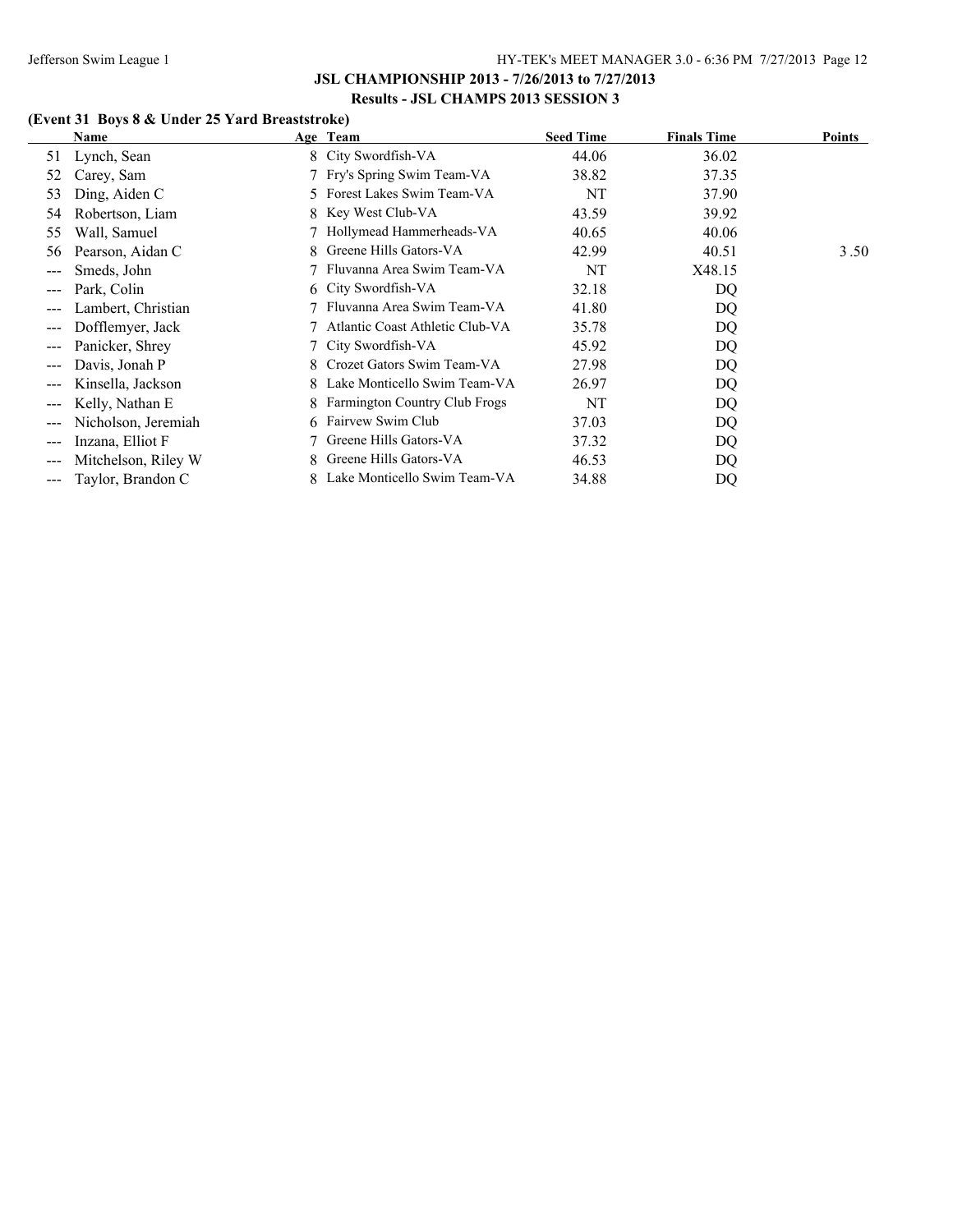#### **Event 32 Girls 8 & Under 25 Yard Breaststroke**

|    | <b>JSL CHAMPS:</b><br>19.36 @ 1978 |   | <b>KATIE KILBURG</b>            | <b>CAST</b>      |                    |               |
|----|------------------------------------|---|---------------------------------|------------------|--------------------|---------------|
|    | Name                               |   | Age Team                        | <b>Seed Time</b> | <b>Finals Time</b> | <b>Points</b> |
| 1  | Huang, Avery                       |   | 8 City Swordfish-VA             | 20.13            | 18.96(a)           | 16            |
| 2  | Wells, Maddie I                    | 8 | Fairvew Swim Club               | 21.70            | 20.83              | 15            |
| 3  | Saint James, Madeleine R           | 8 | Boars Head Swim Club-VA         | 21.91            | 21.34              | 14.50         |
| 4  | Slate, Annabel A                   |   | Fry's Spring Swim Team-VA       | 24.22            | 22.31              | 14            |
| 5  | Smith, Cameron L                   | 7 | Fairvew Swim Club               | 21.85            | 22.37              | 13.50         |
| 6  | Wyatt, Georgia E                   | 8 | Fry's Spring Swim Team-VA       | 22.92            | 22.39              | 13            |
| 7  | Elhart, Courtney R                 | 8 | Forest Lakes Swim Team-VA       | 24.14            | 22.68              | 12.50         |
| 8  | DeGuzman, Claire                   | 8 | Atlantic Coast Athletic Club-VA | 23.00            | 22.80              | 12            |
| 9  | Long, Kayleigh R                   | 8 | Crozet Gators Swim Team-VA      | 22.50            | 22.91              | 11.50         |
| 10 | Hughlett, Caroline G               | 8 | Forest Lakes Swim Team-VA       | 25.99            | 22.97              | 11            |
| 11 | Ding, Weining *                    | 8 | Forest Lakes Swim Team-VA       | 23.42            | 23.37              |               |
| 12 | Culbreath, Caroline                | 8 | City Swordfish-VA               | 24.83            | 23.51              | 10.50         |
| 13 | Davis, Grey T                      |   | Farmington Country Club Frogs   | 27.48            | 23.97              | 10            |
| 14 | Scheivert, Lillie R                | 8 | Crozet Gators Swim Team-VA      | 23.79            | 24.02              | 9.50          |
| 15 | Fix, Cayden M                      | 8 | Hollymead Hammerheads-VA        | 24.35            | 24.19              | 9             |
| 16 | Williams, Lily L                   | 8 | Fairvew Swim Club               | 25.40            | 24.95              |               |
| 17 | Huang, Emily                       | 8 | Atlantic Coast Athletic Club-VA | 25.77            | 25.07              | 8.50          |
| 18 | Sonen, Isabella                    | 8 | Crozet Gators Swim Team-VA      | 26.55            | 25.54              |               |
| 19 | Sanford, Samantha A                | 8 | Forest Lakes Swim Team-VA       | 27.98            | 25.62              |               |
| 20 | Zhu, Emily                         | 7 | Hollymead Hammerheads-VA        | 26.06            | 25.65              | 8             |
| 21 | Boyer, Kaitlyn                     | 8 | City Swordfish-VA               | 27.23            | 26.01              |               |
| 22 | Mcadams, Reagan                    | 8 | Fluvanna Area Swim Team-VA      | 25.14            | 26.09              | 7.50          |
| 23 | Sikman, Lara                       | 8 | City Swordfish-VA               | 26.63            | 26.16              |               |
| 24 | Cohn, Zoe E                        | 8 | Fry's Spring Swim Team-VA       | 27.62            | 26.33              |               |
| 25 | Reed, Izzy                         | 7 | City Swordfish-VA               | 27.90            | 26.82              |               |
| 26 | Tiouririne, Aida A                 | 8 | Boars Head Swim Club-VA         | 27.25            | 26.86              | 7             |
| 27 | McNamara, Matilda A                | 8 | Crozet Gators Swim Team-VA      | 28.00            | 27.04              |               |
| 28 | Baumann, Lucy J                    | 8 | Key West Club-VA                | 27.25            | 27.14              | 6.50          |
| 29 | Sorensen, Sequoyah A               | 8 | Forest Lakes Swim Team-VA       | 29.53            | 27.23              |               |
| 30 | O'Connell, Carolyn M               | 8 | Boars Head Swim Club-VA         | 25.62            | 27.24              |               |
| 31 | Thorndike, Drew D                  |   | 7 Fairvew Swim Club             | 28.72            | 27.30              |               |
| 32 | Goldstein, Reeve M                 |   | Boars Head Swim Club-VA         | 29.33            | 27.43              |               |
| 33 | Epperly, Reagan                    | 8 | City Swordfish-VA               | 33.93            | 27.54              |               |
| 34 | Tiouririne, Lina L                 |   | Boars Head Swim Club-VA         | 31.64            | 27.71              |               |
| 35 | Malone, Madeline N                 | 8 | Fairvew Swim Club               | 28.97            | 27.72              |               |
| 36 | Rasmussen, Claire F                |   | Fairvew Swim Club               | 29.61            | 27.96              |               |
| 37 | Drumheller, Kelsey A               |   | Key West Club-VA                | 27.13            | 28.08              | 6             |
| 38 | Heapes, Olivia S                   | 8 | Key West Club-VA                | 30.81            | 28.86              |               |
| 39 | McCullough, Hope L                 | 8 | Key West Club-VA                | 31.53            | 28.91              |               |
| 40 | Gaskin, Anna Kate K                |   | Glenmore Country Club-VA        | 28.80            | 29.24              | 5.50          |
| 41 | Chisholm, Taegan                   | 8 | Lake Monticello Swim Team-VA    | 29.44            | 29.61              | 5             |
| 42 | Stemland, Lyndsey A                |   | Glenmore Country Club-VA        | 33.14            | 29.72              | 4.50          |
| 43 | Mandell, Emmy J                    |   | Boars Head Swim Club-VA         | 31.45            | 29.84              |               |
| 44 | Butler, Sophia T                   | 8 | Forest Lakes Swim Team-VA       | 29.73            | 29.90              |               |
| 45 | Johnston, Leigh L                  |   | Boars Head Swim Club-VA         | 31.36            | 30.05              |               |
| 46 | Darradji, Nora K                   | 8 | Hollymead Hammerheads-VA        | 33.59            | 30.12              |               |
| 47 | Roach, Hanna                       | 8 | Greene Hills Gators-VA          | 30.97            | 30.64              | 4             |
| 48 | Powers, Eleanor                    |   | Key West Club-VA                | 31.19            | 30.78              |               |
| 49 | Steigler, Stella J                 | 8 | Elks Swim Team-VA               | 24.01            | 31.22              | 3.50          |
| 50 | Yale, Natalie P                    |   | 8 Fry's Spring Swim Team-VA     | 35.32            | 31.39              |               |
|    |                                    |   |                                 |                  |                    |               |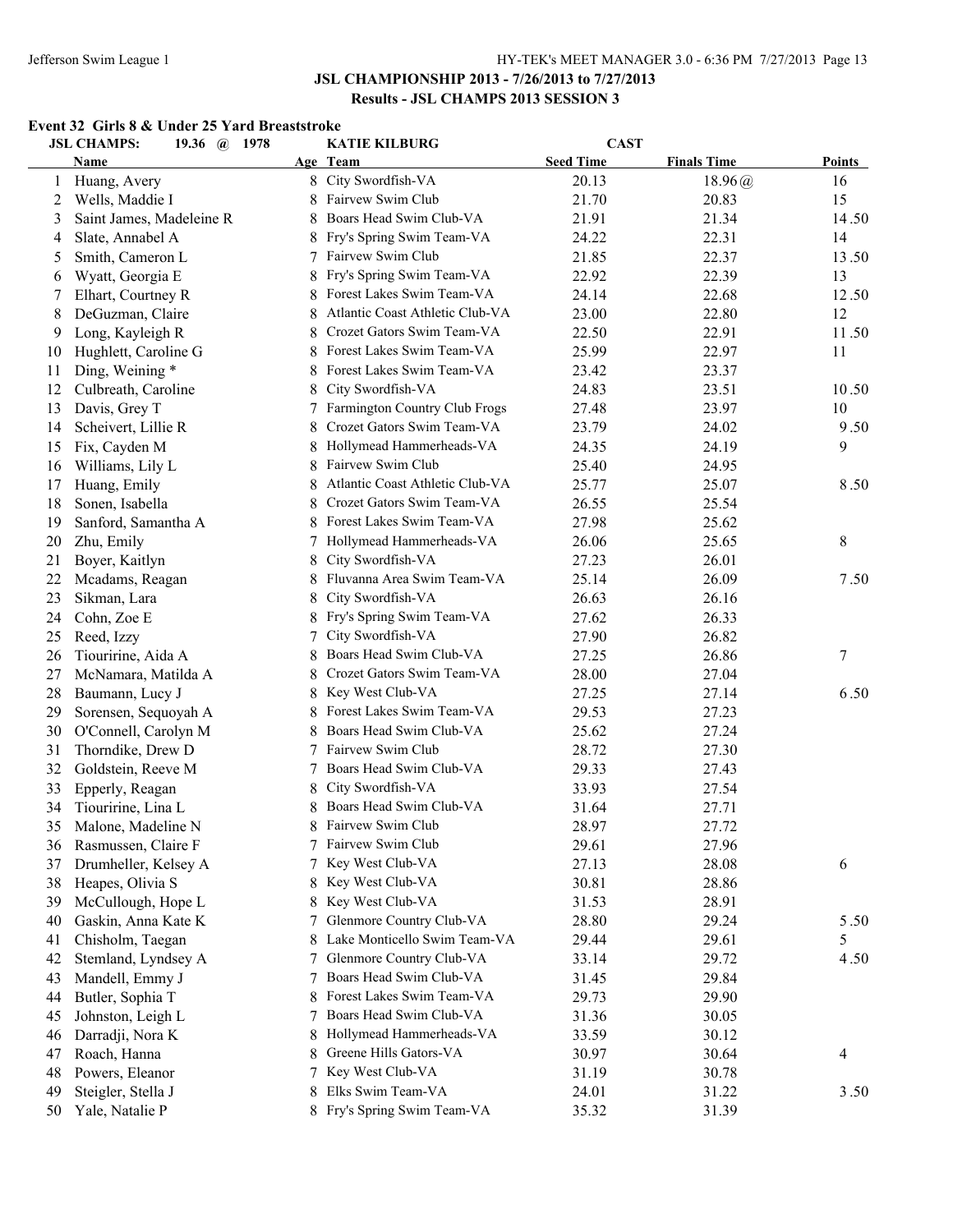# **(Event 32 Girls 8 & Under 25 Yard Breaststroke)**

|       | Name                 |   | Age Team                        | <b>Seed Time</b> | <b>Finals Time</b> | <b>Points</b>  |
|-------|----------------------|---|---------------------------------|------------------|--------------------|----------------|
| 51    | Wood, Dylan          |   | City Swordfish-VA               | 36.83            | 31.60              |                |
| 52    | McCullin, Gabby      | 8 | City Swordfish-VA               | 32.49            | 31.66              |                |
| 53    | Pearson, Ally K      |   | Greene Hills Gators-VA          | 31.31            | 31.76              | 3              |
| 54    | Geis, Hazel L        | 8 | Boars Head Swim Club-VA         | 34.01            | 32.45              |                |
| 55    | McClung, Jadzia M    | 8 | Fairvew Swim Club               | 33.86            | 32.67              |                |
| 56    | Ward, Ava            |   | City Swordfish-VA               | NT               | 32.83              |                |
| 57    | Nicholson, Lucille   | 6 | Fairvew Swim Club               | 34.94            | 33.62              |                |
| 58    | Valentino, Kendal B  |   | Atlantic Coast Athletic Club-VA | 36.38            | 33.94              |                |
| 59    | McCurnin, Scarlett   |   | Louisa Gators-VA                | 33.36            | 34.41              | 2.50           |
| 60    | Duprey, Katelyn G    |   | Elks Swim Team-VA               | 33.44            | 35.07              | $\overline{c}$ |
| 61    | Kauffman, Stewart S  | 8 | Farmington Country Club Frogs   | 34.94            | 35.25              | 1.50           |
| 62    | Metz, Maddie E       |   | Louisa Gators-VA                | 46.94            | 36.86              | 1              |
| 63    | Schuster, Brooke     |   | City Swordfish-VA               | 41.27            | 37.36              |                |
| 64    | Eddins, Kendyll      |   | Greene Hills Gators-VA          | 48.37            | 39.95              |                |
| $---$ | Raines, Marena       |   | Fluvanna Area Swim Team-VA      | NT               | DQ                 |                |
| $---$ | McCance, Shannan L   | 8 | Crozet Gators Swim Team-VA      | 28.99            | DQ                 |                |
|       | Shim, Abigail K      |   | Fry's Spring Swim Team-VA       | 28.07            | DQ                 |                |
| $---$ | Prichard, Georgia L  |   | Fairvew Swim Club               | 27.14            | DQ                 |                |
| $---$ | Clarke, Julia M      |   | Crozet Gators Swim Team-VA      | 26.97            | DQ                 |                |
|       | Jia, Elena           |   | City Swordfish-VA               | 36.25            | DQ                 |                |
| $---$ | Buddington, Laura    | 8 | City Swordfish-VA               | 46.09            | DQ                 |                |
| ---   | Williams, Laurel     |   | Lake Monticello Swim Team-VA    | 35.93            | DQ                 |                |
|       | Patsch, Larkin L     |   | Atlantic Coast Athletic Club-VA | 27.78            | DQ                 |                |
| $---$ | Sullivan, Sammy      | 6 | Lake Monticello Swim Team-VA    | 42.12            | DQ                 |                |
| ---   | Matula, Reece K      |   | Lake Monticello Swim Team-VA    | 43.52            | DQ                 |                |
| $---$ | Chada, Maggie Kate K |   | Greene Hills Gators-VA          | 37.85            | DQ                 |                |
|       | Christiansen, Josie  |   | Hollymead Hammerheads-VA        | 25.96            | DQ                 |                |
| ---   | Jackson, Elizabeth   |   | Atlantic Coast Athletic Club-VA | 30.15            | DQ                 |                |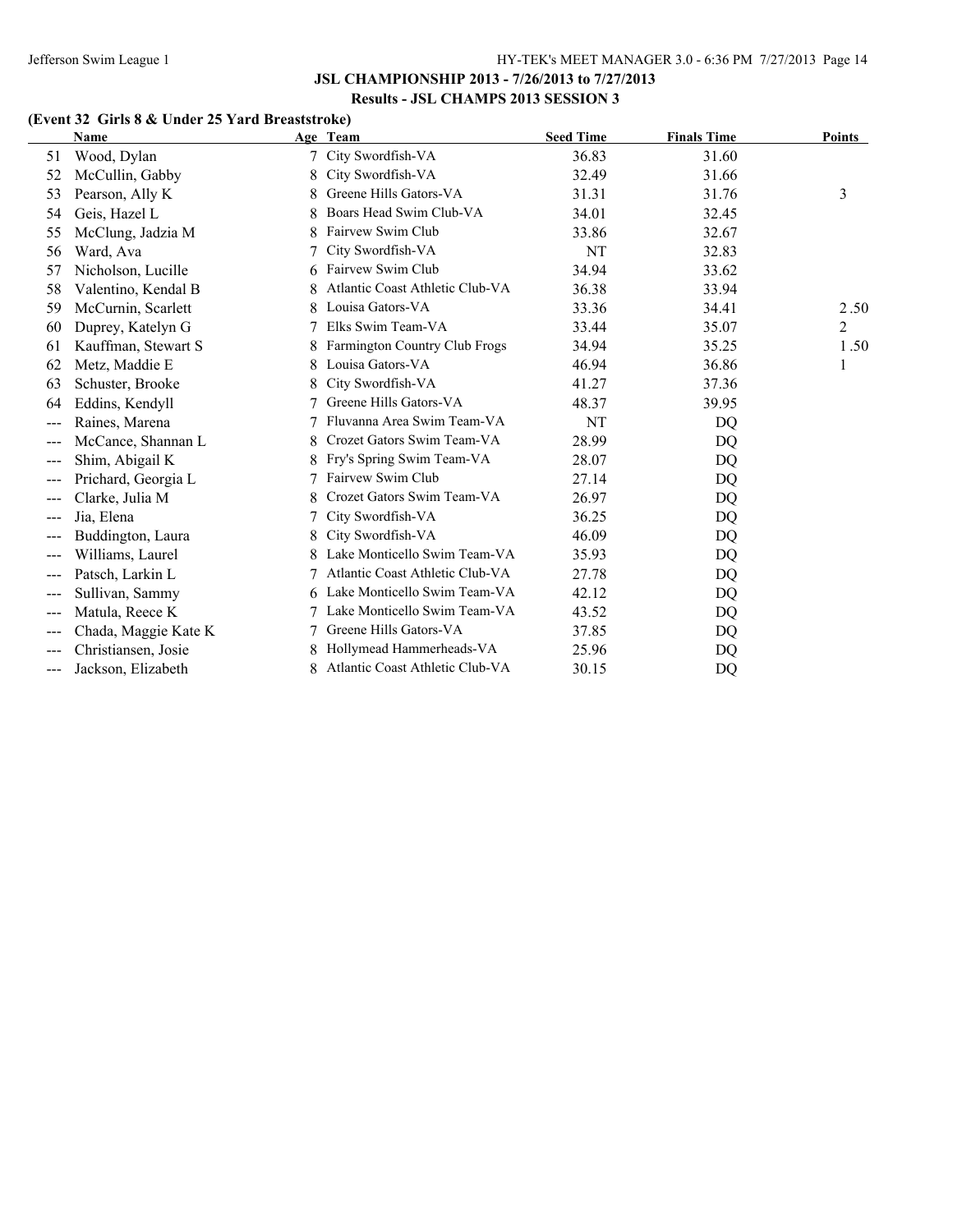#### **Event 41 Boys 8 & Under 25 Yard Backstroke**

|       | <b>JSL CHAMPS:</b><br>16.40 $\omega$ | 1979 | <b>CHRIS TAYLOR</b>             | <b>GHG</b>       |                    |               |
|-------|--------------------------------------|------|---------------------------------|------------------|--------------------|---------------|
|       | <b>Name</b>                          |      | Age Team                        | <b>Seed Time</b> | <b>Finals Time</b> | <b>Points</b> |
| 1     | Harris, Gavin                        |      | 8 Crozet Gators Swim Team-VA    | 20.07            | 19.68              | 16            |
| 2     | DeVito, Graham S                     | 8    | Crozet Gators Swim Team-VA      | 20.84            | 20.03              | 15            |
| 3     | Addison, Henry G                     | 8    | Crozet Gators Swim Team-VA      | 20.10            | 20.84              |               |
| 4     | Bambrick, Jesse                      | 8    | Atlantic Coast Athletic Club-VA | 21.24            | 20.99              | 14.50         |
| 5     | Schundler, Jackson J                 | 8    | Boars Head Swim Club-VA         | 21.77            | 21.47              | 14            |
| 6     | Scarbrough, Eli A                    | 8    | Crozet Gators Swim Team-VA      | 24.38            | 21.58              |               |
| 7     | Ragsdale, Quinn S                    | 7    | Fry's Spring Swim Team-VA       | 20.89            | 21.76              | 13.50         |
| 8     | Cross, Teddy                         | 8    | Hollymead Hammerheads-VA        | 22.11            | 22.01              | 13            |
| 9     | Ratcliffe, Ian                       | 8    | Crozet Gators Swim Team-VA      | 21.77            | 22.23              |               |
| 10    | Katstra, Ryan M                      |      | Forest Lakes Swim Team-VA       | 22.47            | 22.59              | 12.50         |
| 11    | Parrish, Randolph R                  |      | Farmington Country Club Frogs   | 24.07            | 22.61              | 12            |
| 12    | Raymond, Wyatt D                     |      | Fairvew Swim Club               | 22.84            | 22.73              | 11.50         |
| 13    | Patchett, Addison                    |      | Fluvanna Area Swim Team-VA      | 24.32            | 23.08              | 11            |
| 14    | Adams, Theo                          |      | Fry's Spring Swim Team-VA       | 24.19            | 23.33              | 10.50         |
| 15    | Fortune, Carter                      |      | City Swordfish-VA               | 24.18            | 23.39              | 10            |
| 16    | Lanahan, Sean T                      | 7    | Crozet Gators Swim Team-VA      | 22.95            | 23.50              |               |
| 17    | Hamil, Logan c                       |      | Fry's Spring Swim Team-VA       | 28.38            | 23.77              |               |
| 18    | Wray, Simon D                        |      | Farmington Country Club Frogs   | 24.24            | 23.85              | 9.50          |
| 19    | Buetow, Joe M                        |      | Farmington Country Club Frogs   | 25.17            | 23.91              |               |
| 20    | Messinger, Jacob B                   |      | Key West Club-VA                | 26.59            | 23.94              | 9             |
| 21    | Ashcom, Lincoln A                    |      | Fry's Spring Swim Team-VA       | 23.79            | 24.16              |               |
| 22    | He, Franklin                         |      | Fairvew Swim Club               | 22.52            | 24.30              | 8.50          |
| 23    | Maloney, Robbie                      |      | Fluvanna Area Swim Team-VA      | 25.29            | 24.34              | 8             |
| 24    | Keenan, William                      |      | Fry's Spring Swim Team-VA       | 25.17            | 24.37              |               |
| 25    | Franklin, Wyatt                      | 7    | City Swordfish-VA               | 26.69            | 24.41              | 7.50          |
| 26    | Shifflett, Hunter R                  | 7    | Hollymead Hammerheads-VA        | 25.82            | 24.42              | 7             |
| 27    | Hochrein, Jonas H                    | 7    | Boars Head Swim Club-VA         | 23.05            | 24.46              | 6.50          |
| 28    | Owen, Coleman                        | 7    | Fluvanna Area Swim Team-VA      | 24.01            | 24.51              |               |
| 29    | Moreland, Cooper                     | 7    | City Swordfish-VA               | 24.83            | 24.53              |               |
| 30    | Plehn, Elliott                       | 7    | City Swordfish-VA               | 27.03            | 24.57              |               |
| 31    | Fontaine, Jake                       | 8    | Crozet Gators Swim Team-VA      | 23.87            | 24.74              |               |
| 32    | Kunze, Jackson C                     |      | Fairvew Swim Club               | 25.49            | 24.96              |               |
| $*33$ | Weiss, Braeden                       | 8    | Glenmore Country Club-VA        | 24.92            | 25.13              | 6             |
| $*33$ | Hartman, Simeon                      |      | City Swordfish-VA               | 26.41            | 25.13              |               |
| 35    | Brubaker, Wyatt W                    | 7    | Atlantic Coast Athletic Club-VA | 27.23            | 25.15              | 5.50          |
| 36    | Gurski, Kaden J                      |      | 7 Louisa Gators-VA              | 25.76            | 25.22              | 5             |
| 37    | Bunyea, Mason                        | 7    | Greene Hills Gators-VA          | 23.14            | 25.29              | 4.50          |
| 38    | Alms, Gabriel X                      | 7    | Fairvew Swim Club               | 24.95            | 25.56              |               |
| 39    | Graham, William P                    | 8    | Boars Head Swim Club-VA         | 25.40            | 25.61              |               |
| 40    | Martin, JP P                         |      | Atlantic Coast Athletic Club-VA | 23.73            | 25.76              |               |
| 41    | Collins, Dylan J                     | 7    | Hollymead Hammerheads-VA        | 25.00            | 25.89              |               |
| 42    | Lockhart, Matthew N                  | 8    | Fry's Spring Swim Team-VA       | 25.20            | 25.95              |               |
| 43    | Schnell, Benjamin T                  | 7    | Crozet Gators Swim Team-VA      | 26.55            | 25.98              |               |
| 44    | Kerber, Andrew                       | 8    | Key West Club-VA                | 24.84            | 26.26              | 4             |
| 45    | Moore, Maxwell                       | 7    | Farmington Country Club Frogs   | 25.81            | 26.30              |               |
| 46    | Powell, Haden J                      |      | Boars Head Swim Club-VA         | 27.20            | 26.49              |               |
| 47    | Taylor, Marshall P                   |      | Fairvew Swim Club               | 28.55            | 26.57              |               |
| 48    | Wirasaputra, William                 |      | Hollymead Hammerheads-VA        | 26.64            | 26.65              |               |
| 49    | Lewis, Jack A                        |      | Fry's Spring Swim Team-VA       | 28.96            | 26.82              |               |
| 50    | Kallen, Gray G                       |      | Farmington Country Club Frogs   | 30.71            | 26.83              |               |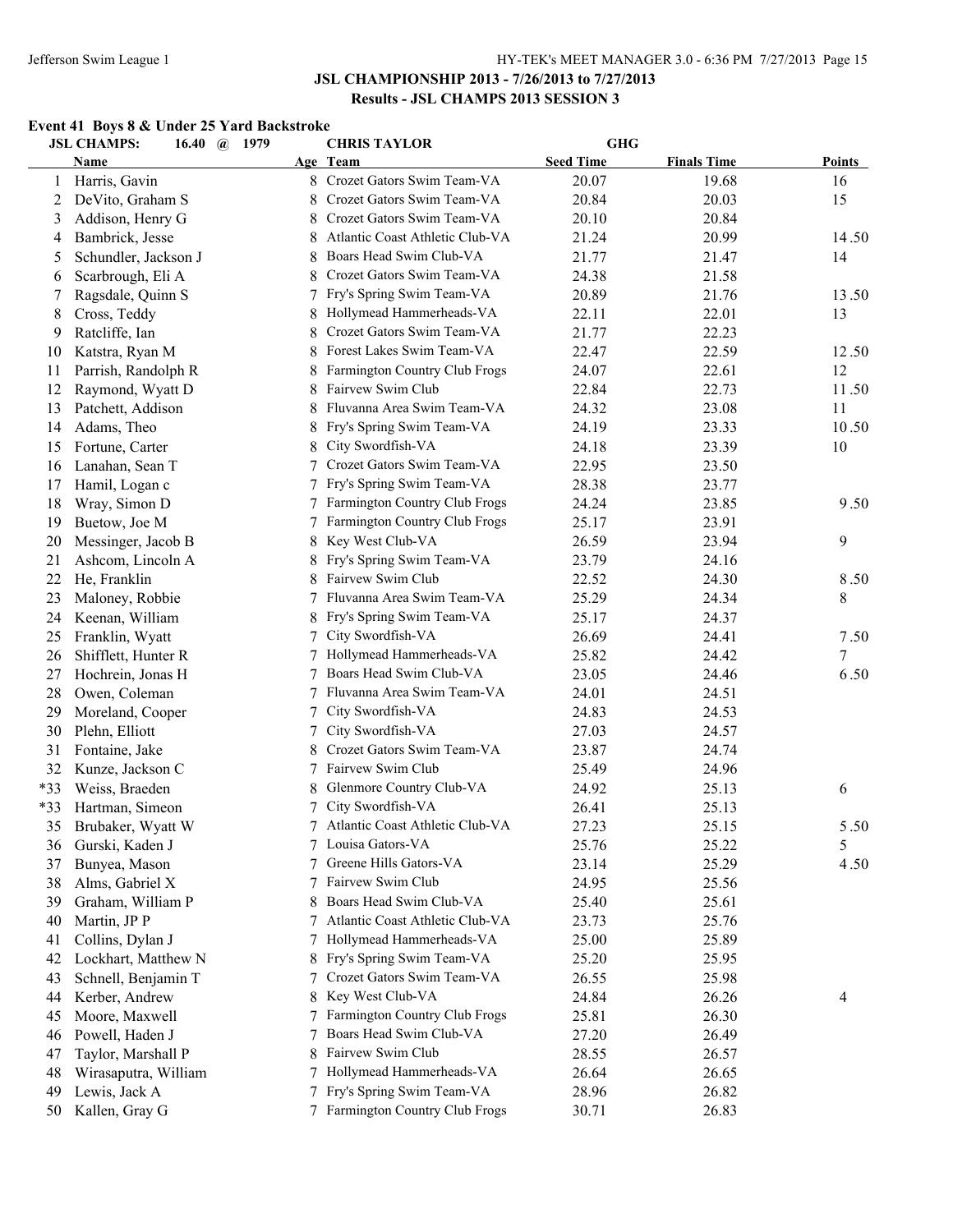# **(Event 41 Boys 8 & Under 25 Yard Backstroke)**

|       | Name                |   | Age Team                        | <b>Seed Time</b> | <b>Finals Time</b> | <b>Points</b> |
|-------|---------------------|---|---------------------------------|------------------|--------------------|---------------|
| 51    | Lynch, Sean         |   | 8 City Swordfish-VA             | 26.46            | 26.91              |               |
| 52    | Haslam, Nicholas    |   | Crozet Gators Swim Team-VA      | 26.30            | 27.26              |               |
| 53    | Hunt, Jackson j     |   | Crozet Gators Swim Team-VA      | 26.52            | 27.34              |               |
| 54    | Phelps, Ethan       |   | Elks Swim Team-VA               | 35.10            | 27.43              | 3.50          |
| 55    | Vaughn, Elias B     |   | Boars Head Swim Club-VA         | 26.88            | 27.49              |               |
| 56    | Trundle, Shep C     |   | Boars Head Swim Club-VA         | 25.50            | 27.53              |               |
| 57    | Taylor, Brandon C   |   | Lake Monticello Swim Team-VA    | 26.63            | 27.88              | 3             |
| 58    | Hopkins, Jackson    |   | Fluvanna Area Swim Team-VA      | 24.71            | 28.47              |               |
| 59    | Frank, Latham H     |   | Boars Head Swim Club-VA         | 25.50            | 28.52              |               |
| 60    | Tuck, Ian           |   | Hollymead Hammerheads-VA        | 30.41            | 28.72              |               |
| 61    | Long, Mitchell      |   | City Swordfish-VA               | 32.04            | 29.16              |               |
| 62    | Simon, Nathan W     |   | Crozet Gators Swim Team-VA      | 29.14            | 29.24              |               |
| 63    | Delbridge, Ian D    |   | Louisa Gators-VA                | 28.95            | 29.30              | 2.50          |
| 64    | Strickler, Sawyer J |   | 7 Fairvew Swim Club             | 27.11            | 29.45              |               |
| 65    | Lilly, Justin L     |   | 7 Elks Swim Team-VA             | 30.60            | 29.51              | 2             |
| 66    | Tapscott, Sam       |   | 7 Lake Monticello Swim Team-VA  | 28.22            | 29.54              | 1.50          |
| 67    | Ratliff, Spencer    |   | 8 Key West Club-VA              | 30.34            | 29.61              |               |
| 68    | Borches, Taylor W   |   | 7 Farmington Country Club Frogs | 30.10            | 29.64              |               |
| 69    | Quatrara, Lucas     | 7 | Fairvew Swim Club               | 29.14            | 29.72              |               |
| 70    | Sullivan, Emerson   | 7 | City Swordfish-VA               | 32.58            | 30.02              |               |
| 71    | Scopeliti, Ryan     | 7 | Fluvanna Area Swim Team-VA      | 30.75            | 30.08              |               |
| 72    | Crook, Wilson J     |   | Fry's Spring Swim Team-VA       | 37.28            | 30.16              |               |
| 73    |                     |   | 7 Hollymead Hammerheads-VA      | 31.33            | 30.22              |               |
|       | Noth, Damien L      | 7 | Farmington Country Club Frogs   | 28.35            | 30.47              |               |
| 74    | Spano, Connor P     | 7 | City Swordfish-VA               |                  |                    |               |
| 75    | Scindia, Kartik     |   | 7 Louisa Gators-VA              | 32.09            | 30.54              |               |
| 76    | Moore, William W    |   |                                 | 27.84            | 30.58              |               |
| 77    | Kapp, Jake A        |   | Farmington Country Club Frogs   | 32.83            | 30.61              |               |
| $*78$ | Wiseman, Sid        | 8 | Greene Hills Gators-VA          | 32.13            | 31.19              | 1             |
| $*78$ | Uthlaut, Garrett S  | 8 | Fairvew Swim Club               | 43.37            | 31.19              |               |
| 80    | Grierson, Brody     |   | 7 Farmington Country Club Frogs | 33.03            | 31.45              |               |
| 81    | Inzana, Elliot F    |   | Greene Hills Gators-VA          | 32.43            | 31.65              |               |
| 82    | Lane, Parker W      |   | 7 Forest Lakes Swim Team-VA     | 27.23            | 31.67              |               |
| 83    | DeBoer, Kuyper J    |   | 7 Fairvew Swim Club             | 31.86            | 32.36              |               |
| 84    | Watkins, Simon J    | 7 | Glenmore Country Club-VA        | 34.18            | 32.53              |               |
| 85    | Robertson, Liam     |   | Key West Club-VA                | 29.65            | 32.60              |               |
| 86    | Smith, Cole         | 8 | City Swordfish-VA               | 45.30            | 32.83              |               |
| 87    | Smeds, John         |   | 7 Fluvanna Area Swim Team-VA    | NT               | 32.85              |               |
| 88    | Streed, Owen W      |   | Boars Head Swim Club-VA         | 33.56            | 32.86              |               |
| 89    | Santiago, Nathan A  |   | Fairvew Swim Club               | 43.81            | 32.87              |               |
| 90    | Granger, Oak        |   | City Swordfish-VA               | 40.12            | 32.93              |               |
| 91    | Wilson, Andrew      |   | Fairvew Swim Club               | 33.16            | 33.28              |               |
| 92    | Lambert, Christian  |   | 7 Fluvanna Area Swim Team-VA    | 33.87            | 33.52              |               |
| 93    | Bridge, Hayden      |   | 7 Lake Monticello Swim Team-VA  | 42.32            | 33.95              |               |
| 94    | Young, Griffin P    |   | 7 Glenmore Country Club-VA      | 33.25            | 34.04              |               |
| 95    | Kerber, Aaron       |   | 7 Key West Club-VA              | 39.13            | 34.99              |               |
| 96    | Brockmeier, Ben     |   | 7 Farmington Country Club Frogs | 43.36            | 35.15              |               |
| 97    | Brown, Qua          | 8 | Elks Swim Team-VA               | 47.50            | 35.37              |               |
| 98    | Worrall, Cary C     |   | 7 Fry's Spring Swim Team-VA     | 37.98            | 35.83              |               |
| 99    | Libby, Jack A       |   | 7 Farmington Country Club Frogs | 34.96            | 36.86              |               |
| 100   | O'Grady, Connor     | 7 | Fairvew Swim Club               | 40.04            | 36.88              |               |
| 101   | Sanner, Nick        | 8 | City Swordfish-VA               | 43.72            | 36.89              |               |
| 102   | Fowler, Rylan J     |   | 7 Louisa Gators-VA              | 40.94            | 36.92              |               |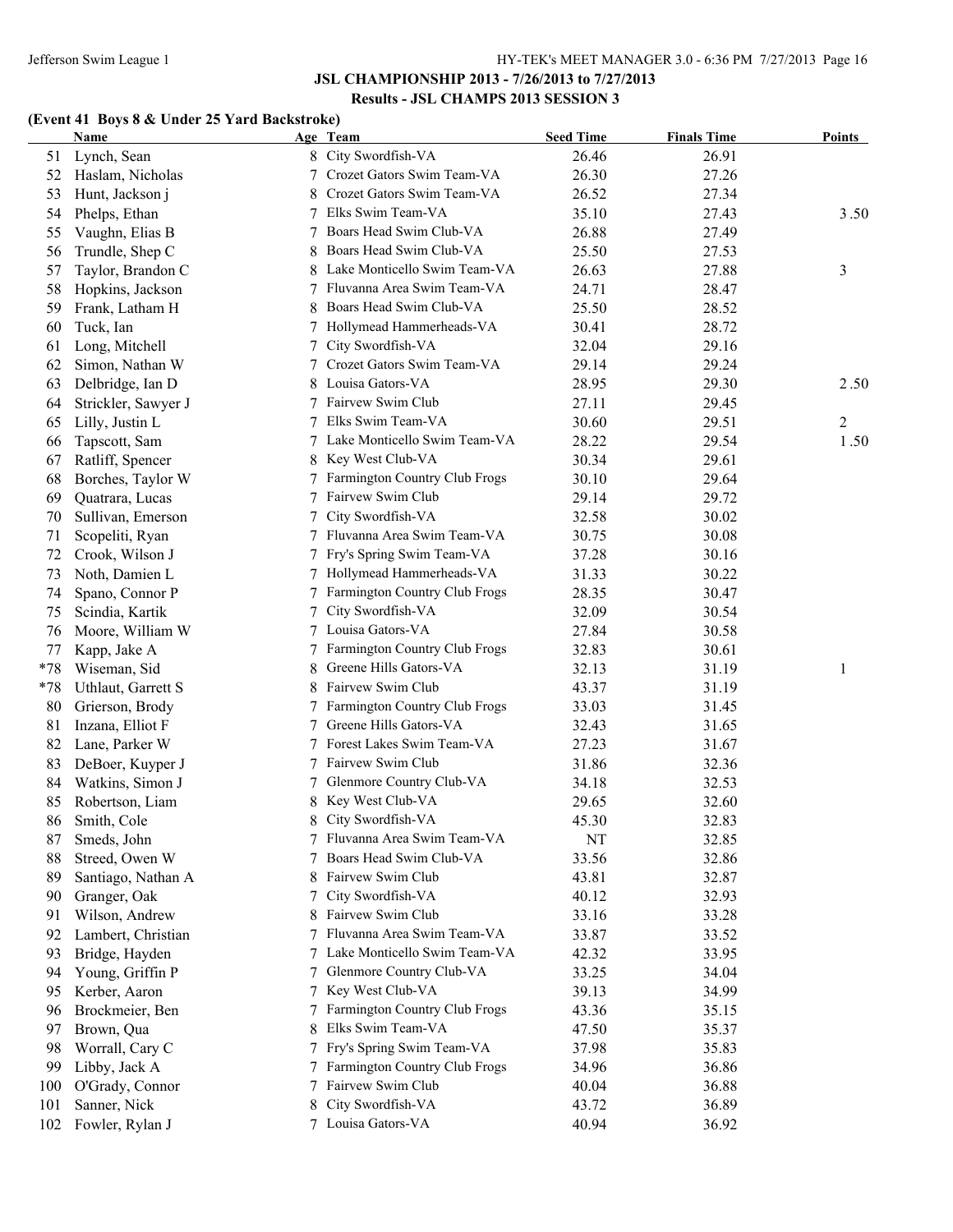# **(Event 41 Boys 8 & Under 25 Yard Backstroke)**

|       | Name                  |    | Age Team                        | <b>Seed Time</b> | <b>Finals Time</b> | <b>Points</b> |
|-------|-----------------------|----|---------------------------------|------------------|--------------------|---------------|
| 103   | Price, AJ             |    | Lake Monticello Swim Team-VA    | 48.01            | 37.14              |               |
| 104   | Drake, Ben J          |    | Hollymead Hammerheads-VA        | 41.78            | 37.60              |               |
| 105   | Vaughan, Carter J     | 8. | Farmington Country Club Frogs   | 41.24            | 38.85              |               |
| 106   | Pollard, Henry E      |    | Farmington Country Club Frogs   | 45.50            | 39.15              |               |
| 107   | Wilkerson, Avery      |    | Elks Swim Team-VA               | 1:15.59          | 39.57              |               |
| 108   | Overstreet, Collln D  |    | Atlantic Coast Athletic Club-VA | 46.23            | 39.82              |               |
| 109   | Halas, Misko M        |    | Crozet Gators Swim Team-VA      | 38.25            | 39.93              |               |
| 110   | Gillenwater, Thor G   |    | Forest Lakes Swim Team-VA       | 41.44            | 40.44              |               |
| 111   | Harris, Andrew        |    | Glenmore Country Club-VA        | 45.19            | 41.92              |               |
| 112   | Bizzari, Ennio J      |    | Greene Hills Gators-VA          | 44.47            | 42.23              |               |
| 113   | Skinner, Shannon      |    | City Swordfish-VA               | 36.65            | 42.63              |               |
| 114   | Horton, Dylan         | 6. | Elks Swim Team-VA               | 56.86            | 42.79              |               |
| 115   | Slinkman, Hunter      | 5  | Elks Swim Team-VA               | 1:03.49          | 43.14              |               |
| 116   | Dyer, Jaylen          |    | City Swordfish-VA               | 38.94            | 43.38              |               |
| 117   | Dixon, Luke B         |    | Atlantic Coast Athletic Club-VA | 44.51            | 44.28              |               |
| 118   | Heapes, Jake          |    | Key West Club-VA                | 42.87            | 45.27              |               |
| 119   | Bourque, Reilly D     |    | Boars Head Swim Club-VA         | 41.31            | 47.02              |               |
| 120   | Phillips, Gideon D    |    | Greene Hills Gators-VA          | 57.63            | 47.45              |               |
| 121   | Miller, Matt          |    | Key West Club-VA                | 42.22            | 50.45              |               |
| 122   | Barlow, Kevin         |    | Louisa Gators-VA                | 44.44            | 53.50              |               |
| 123   | Chorbaji, Jordan      |    | City Swordfish-VA               | NT               | 59.11              |               |
| 124   | Phillips, Jacob C     | 8. | Greene Hills Gators-VA          | 57.15            | 1:21.82            |               |
| $---$ | Talamanchi, Harsh     |    | Hollymead Hammerheads-VA        | 42.63            | DQ                 |               |
| ---   | Gasparini, Gregoire G |    | Atlantic Coast Athletic Club-VA | 29.53            | DQ                 |               |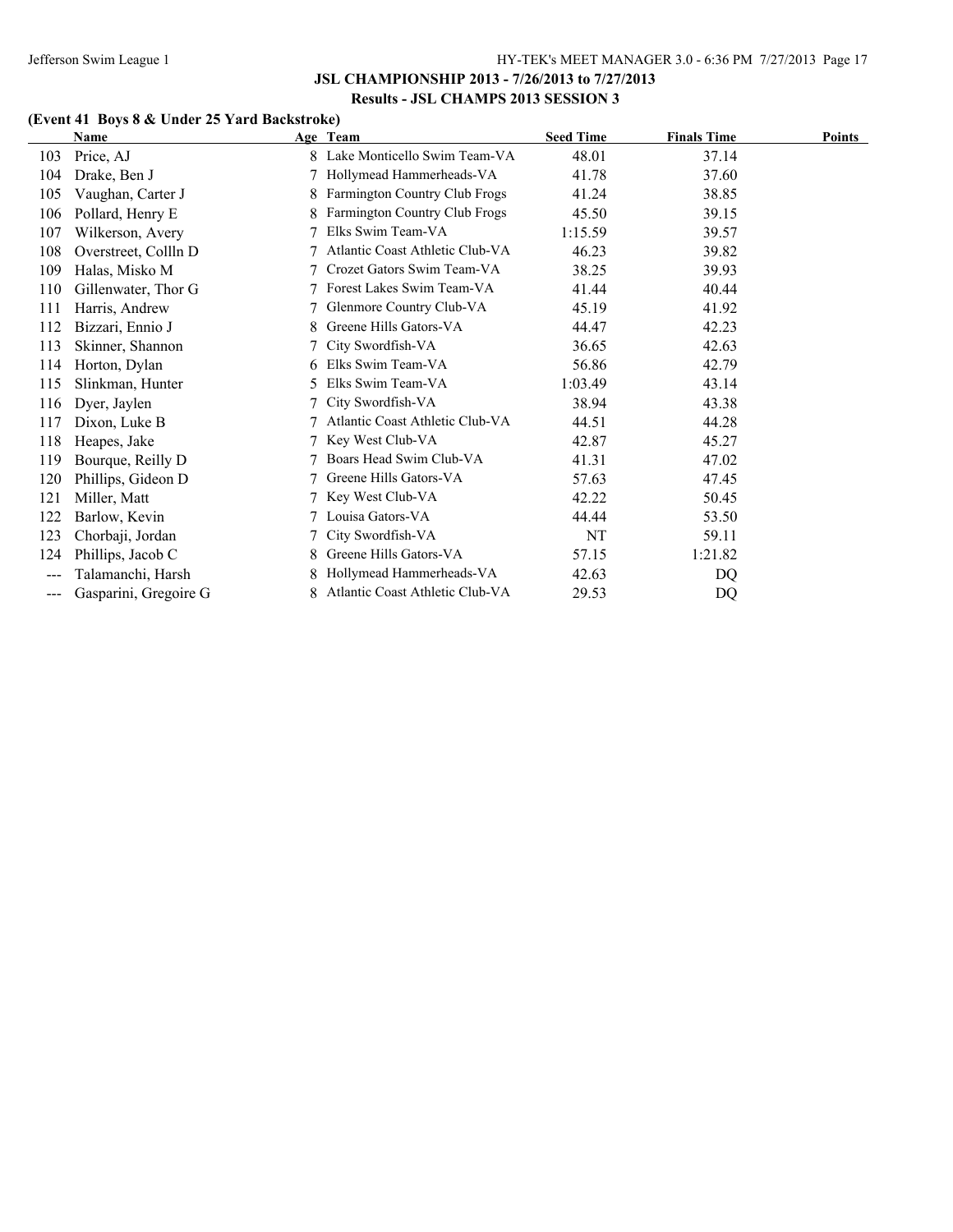#### **Event 42 Girls 8 & Under 25 Yard Backstroke**

|       | <b>JSL CHAMPS:</b><br>18.12 $\omega$<br>1981 |    | <b>C.WORONTZOFF</b>             | 1981             |                    |               |
|-------|----------------------------------------------|----|---------------------------------|------------------|--------------------|---------------|
|       | Name                                         |    | Age Team                        | <b>Seed Time</b> | <b>Finals Time</b> | <b>Points</b> |
| 1     | Huang, Avery                                 | 8  | City Swordfish-VA               | 18.27            | $18.00\,(a)$       | 16            |
| 2     | Fix, Cayden M                                | 8  | Hollymead Hammerheads-VA        | 20.44            | 19.44              | 15            |
| 3     | Addison, Julie I                             | 8  | Crozet Gators Swim Team-VA      | 20.35            | 20.62              | 14.50         |
| 4     | Life, Megan                                  | 8  | Crozet Gators Swim Team-VA      | 19.95            | 20.73              | 14            |
| 5     | Davis, Grey T                                | 7  | Farmington Country Club Frogs   | 21.31            | 20.89              | 13.50         |
| 6     | Farist, Grace                                | 8  | Fluvanna Area Swim Team-VA      | 22.13            | 21.09              | 13            |
| 7     | Pritchett, Kaia G                            |    | Forest Lakes Swim Team-VA       | 22.13            | 21.19              | 12.50         |
| 8     | Dojack, Eliah                                |    | Greene Hills Gators-VA          | 23.50            | 21.35              | 12            |
| 9     | Alms, Melissa N                              | 7  | Fairvew Swim Club               | 22.18            | 21.46              | 11.50         |
| 10    | Lucas, Jo Jo                                 | 8  | City Swordfish-VA               | 20.86            | 21.55              | 11            |
| 11    | Smith, Cameron L                             |    | Fairvew Swim Club               | 21.17            | 22.28              | 10.50         |
| 12    | Sonen, Isabella                              |    | Crozet Gators Swim Team-VA      | 23.23            | 22.32              |               |
| 13    | Murray, Meghan                               | 7  | Hollymead Hammerheads-VA        | 21.14            | 22.47              | 10            |
| 14    | Foster, Sydney                               | 8  | City Swordfish-VA               | 24.64            | 22.48              |               |
| 15    | Paquette, Abby                               |    | City Swordfish-VA               | 23.68            | 22.52              |               |
| 16    | Huang, Emily                                 |    | Atlantic Coast Athletic Club-VA | 21.47            | 22.77              | 9.50          |
| 17    | Alms, Alexis D                               |    | Fairvew Swim Club               | 24.13            | 23.00              |               |
| 18    | Harrop-Williams, Gabrielle S                 |    | Forest Lakes Swim Team-VA       | 21.51            | 23.08              | 9             |
| 19    | Rose, Mirah                                  |    | Atlantic Coast Athletic Club-VA | 21.26            | 23.14              | 8.50          |
| 20    | Best-Harris, Tao Tao T                       |    | Boars Head Swim Club-VA         | 26.58            | 23.34              | 8             |
| 21    | Going, Sarah Catherine C                     |    | Boars Head Swim Club-VA         | 23.34            | 23.64              | 7.50          |
| 22    | Cave, Bella Grace                            |    | Fry's Spring Swim Team-VA       | 25.78            | 23.68              | 7             |
| $*23$ | Schundler, Ellie P                           |    | Boars Head Swim Club-VA         | 23.62            | 23.72              |               |
| $*23$ | Niehaus, Emma A                              | 7  | Forest Lakes Swim Team-VA       | 23.71            | 23.72              |               |
| 25    | McQuilkin, Kayla G                           |    | Fairvew Swim Club               | 23.00            | 23.94              |               |
| 26    | Ryang, Sohie F                               | 7  | Fry's Spring Swim Team-VA       | 24.69            | 24.06              | 6.50          |
| 27    | Heapes, Olivia S                             | 8  | Key West Club-VA                | 24.78            | 24.19              | 6             |
| 28    | Tipton, Kiley A                              | 8  | Fairvew Swim Club               | 24.18            | 24.28              |               |
|       |                                              |    | Louisa Gators-VA                |                  | 24.37              | 5.50          |
| 29    | Goodwin, Savannah G                          | 8  | Key West Club-VA                | 23.75            |                    |               |
| 30    | Lewis, Amelia                                | 8  | Fairvew Swim Club               | 24.91            | 24.52              | 5             |
| 31    | Hertel, Sonia J                              | 8  | Atlantic Coast Athletic Club-VA | 25.29            | 24.53              |               |
| 32    | Patsch, Larkin L                             | 7  |                                 | 25.48            | 24.56              |               |
| 33    | Strazzullo, Phoebe n                         | 8. | Boars Head Swim Club-VA         | 26.06            | 24.58              |               |
| 34    | Buntrock, Kennedy A                          | 8  | Crozet Gators Swim Team-VA      | 25.28            | 24.80              |               |
| $*35$ | McCurnin, Brenna                             |    | 8 Louisa Gators-VA              | 23.28            | 24.89              | 4.50          |
| $*35$ | Kincel, Lo M                                 | 7  | Boars Head Swim Club-VA         | 25.03            | 24.89              |               |
| 37    | Stacy, Ashlynn G                             |    | Atlantic Coast Athletic Club-VA | 24.69            | 25.05              |               |
| 38    | Hoke, Sophie E                               |    | Fairvew Swim Club               | 23.84            | 25.13              |               |
| 39    | Rea, Brenna                                  | 7  | Lake Monticello Swim Team-VA    | 25.45            | 25.16              | 4             |
| $*40$ | Sullivan, Cory                               |    | Lake Monticello Swim Team-VA    | 26.35            | 25.48              | 3.50          |
| $*40$ | Rome, Sammy G                                |    | Boars Head Swim Club-VA         | 24.80            | 25.48              |               |
| 42    | Elhart, Rachael M                            | 7  | Forest Lakes Swim Team-VA       | 22.77            | 25.53              |               |
| 43    | Teweles, Maggie                              | 7  | Fairvew Swim Club               | 24.86            | 25.60              |               |
| 44    | Hansen, Gwyn                                 |    | Fluvanna Area Swim Team-VA      | 27.25            | 25.65              | 3             |
| 45    | McClung, Jadzia M                            |    | Fairvew Swim Club               | 24.91            | 25.81              |               |
| 46    | Raines, Marena                               |    | Fluvanna Area Swim Team-VA      | 25.17            | 25.82              |               |
| 47    | Elder, Hannah                                |    | City Swordfish-VA               | 25.73            | 25.83              |               |
| 48    | Aliteri, Reyanne                             |    | Lake Monticello Swim Team-VA    | 22.78            | 25.87              |               |
| 49    | Reed, Izzy                                   |    | City Swordfish-VA               | 26.19            | 25.90              |               |
| 50    | Phillips, Susie C                            |    | 8 Crozet Gators Swim Team-VA    | 25.11            | 26.10              |               |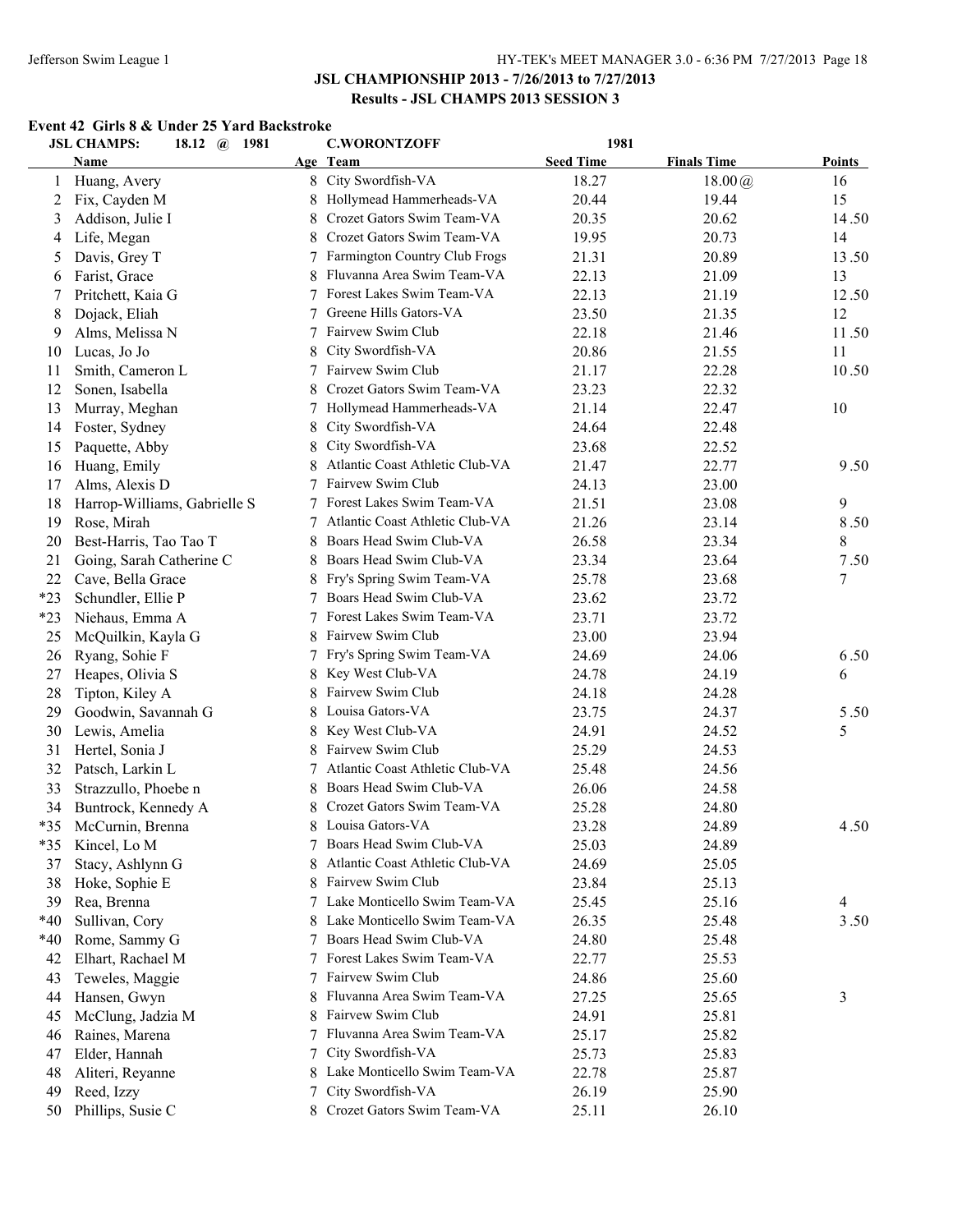#### **(Event 42 Girls 8 & Under 25 Yard Backstroke)**

|       | <b>Name</b>          |                 | Age Team                        | <b>Seed Time</b> | <b>Finals Time</b> | <b>Points</b> |
|-------|----------------------|-----------------|---------------------------------|------------------|--------------------|---------------|
| 51    | Valentino, Kendal B  |                 | Atlantic Coast Athletic Club-VA | 26.19            | 26.23              |               |
| 52    | Shifflett, Kylie     | 8               | Greene Hills Gators-VA          | 27.95            | 26.24              | 2.50          |
| 53    | Graves, Margaret-Ann |                 | 7 Hollymead Hammerheads-VA      | 27.39            | 26.34              |               |
| 54    | Shim, Abigail K      |                 | Fry's Spring Swim Team-VA       | 27.68            | 26.48              |               |
| 55    | Valentin, Drue       |                 | Hollymead Hammerheads-VA        | 25.40            | 26.54              |               |
| 56    | Craghead-Way, Violet |                 | City Swordfish-VA               | 26.55            | 26.60              |               |
| 57    | Chisholm, Taegan     |                 | Lake Monticello Swim Team-VA    | 29.41            | 26.64              |               |
| 58    | Hui, Vivi            |                 | City Swordfish-VA               | 28.77            | 26.73              |               |
| 59    | Verghese, Alexa L    | 8               | Boars Head Swim Club-VA         | 24.96            | 26.85              |               |
| 60    | Wheeler, Ashleigh N  | 8               | Louisa Gators-VA                | 24.90            | 26.86              |               |
| 61    | King, Lellie G       |                 | 7 Farmington Country Club Frogs | 26.22            | 26.87              | 2             |
| 62    | Kraft, Rebekah       |                 | 7 Lake Monticello Swim Team-VA  | 26.24            | 26.97              |               |
| 63    | Steven, Noa          |                 | 7 Crozet Gators Swim Team-VA    | 27.68            | 27.01              |               |
| 64    | Messimer, Sally P    |                 | 7 Fairvew Swim Club             | 29.20            | 27.08              |               |
| 65    | Baumann, Lucy J      | 8               | Key West Club-VA                | 25.87            | 27.23              |               |
| *66   | Buchanan, Aven S     |                 | 7 Fairvew Swim Club             | 29.95            | 27.33              |               |
| *66   | Castle, Jamie E      |                 | 7 Crozet Gators Swim Team-VA    | 25.49            | 27.33              |               |
| 68    | Koenig, Elsa N       | 7               | Boars Head Swim Club-VA         | 28.32            | 27.36              |               |
| 69    | Dyke, Rory           | 8               | Lake Monticello Swim Team-VA    | 24.58            | 27.39              |               |
| 70    | Matula, Reece K      |                 | 7 Lake Monticello Swim Team-VA  | 33.08            | 27.48              |               |
| 71    | Smith, Lauren E      |                 | 7 Forest Lakes Swim Team-VA     | 26.95            | 27.52              |               |
| 72    | Fischer, Ava L       | 8               | Atlantic Coast Athletic Club-VA | 30.58            | 27.60              |               |
| $*73$ | Miller, Hayleigh     | 8               | Elks Swim Team-VA               | 30.86            | 27.61              | 1.50          |
| $*73$ | Williams, Laurel     | 8.              | Lake Monticello Swim Team-VA    | 28.80            | 27.61              |               |
| 75    | Leach, Rachel L      |                 | 7 Forest Lakes Swim Team-VA     | 32.51            | 27.65              |               |
| 76    | Walker, Kallan L     |                 | 7 Fairvew Swim Club             | 27.23            | 27.68              |               |
| $*77$ | Burch, Ella M        |                 | Louisa Gators-VA                | 30.70            | 27.76              |               |
| $*77$ | Vanslooten, Ella     |                 | 7 Lake Monticello Swim Team-VA  | 30.44            | 27.76              |               |
| 79    | Stemland, Lyndsey A  | $7\overline{ }$ | Glenmore Country Club-VA        | 26.92            | 27.80              | 1             |
| 80    | Fuller, Alex G       |                 | Elks Swim Team-VA               | 32.51            | 27.82              |               |
| 81    | Yeroian, Anna J      |                 | 7 Louisa Gators-VA              | 29.53            | 27.90              |               |
| 82    | Carel, Jenna R       |                 | 7 Lake Monticello Swim Team-VA  | 30.04            | 27.96              |               |
| 83    | Martin, Elsa R       | 8               | Fairvew Swim Club               | 28.05            | 27.97              |               |
| 84    | Chambers, Libby A    | 8               | Atlantic Coast Athletic Club-VA | 25.87            | 27.98              |               |
| 85    | Kyner, Anna C        |                 | 8 Fry's Spring Swim Team-VA     | 31.19            | 28.15              |               |
|       | 86 Slaats, Greta E   |                 | 8 Fry's Spring Swim Team-VA     | 38.99            | 28.29              |               |
| 87    | Bock, Isabel L       |                 | 7 Fairvew Swim Club             | 30.31            | 28.40              |               |
| 88    | Kunkel, Sofia A      |                 | Crozet Gators Swim Team-VA      | 24.47            | 28.44              |               |
| 89    | D'Errico, Josie      | 8               | Key West Club-VA                | 28.02            | 28.55              |               |
| 90    | Miller, Makenzie     | 8               | City Swordfish-VA               | 29.22            | 28.75              |               |
| *91   | Livelli, Ana M       | 8               | Hollymead Hammerheads-VA        | 27.70            | 28.77              |               |
| *91   | Lynch, Ellen         | 7               | City Swordfish-VA               | 29.33            | 28.77              |               |
| 93    | Mullee, Katherine E  | 8               | Forest Lakes Swim Team-VA       | 27.86            | 28.90              |               |
| 94    | Kauffman, Stewart S  | 8               | Farmington Country Club Frogs   | 30.09            | 29.04              |               |
| 95    | Kish, Aniko L        | 8               | Lake Monticello Swim Team-VA    | 38.04            | 29.15              |               |
| 96    | Kamath, Sonia K      | 7               | Boars Head Swim Club-VA         | 32.21            | 29.19              |               |
| 97    | Jaffe, Caroline S    | 8               | Fry's Spring Swim Team-VA       | 32.49            | 29.30              |               |
| 98    | Brown, Maria         | 7               | City Swordfish-VA               | 29.25            | 29.52              |               |
| 99    | Whitworth, Maggie E  | 7               | Fry's Spring Swim Team-VA       | 33.85            | 29.79              |               |
| 100   | Gresge, Reagan G     |                 | Crozet Gators Swim Team-VA      | 29.50            | 29.83              |               |
| 101   | Hunt, Hadley m       |                 | Crozet Gators Swim Team-VA      | 30.43            | 29.88              |               |
| 102   | Turner, Caroline G   |                 | 7 Crozet Gators Swim Team-VA    | 28.83            | 29.89              |               |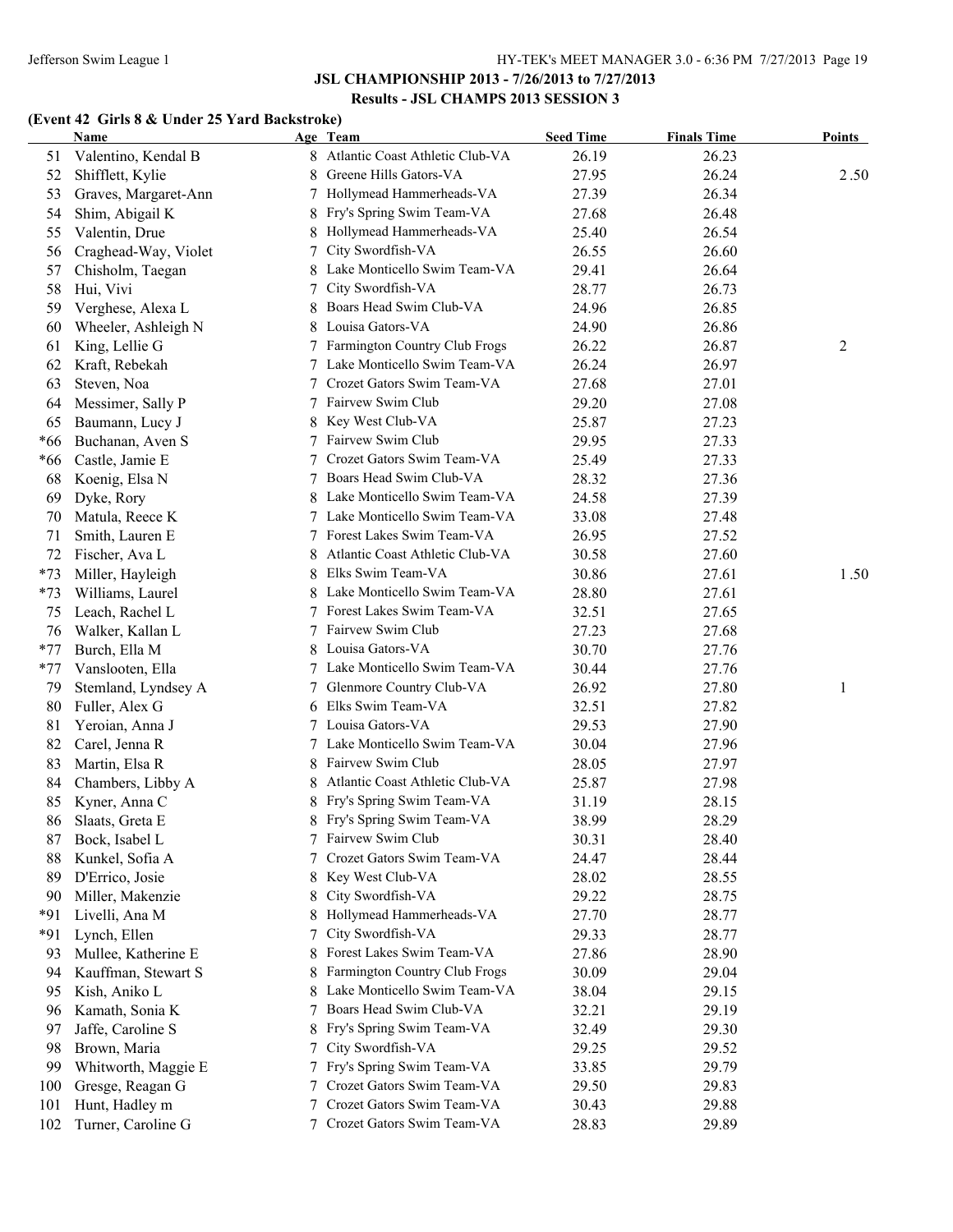# **(Event 42 Girls 8 & Under 25 Yard Backstroke)**

|     | <b>Name</b>            |   | Age Team                        | <b>Seed Time</b> | <b>Finals Time</b> | <b>Points</b> |
|-----|------------------------|---|---------------------------------|------------------|--------------------|---------------|
| 103 | Arbaugh, Corena        |   | Key West Club-VA                | 28.56            | 30.01              |               |
| 104 | Robbins, Nora          |   | Louisa Gators-VA                | 31.84            | 30.04              |               |
| 105 | Miller, Sierra M       |   | Hollymead Hammerheads-VA        | 32.27            | 30.21              |               |
| 106 | Wyatt, Georgia E       |   | Fry's Spring Swim Team-VA       | 26.97            | 30.35              |               |
| 107 | Jenkins, Tamarah       | 8 | City Swordfish-VA               | 38.99            | 30.40              |               |
| 108 | Straley, Brynn M       |   | Louisa Gators-VA                | 32.38            | 30.76              |               |
| 109 | Mitchell, Lily         |   | Crozet Gators Swim Team-VA      | 30.99            | 31.32              |               |
| 110 | Rosson, Ellen R        |   | Louisa Gators-VA                | 32.44            | 31.51              |               |
| 111 | Bonham, Reese E        |   | Forest Lakes Swim Team-VA       | 31.87            | 31.64              |               |
| 112 | Dagner, Callie         |   | Crozet Gators Swim Team-VA      | 28.32            | 31.93              |               |
| 113 | Eddins, Kendyll        |   | Greene Hills Gators-VA          | 29.35            | 32.61              |               |
| 114 | Collier, Alexis        |   | Fluvanna Area Swim Team-VA      | 35.76            | 32.75              |               |
| 115 | Stewart, Nila          |   | City Swordfish-VA               | 39.11            | 33.20              |               |
| 116 | Huysman, Emma R        |   | Forest Lakes Swim Team-VA       | 34.55            | 33.43              |               |
| 117 | Burnside, Annika K     |   | Greene Hills Gators-VA          | 34.68            | 33.91              |               |
| 118 | Duprey, Katelyn G      | 7 | Elks Swim Team-VA               | 34.60            | 33.99              |               |
| 119 | Volenick, Faye         |   | City Swordfish-VA               | 33.48            | 34.10              |               |
| 120 | Armeni, Brooke         |   | Lake Monticello Swim Team-VA    | 36.77            | 34.11              |               |
| 121 | Rude, Anna L           |   | Fry's Spring Swim Team-VA       | 34.21            | 34.19              |               |
| 122 | Worthington, Summers B |   | Gordonsville Orcas Swim Team-VA | 31.48            | 34.32              |               |
| 123 | Kovarik, Madison       |   | Lake Monticello Swim Team-VA    | 37.14            | 34.36              |               |
| 124 | Bailey, Savannah       |   | Fluvanna Area Swim Team-VA      | 35.53            | 34.62              |               |
| 125 | Apple, Sarah           |   | City Swordfish-VA               | 34.01            | 34.64              |               |
| 126 | Chada, Maggie Kate K   |   | Greene Hills Gators-VA          | 31.95            | 36.07              |               |
| 127 | Greenweed, Janiya      |   | Lake Monticello Swim Team-VA    | 40.23            | 36.94              |               |
| 128 | Stewart, Charlotte     |   | Fluvanna Area Swim Team-VA      | 43.86            | 37.00              |               |
| 129 | Stackpole, Lauren S    |   | Fry's Spring Swim Team-VA       | NT               | 38.61              |               |
| 130 | Foster, Morgan         |   | City Swordfish-VA               | 46.73            | 41.75              |               |
| 131 | Mann, Alex R           |   | Hollymead Hammerheads-VA        | 41.35            | 44.26              |               |
| --- | Tomaras, Julia         |   | Lake Monticello Swim Team-VA    | 26.68            | DQ                 |               |
| --- | Santiago, Olivia M     |   | Fairvew Swim Club               | 50.65            | DQ                 |               |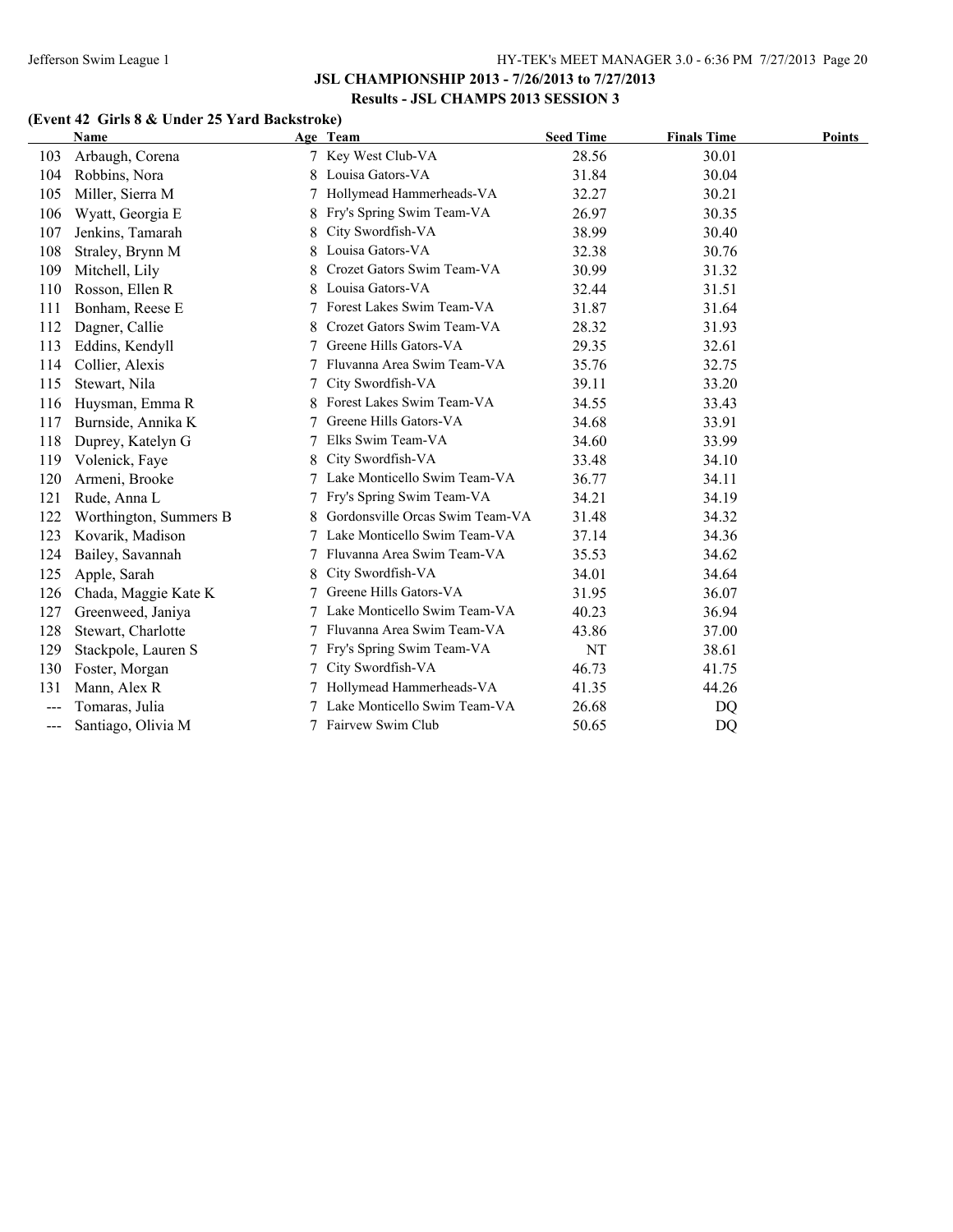#### Jefferson Swim League 1 HY-TEK's MEET MANAGER 3.0 - 6:36 PM 7/27/2013 Page 21

### **JSL CHAMPIONSHIP 2013 - 7/26/2013 to 7/27/2013 Results - JSL CHAMPS 2013 SESSION 3**

#### **Event 51 Boys 8 & Under 25 Yard Butterfly**

|                                           | <b>JSL CHAMPS:</b><br>2011<br>14.86 $\omega$ |    | <b>LUCAS SMITH</b>              | <b>FV</b>        |                    |               |
|-------------------------------------------|----------------------------------------------|----|---------------------------------|------------------|--------------------|---------------|
|                                           | <b>Name</b>                                  |    | Age Team                        | <b>Seed Time</b> | <b>Finals Time</b> | <b>Points</b> |
| 1                                         | Garono, Anthony                              |    | 8 Crozet Gators Swim Team-VA    | 17.49            | 16.68              | 16            |
| 2                                         | Cross, Teddy                                 |    | Hollymead Hammerheads-VA        | 17.69            | 18.86              | 15            |
| 3                                         | Li, Alan C                                   | 8  | Forest Lakes Swim Team-VA       | 21.17            | 18.92              | 14.50         |
| 4                                         | Schundler, Jackson J                         |    | Boars Head Swim Club-VA         | 19.42            | 19.11              | 14            |
| 5                                         | Addison, Henry G                             | 8  | Crozet Gators Swim Team-VA      | 19.71            | 19.43              | 13.50         |
| 6                                         | Simmons, Samuel C                            |    | Crozet Gators Swim Team-VA      | 25.08            | 19.59              |               |
| 7                                         | Katstra, Ryan M                              |    | Forest Lakes Swim Team-VA       | 20.47            | 20.14              | 13            |
| $*8$                                      | Bambrick, Jesse                              |    | Atlantic Coast Athletic Club-VA | 19.71            | 21.27              | 12.50         |
| $*8$                                      | Nemergut, Josh M                             |    | Crozet Gators Swim Team-VA      | 20.84            | 21.27              |               |
| 10                                        | Chatterson, Nate                             |    | Crozet Gators Swim Team-VA      | 21.37            | 21.33              |               |
| 11                                        | Kinsella, Jackson                            |    | Lake Monticello Swim Team-VA    | 24.77            | 22.12              | 12            |
| 12                                        | Faulconer, Finn F                            |    | Atlantic Coast Athletic Club-VA | 21.43            | 22.30              | 11.50         |
| 13                                        | Fortune, Carter                              | 8  | City Swordfish-VA               | 23.04            | 23.13              | 11            |
| 14                                        | Johnson, Daniel                              | 8  | Key West Club-VA                | 24.14            | 23.25              | 10.50         |
| 15                                        | Waldbillig, Sam J                            |    | Crozet Gators Swim Team-VA      | 26.75            | 23.33              |               |
| $*16$                                     | He, Franklin                                 |    | Fairvew Swim Club               | 23.40            | 23.44              | 10            |
| $*16$                                     | Jeronimus, Ryan                              |    | Crozet Gators Swim Team-VA      | 23.03            | 23.44              |               |
| 18                                        | Thompson, Finn                               |    | Fluvanna Area Swim Team-VA      | 23.90            | 23.96              | 9.50          |
| 19                                        | Ragsdale, Quinn S                            |    | Fry's Spring Swim Team-VA       | 24.44            | 24.17              | 9             |
| 20                                        | Gibson, Bennett B                            | 8  | Fry's Spring Swim Team-VA       | 23.37            | 24.40              | 8.50          |
| 21                                        | Forloines, Wilson m                          | 7  | Hollymead Hammerheads-VA        | 30.41            | 24.64              | 8             |
| 22                                        | Lunn, Mason J                                | 8  | Fairvew Swim Club               | 22.95            | 24.65              | 7.50          |
| 23                                        | Huffmyer, Andrew                             | 7  | Crozet Gators Swim Team-VA      | 25.93            | 24.95              |               |
| 24                                        | Vavrik, George C                             | 7  | Boars Head Swim Club-VA         | 23.90            | 25.89              | 7             |
| 25                                        | Spitzley, Micah                              | 7  | Hollymead Hammerheads-VA        | 26.41            | 26.02              |               |
| 26                                        | Worrall, Alden C                             | 8  | Fry's Spring Swim Team-VA       | 25.86            | 26.04              |               |
| 27                                        | Patchett, Addison                            | 8  | Fluvanna Area Swim Team-VA      | 25.28            | 26.12              | 6.50          |
| 28                                        | Knight, John                                 | 8  | Hollymead Hammerheads-VA        | 29.90            | 27.10              |               |
| 29                                        | Peters, Aidan                                | 8  | City Swordfish-VA               | 28.13            | 28.30              | 6             |
| 30                                        | Franklin, Wyatt                              | 7  | City Swordfish-VA               | 31.14            | 28.51              |               |
| 31                                        | Bush, Bailey C                               | 7  | Key West Club-VA                | 29.28            | 28.53              | 5.50          |
| 32                                        | Moreland, Cooper                             | 7  | City Swordfish-VA               | 27.79            | 28.90              |               |
| 33                                        | Millard, Christian                           | 7  | City Swordfish-VA               | 31.79            | 29.17              |               |
| 34                                        | Williams, Tommy R                            |    | Boars Head Swim Club-VA         | 28.04            | 30.18              |               |
| 35                                        | Brubaker, Wyatt W                            | 7  | Atlantic Coast Athletic Club-VA | 34.07            | 30.97              |               |
| 36                                        | Ley, Alexander                               |    | Lake Monticello Swim Team-VA    | 31.85            | 31.34              | 5             |
| 37                                        | Gresge, Thomas N                             |    | Crozet Gators Swim Team-VA      | 30.07            | 31.50              |               |
| 38                                        | Young, Griffin P                             | 7  | Glenmore Country Club-VA        | 31.48            | 32.70              | 4.50          |
| 39                                        | Wiseman, Sid                                 | 8  | Greene Hills Gators-VA          | 35.67            | 32.73              | 4             |
| 40                                        | Schlesinger, Aidan A                         | 8  | Atlantic Coast Athletic Club-VA | 33.92            | 34.71              |               |
| 41                                        | Mitchelson, Riley W                          |    | Greene Hills Gators-VA          | 35.33            | 35.79              | 3.50          |
| 42                                        | Cumiskey, Paul                               |    | Fluvanna Area Swim Team-VA      | 35.28            | 36.10              |               |
| 43                                        | Cafferillo, Dominick N                       |    | Glenmore Country Club-VA        | 39.60            | 36.17              | 3             |
| $---$                                     | Commins, Andy F                              |    | Boars Head Swim Club-VA         | 40.49            | DQ                 |               |
| $---$                                     | Roy, Cooper T                                |    | Fry's Spring Swim Team-VA       | 35.05            | DQ                 |               |
| $---$                                     | Taylor, Marshall P                           |    | Fairvew Swim Club               | 37.31            | DQ                 |               |
| $---$                                     | Ding, Aiden C                                | 5. | Forest Lakes Swim Team-VA       | NT               | DQ                 |               |
| $---$                                     | Giese, Benji N                               |    | Fry's Spring Swim Team-VA       | 29.84            | DQ                 |               |
| $---$                                     | Buetow, Joe M                                |    | Farmington Country Club Frogs   | 23.96            | DQ                 |               |
| $\qquad \qquad \textbf{---} \textbf{---}$ | Strickler, Sawyer J                          |    | 7 Fairvew Swim Club             | 33.66            | DQ                 |               |
|                                           |                                              |    |                                 |                  |                    |               |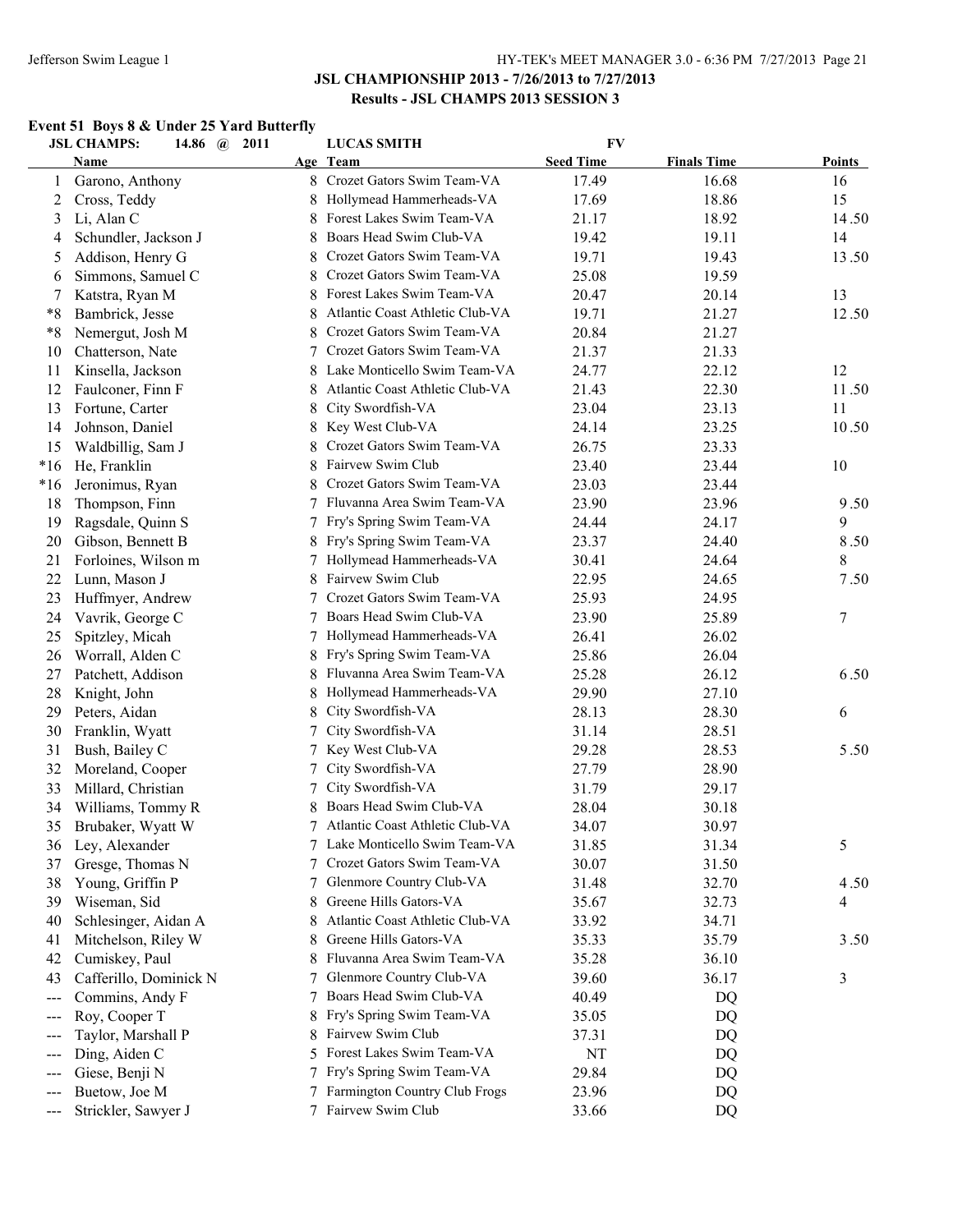# **(Event 51 Boys 8 & Under 25 Yard Butterfly)**

| <b>Name</b>           | Age Team                        | <b>Seed Time</b> | <b>Finals Time</b> | Points |
|-----------------------|---------------------------------|------------------|--------------------|--------|
| --- Hathaway, Davis D | 8 Farmington Country Club Frogs | 30.18            | DO                 |        |
| --- Brown, Qua        | 8 Elks Swim Team-VA             | 33.59            | DQ                 |        |
| --- Spano, Tyler T    | 8 Farmington Country Club Frogs | 33.98            | DQ                 |        |
| --- Wells, Liam       | 7 Lake Monticello Swim Team-VA  | 25.05            | DO                 |        |
| --- Bunyea, Mason     | 7 Greene Hills Gators-VA        | 25.49            | DQ                 |        |
| --- Johnson, Joshua   | 6 Key West Club-VA              | 30.60            | DQ                 |        |
| --- Alms, Gabriel X   | 7 Fairvew Swim Club             | 30.18            | DQ                 |        |
| --- Myers, Kevin P    | 8 Fairvew Swim Club             | 26.49            | DO                 |        |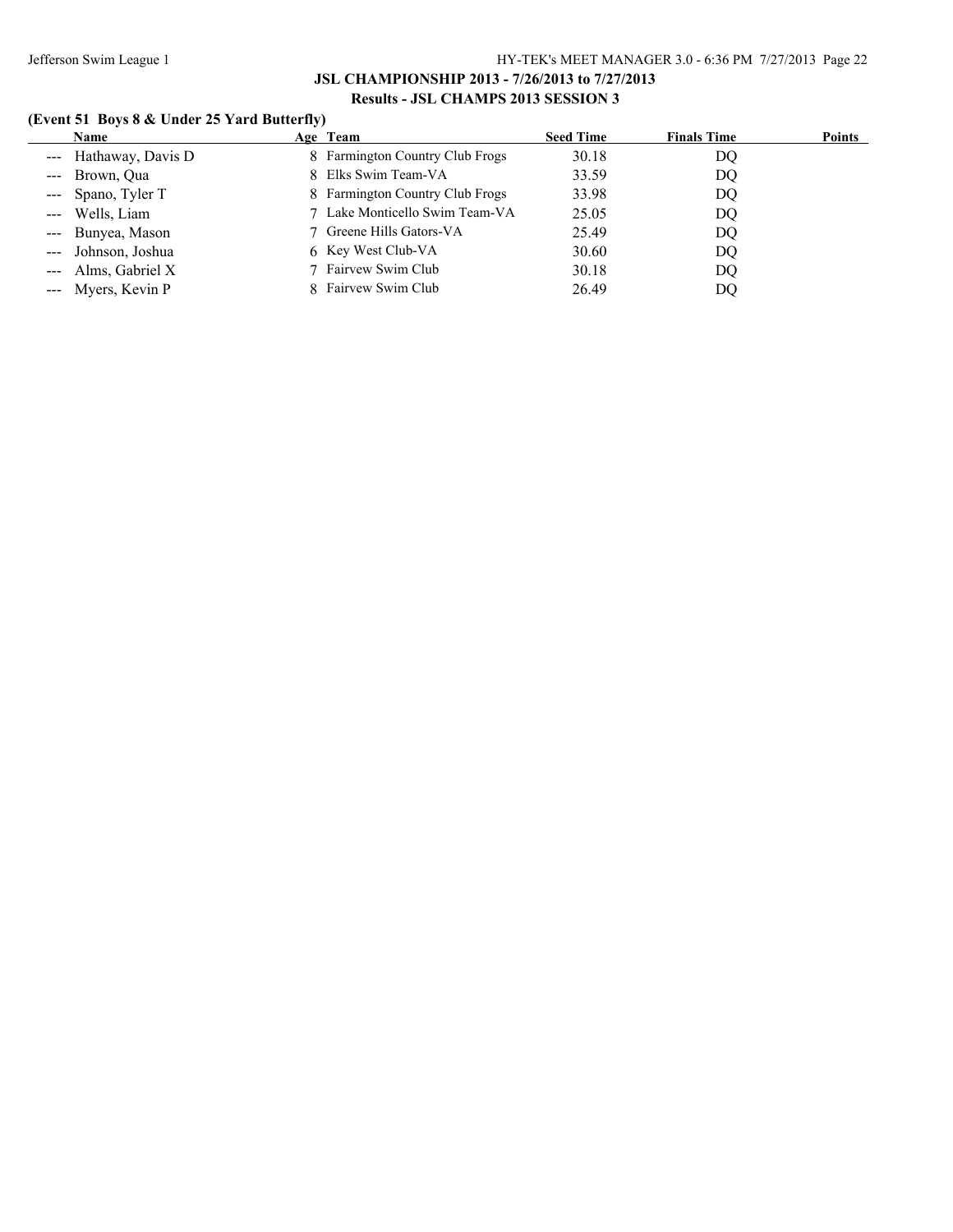#### **Event 52 Girls 8 & Under 25 Yard Butterfly**

|    | <b>JSL CHAMPS:</b>    | 2004<br>15.24 $\omega$ |    | <b>BRITTANY DICKERSON</b>       | GCC              |                    |        |
|----|-----------------------|------------------------|----|---------------------------------|------------------|--------------------|--------|
|    | <b>Name</b>           |                        |    | Age Team                        | <b>Seed Time</b> | <b>Finals Time</b> | Points |
| 1  | Huang, Avery          |                        |    | 8 City Swordfish-VA             | 16.22            | 16.04              | 16     |
| 2  | Long, Kayleigh R      |                        |    | Crozet Gators Swim Team-VA      | 17.47            | 17.72              | 15     |
| 3  | Sellers, Alice M      |                        | 8. | Forest Lakes Swim Team-VA       | 18.22            | 17.77              | 14.50  |
| 4  | Life, Megan           |                        |    | Crozet Gators Swim Team-VA      | 18.98            | 18.53              | 14     |
| 5  | Farist, Grace         |                        | 8  | Fluvanna Area Swim Team-VA      | 21.62            | 18.54              | 13.50  |
| 6  | Cramer, Mary E        |                        |    | Fry's Spring Swim Team-VA       | 19.87            | 19.04              | 13     |
| 7  | Peskova, Lillian A    |                        | 8  | Atlantic Coast Athletic Club-VA | 19.14            | 19.14              | 12.50  |
| 8  | Bonham, Reilly G      |                        |    | Forest Lakes Swim Team-VA       | 22.38            | 19.19              | 12     |
| 9  | DeGuzman, Claire      |                        |    | Atlantic Coast Athletic Club-VA | 20.07            | 20.01              | 11.50  |
| 10 | Stancil, Annabeth D   |                        |    | Boars Head Swim Club-VA         | 20.55            | 20.22              | 11     |
| 11 | Higginbottom, Devon E |                        |    | Fairvew Swim Club               | 22.24            | 20.43              | 10.50  |
| 12 | Ding, Caroline        |                        |    | City Swordfish-VA               | 21.33            | 20.89              | 10     |
| 13 | Wells, Maddie I       |                        |    | Fairvew Swim Club               | 20.67            | 20.96              | 9.50   |
| 14 | Slate, Annabel A      |                        |    | Fry's Spring Swim Team-VA       | 20.69            | 20.99              | 9      |
| 15 | Wilson, Mia           |                        |    | Fairvew Swim Club               | 22.60            | 21.00              |        |
| 16 | Mcadams, Reagan       |                        |    | Fluvanna Area Swim Team-VA      | 20.75            | 21.25              | 8.50   |
| 17 | Oakey, Martha         |                        |    | Farmington Country Club Frogs   | 25.20            | 21.53              | 8      |
| 18 | Sonen, Isabella       |                        | 8  | Crozet Gators Swim Team-VA      | 22.86            | 21.88              |        |
| 19 | Berry, Jessica L      |                        | 8. | Forest Lakes Swim Team-VA       | 23.98            | 21.93              |        |
| 20 | McQuilkin, Kayla G    |                        | 8  | Fairvew Swim Club               | 22.02            | 22.29              |        |
| 21 | Robles, Sophia        |                        | 8  | City Swordfish-VA               | 26.34            | 22.61              |        |
| 22 | Schundler, Ellie P    |                        | 7  | Boars Head Swim Club-VA         | 21.85            | 22.85              | 7.50   |
| 23 | Steigler, Stella J    |                        | 8  | Elks Swim Team-VA               | 23.12            | 22.92              | 7      |
| 24 | Foster, Sydney        |                        | 8  | City Swordfish-VA               | 24.35            | 23.07              |        |
| 25 | Campbell, Ella G      |                        | 7  | Crozet Gators Swim Team-VA      | 23.68            | 23.28              |        |
| 26 | Elhart, Rachael M     |                        | 7  | Forest Lakes Swim Team-VA       | 22.87            | 23.33              |        |
| 27 | Sikman, Lara          |                        | 8  | City Swordfish-VA               | 22.23            | 23.39              |        |
| 28 | Jackson, Elizabeth    |                        | 8  | Atlantic Coast Athletic Club-VA | 26.95            | 23.54              |        |
| 29 | Dojack, Eliah         |                        | 7  | Greene Hills Gators-VA          | 24.73            | 23.83              | 6.50   |
| 30 | Pekary, Eleanor N     |                        | 8  | Louisa Gators-VA                | 22.47            | 24.07              | 6      |
| 31 | Drumheller, Kelsey A  |                        | 7  | Key West Club-VA                | 26.80            | 24.38              | 5.50   |
| 32 | Ryang, Sohie F        |                        | 7  | Fry's Spring Swim Team-VA       | 21.93            | 24.52              |        |
| 33 | McCurnin, Brenna      |                        | 8  | Louisa Gators-VA                | 24.31            | 24.94              | 5      |
| 34 | Czirjak, Eve M        |                        |    | Forest Lakes Swim Team-VA       | 31.67            | 25.08              |        |
| 35 | Zhu, Emily            |                        |    | 7 Hollymead Hammerheads-VA      | 24.35            | 25.13              | 4.50   |
| 36 | Tipton, Kiley A       |                        |    | 8 Fairvew Swim Club             | 26.15            | 25.59              |        |
| 37 | Dugger, Allison       |                        | 7  | City Swordfish-VA               | 26.77            | 25.77              |        |
| 38 | Verghese, Alexa L     |                        |    | Boars Head Swim Club-VA         | 24.30            | 25.82              |        |
| 39 | Stilley, Meredith A   |                        |    | Forest Lakes Swim Team-VA       | 25.68            | 26.38              |        |
| 40 | Rasmussen, Claire F   |                        |    | Fairvew Swim Club               | 27.35            | 26.50              |        |
| 41 | Harris, Kaki          |                        |    | Farmington Country Club Frogs   | 29.23            | 26.90              | 4      |
| 42 | Driscoll, Eavan M     |                        |    | Crozet Gators Swim Team-VA      | 27.25            | 26.91              |        |
| 43 | Hoke, Sophie E        |                        | 8  | Fairvew Swim Club               | 23.29            | 27.04              |        |
| 44 | Malone, Madeline N    |                        |    | Fairvew Swim Club               | 24.68            | 27.33              |        |
| 45 | Christiansen, Josie   |                        |    | Hollymead Hammerheads-VA        | 23.95            | 27.82              | 3.50   |
| 46 | Megginson, Emma C     |                        |    | Atlantic Coast Athletic Club-VA | 35.39            | 27.86              |        |
| 47 | Sullivan, Cory        |                        |    | Lake Monticello Swim Team-VA    | 32.54            | 28.05              | 3      |
| 48 | Lewis, Amelia         |                        | 8  | Key West Club-VA                | 27.22            | 28.55              | 2.50   |
| 49 | McCullin, Gabby       |                        | 8  | City Swordfish-VA               | 32.09            | 28.85              |        |
| 50 | Simeone, Caroline     |                        |    | 8 Key West Club-VA              | 29.16            | 29.08              |        |
|    |                       |                        |    |                                 |                  |                    |        |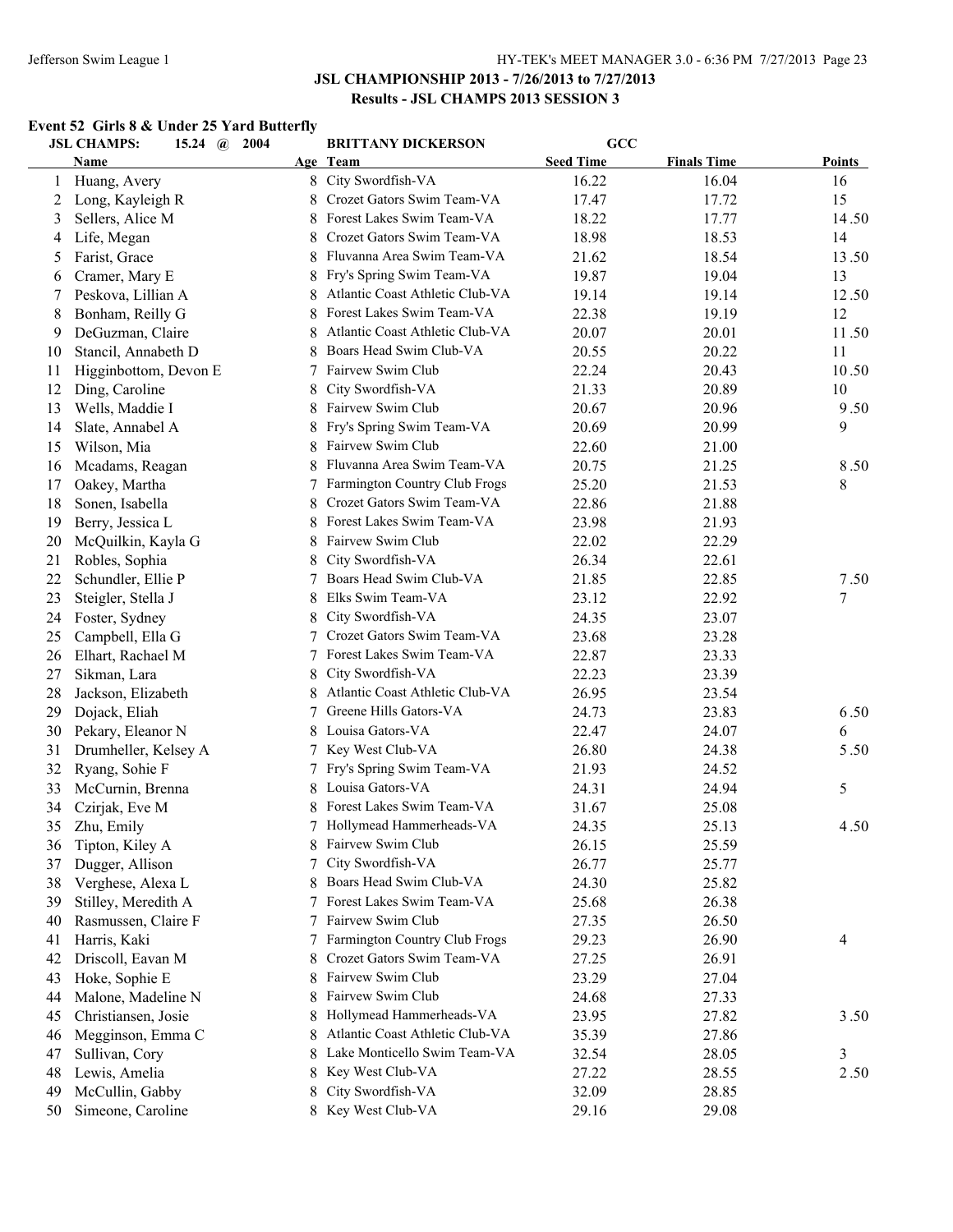# **(Event 52 Girls 8 & Under 25 Yard Butterfly)**

|                      | Name                  |    | Age Team                        | <b>Seed Time</b> | <b>Finals Time</b> | <b>Points</b> |
|----------------------|-----------------------|----|---------------------------------|------------------|--------------------|---------------|
| 51                   | Wood, Dylan           |    | 7 City Swordfish-VA             | 31.06            | 29.81              |               |
| 52                   | Kyner, Anna C         |    | 8 Fry's Spring Swim Team-VA     | 25.62            | 29.97              |               |
| 53                   | Carter-Johnson, Alana | 8. | Lake Monticello Swim Team-VA    | 24.46            | 30.81              | 2             |
| 54                   | Graves, Margaret-Ann  |    | Hollymead Hammerheads-VA        | 31.50            | 31.64              |               |
| 55                   | Bailey, Dallas        | 8. | Fluvanna Area Swim Team-VA      | 34.01            | 31.98              |               |
| 56                   | Slinkman, Taylor      |    | Elks Swim Team-VA               | 30.29            | 32.15              | 1.50          |
| 57                   | Pearson, Ally K       | 8. | Greene Hills Gators-VA          | 31.73            | 32.67              |               |
| 58                   | Winfield, Cadence     |    | Atlantic Coast Athletic Club-VA | 30.52            | 32.98              |               |
| 59                   | D'Errico, Josie       | 8. | Key West Club-VA                | 30.41            | 34.66              |               |
| 60                   | Gaskin, Anna Kate K   |    | Glenmore Country Club-VA        | 33.53            | 37.02              |               |
| $\qquad \qquad -$    | Shifflett, Kylie      | 8. | Greene Hills Gators-VA          | 37.75            | DQ                 |               |
| $\qquad \qquad -$    | Evans, Lucy C         | 8. | Boars Head Swim Club-VA         | 33.95            | DQ                 |               |
| $---$                | Waskey, Lauren G      |    | Forest Lakes Swim Team-VA       | 32.89            | DQ                 |               |
| $\qquad \qquad -$    | Carel, Jenna R        |    | Lake Monticello Swim Team-VA    | 33.14            | DQ                 |               |
| $---$                | Soriano, Allison L    | 8  | Louisa Gators-VA                | 24.31            | DQ                 |               |
| $\sim$ $\sim$ $\sim$ | Paquette, Abby        |    | 8 City Swordfish-VA             | 25.42            | DQ                 |               |
| $---$                | Shannon, Hannah M     |    | Crozet Gators Swim Team-VA      | 26.04            | DQ                 |               |
| ---                  | Chada, Maggie Kate K  |    | Greene Hills Gators-VA          | 43.72            | DO                 |               |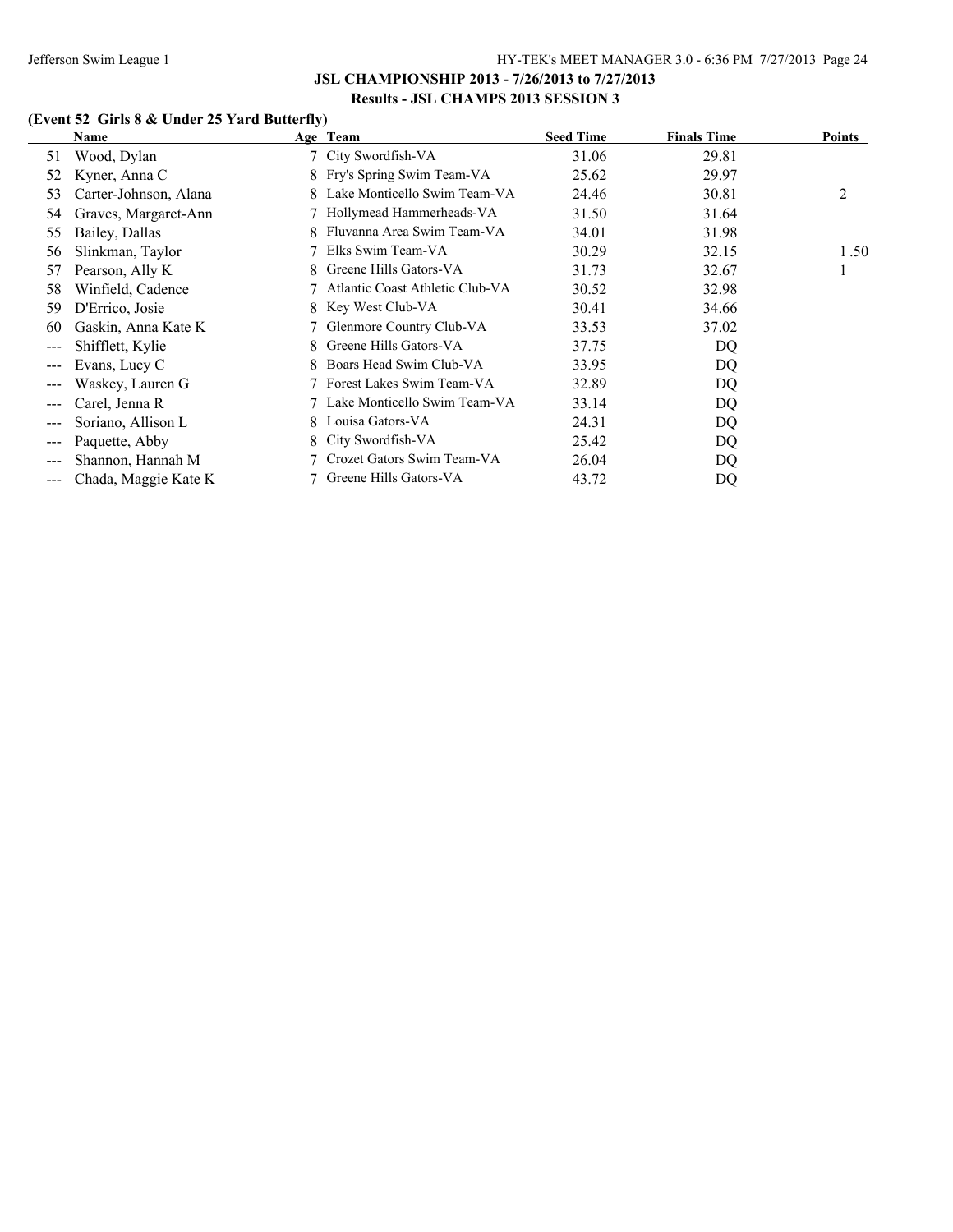# **Event 61 Boys 8 & Under 50 Yard Freestyle**

|    | <b>JSL CHAMPS:</b><br>32.21 $(a)$ | 2011 | <b>HENRY VAN WINCOOP</b>        | <b>FV</b>        |                    |               |
|----|-----------------------------------|------|---------------------------------|------------------|--------------------|---------------|
|    | <b>Name</b>                       |      | Age Team                        | <b>Seed Time</b> | <b>Finals Time</b> | <b>Points</b> |
| 1  | Garono, Anthony                   |      | 8 Crozet Gators Swim Team-VA    | 34.94            | 35.08              | 16            |
| 2  | DeVito, Graham S                  |      | Crozet Gators Swim Team-VA      | 37.33            | 37.28              | 15            |
| 3  | Burr, Jack R                      | 7    | Crozet Gators Swim Team-VA      | 37.72            | 37.33              |               |
| 4  | Harris, Gavin                     | 8    | Crozet Gators Swim Team-VA      | 39.24            | 38.05              |               |
| 5  | Bambrick, Jesse                   | 8    | Atlantic Coast Athletic Club-VA | 39.23            | 38.34              | 14.50         |
| 6  | Parrish, Randolph R               |      | Farmington Country Club Frogs   | 40.72            | 38.51              | 14            |
| 7  | Ward, Kameron                     | 8    | Greene Hills Gators-VA          | 42.32            | 38.68              | 13.50         |
| 8  | Nemergut, Josh M                  |      | Crozet Gators Swim Team-VA      | 40.46            | 40.07              |               |
| 9  | Raymond, Wyatt D                  |      | Fairvew Swim Club               | 41.59            | 40.33              | 13            |
| 10 | Scott, Alden J                    | 7    | Boars Head Swim Club-VA         | 42.49            | 40.65              | 12.50         |
| 11 | Li, Alan C                        |      | Forest Lakes Swim Team-VA       | 46.32            | 40.75              | 12            |
| 12 | Wesson, Carter G                  |      | Hollymead Hammerheads-VA        | 46.16            | 41.02              | 11.50         |
| 13 | Faulconer, Finn F                 | 8    | Atlantic Coast Athletic Club-VA | 39.56            | 41.18              | 11            |
| 14 | Gibson, Bennett B                 |      | Fry's Spring Swim Team-VA       | 41.82            | 42.33              | 10.50         |
| 15 | Lunn, Mason J                     |      | Fairvew Swim Club               | 43.24            | 42.42              | 10            |
| 16 | Messinger, Jacob B                |      | Key West Club-VA                | 49.31            | 42.76              | 9.50          |
| 17 | Williams, Tommy R                 |      | Boars Head Swim Club-VA         | 44.98            | 43.21              | 9             |
| 18 | Worrall, Alden C                  | 8    | Fry's Spring Swim Team-VA       | 43.20            | 43.33              | 8.50          |
| 19 | Johnson, Daniel                   | 8    | Key West Club-VA                | 46.66            | 43.38              | 8             |
| 20 | Chatterson, Nate                  |      | Crozet Gators Swim Team-VA      | 44.96            | 43.76              |               |
| 21 | Munro, Angus                      | 8    | City Swordfish-VA               | 49.64            | 44.05              | 7.50          |
| 22 | Vavrik, George C                  | 7    | Boars Head Swim Club-VA         | 45.75            | 44.12              |               |
| 23 | Wray, Simon D                     | 7    | Farmington Country Club Frogs   | 44.12            | 44.38              | 7             |
| 24 | Ley, Alexander                    | 7    | Lake Monticello Swim Team-VA    | 48.16            | 44.61              | 6.50          |
| 25 | Keenan, William                   | 8    | Fry's Spring Swim Team-VA       | 48.35            | 45.56              |               |
| 26 | Graham, William P                 | 8    | Boars Head Swim Club-VA         | 46.40            | 45.57              |               |
| 27 | Alms, Gabriel X                   | 7    | Fairvew Swim Club               | 48.73            | 45.73              |               |
| 28 | Kunze, Jackson C                  | 7    | Fairvew Swim Club               | 47.84            | 45.84              |               |
| 29 | Ashcom, Lincoln A                 | 8    | Fry's Spring Swim Team-VA       | 44.72            | 45.98              |               |
| 30 | Kinsella, Jackson                 | 8    | Lake Monticello Swim Team-VA    | 46.71            | 46.02              | 6             |
| 31 | Thompson, Finn                    | 7    | Fluvanna Area Swim Team-VA      | 44.94            | 46.36              | 5.50          |
| 32 | Moore, Maxwell                    | 7    | Farmington Country Club Frogs   | 47.34            | 46.46              |               |
| 33 | Fortune, Carter                   | 8    | City Swordfish-VA               | 48.04            | 46.49              | 5             |
| 34 | Cook, Eli                         | 8    | City Swordfish-VA               | 47.68            | 46.96              |               |
| 35 | Weiss, Cooper                     |      | 6 Glenmore Country Club-VA      | 55.88            | 48.29              | 4.50          |
| 36 | Patchett, Addison                 |      | 8 Fluvanna Area Swim Team-VA    | 47.50            | 48.87              | 4             |
| 37 | Hochrein, Jonas H                 | 7    | Boars Head Swim Club-VA         | 48.61            | 49.31              |               |
| 38 | Weiss, Braeden                    | 8    | Glenmore Country Club-VA        | 46.99            | 49.32              | 3.50          |
| 39 | Maloney, Robbie                   |      | Fluvanna Area Swim Team-VA      | 51.44            | 50.03              |               |
| 40 | Dofflemyer, Jack                  | 7    | Atlantic Coast Athletic Club-VA | 1:02.47          | 51.21              |               |
| 41 | Elmore, Lance M                   | 6    | Atlantic Coast Athletic Club-VA | 57.43            | 51.73              |               |
| 42 | Knight, John                      |      | Hollymead Hammerheads-VA        | 55.32            | 51.96              | 3             |
| 43 | Peters, Aidan                     | 8    | City Swordfish-VA               | 51.75            | 53.07              |               |
| 44 | Collins, Dylan J                  | 7    | Hollymead Hammerheads-VA        | 58.04            | 54.24              |               |
| 45 | Gurski, Kaden J                   |      | Louisa Gators-VA                | 54.59            | 55.01              | 2.50          |
| 46 | Spano, Tyler T                    |      | Farmington Country Club Frogs   | 53.05            | 55.12              |               |
| 47 | Spitzley, Micah                   |      | Hollymead Hammerheads-VA        | 1:05.80          | 55.31              |               |
| 48 | Pearson, Aidan C                  | 8.   | Greene Hills Gators-VA          | 56.28            | 56.46              | 2             |
| 49 | Ratliff, Spencer                  | 8    | Key West Club-VA                | 55.84            | 57.40              |               |
| 50 | Kingdon, John R                   |      | 8 Farmington Country Club Frogs | 58.74            | 59.26              |               |
|    |                                   |      |                                 |                  |                    |               |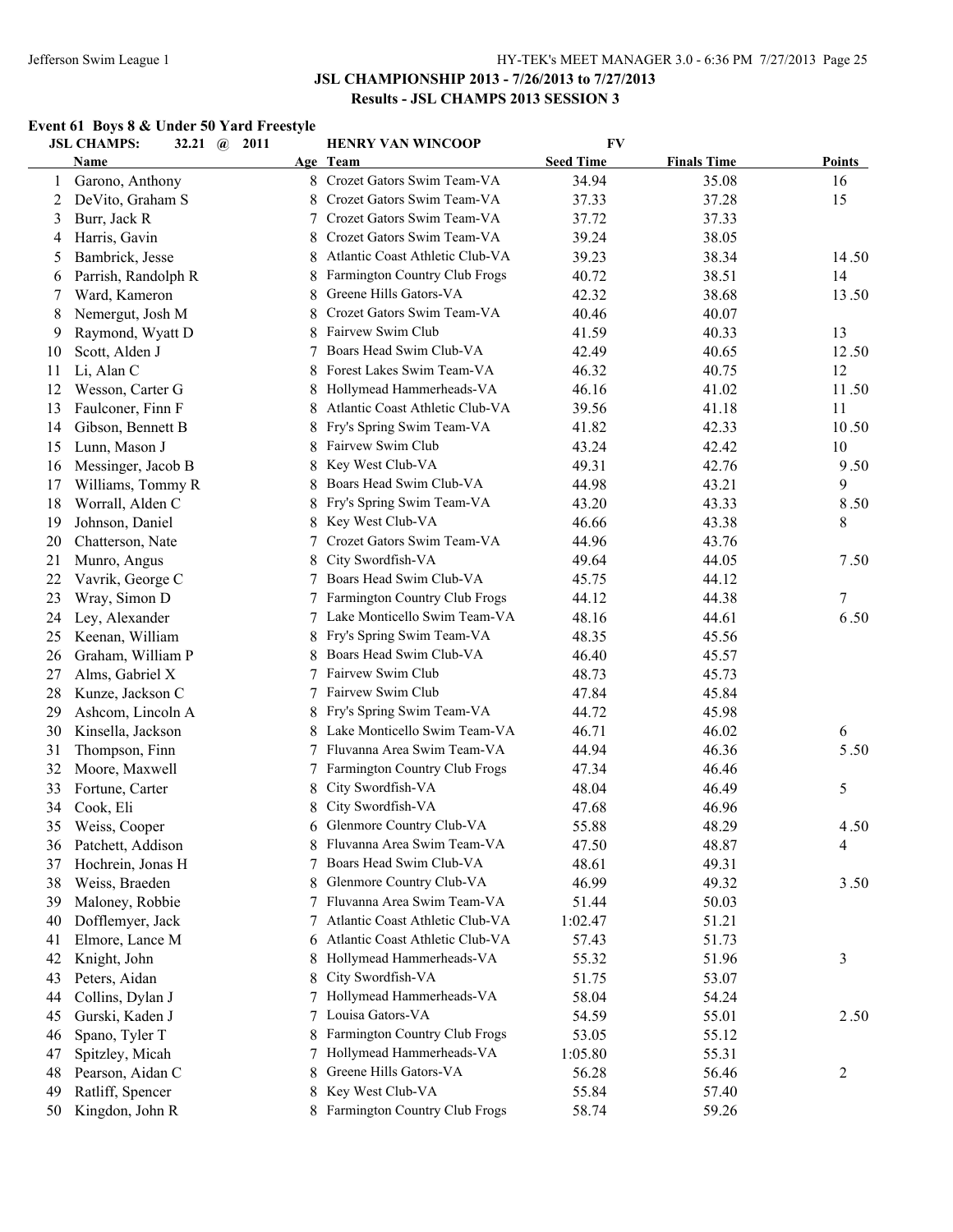# **(Event 61 Boys 8 & Under 50 Yard Freestyle)**

|     | <b>Name</b>        | Age Team                       | <b>Seed Time</b> | <b>Finals Time</b> | <b>Points</b> |
|-----|--------------------|--------------------------------|------------------|--------------------|---------------|
| 51  | Watkins, Simon J   | 7 Glenmore Country Club-VA     | 1:06.13          | 1:02.83            |               |
| 52  | Keppel, David F    | 7 Forest Lakes Swim Team-VA    | 1:04.24          | 1:04.01            | 1.50          |
| 53  | Tapscott, Sam      | 7 Lake Monticello Swim Team-VA | 1:01.81          | 1:05.43            |               |
| 54  | Lane, Parker W     | 7 Forest Lakes Swim Team-VA    | 1:25.86          | 1:11.71            |               |
|     | 55 Price, AJ       | 8 Lake Monticello Swim Team-VA | 1:26.53          | 1:12.05            |               |
| 56  | Bizzari, Ennio J   | 8 Greene Hills Gators-VA       | 1:06.75          | 1:18.57            |               |
| 57  | Lilly, Justin L    | 7 Elks Swim Team-VA            | NT               | 1:21.67            |               |
| 58  | Wells, Luke        | 6 Lake Monticello Swim Team-VA | 1:39.22          | 1:41.78            |               |
| 59. | Phillips, Gideon D | 7 Greene Hills Gators-VA       | 2:35.51          | 1:50.10            |               |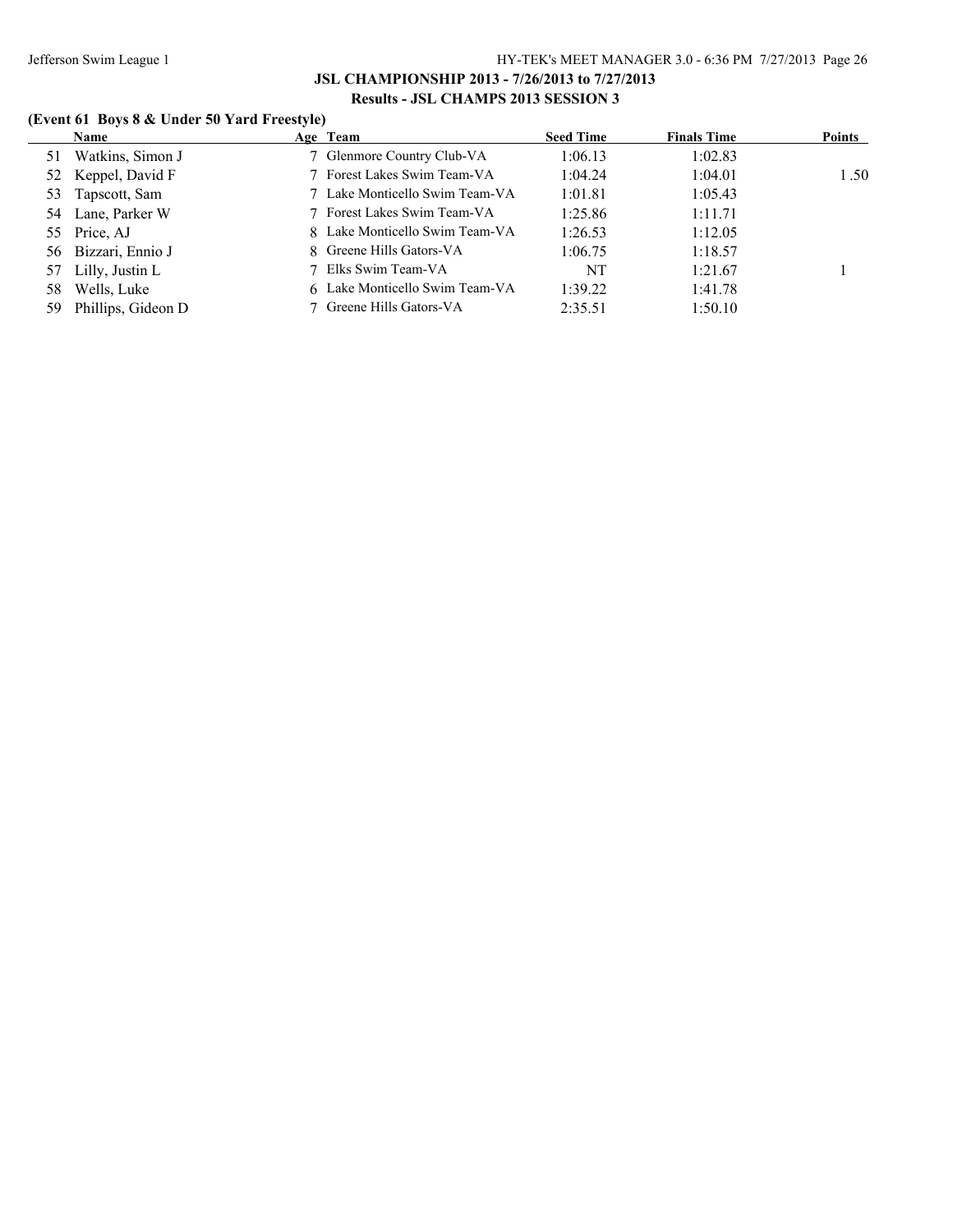# **Event 62 Girls 8 & Under 50 Yard Freestyle**

|     | <b>JSL CHAMPS:</b><br>32.06 @ 1991 |    | <b>MARY NASH</b>                | 1991             |                    |               |
|-----|------------------------------------|----|---------------------------------|------------------|--------------------|---------------|
|     | Name                               |    | Age Team                        | <b>Seed Time</b> | <b>Finals Time</b> | <b>Points</b> |
| 1   | Saint James, Madeleine R           |    | 8 Boars Head Swim Club-VA       | 34.88            | 33.03              | 16            |
| 2   | Sellers, Alice M                   | 8  | Forest Lakes Swim Team-VA       | 36.13            | 34.24              | 15            |
| 3   | Smith, Cameron L                   | 7  | Fairvew Swim Club               | 38.55            | 38.17              | 14.50         |
| 4   | Lucas, Jo Jo                       | 8  | City Swordfish-VA               | 40.82            | 38.53              | 14            |
| 5   | Peskova, Lillian A                 | 8  | Atlantic Coast Athletic Club-VA | 38.71            | 38.77              | 13.50         |
| 6   | Life, Megan                        |    | Crozet Gators Swim Team-VA      | 39.69            | 38.80              | 13            |
| 7   | Addison, Julie I                   | 8  | Crozet Gators Swim Team-VA      | 38.62            | 39.33              | 12.50         |
| 8   | DeGuzman, Claire                   | 8  | Atlantic Coast Athletic Club-VA | 38.86            | 39.51              | 12            |
| 9   | Davis, Grey T                      |    | Farmington Country Club Frogs   | 44.11            | 39.73              | 11.50         |
| 10  | Sikman, Lara                       | 8  | City Swordfish-VA               | 43.67            | 39.97              | 11            |
| 11  | Culbreath, Caroline                | 8  | City Swordfish-VA               | 40.71            | 40.52              |               |
| 12  | Cramer, Mary E                     |    | Fry's Spring Swim Team-VA       | 40.56            | 40.58              | 10.50         |
| 13  | Fix, Cayden M                      |    | Hollymead Hammerheads-VA        | 40.65            | 40.81              | 10            |
| 14  | Alms, Melissa N                    |    | Fairvew Swim Club               | 39.84            | 40.87              | 9.50          |
| 15  | Mcadams, Reagan                    |    | Fluvanna Area Swim Team-VA      | 41.77            | 41.39              | 9             |
| 16  | Foster, Sydney                     | 8  | City Swordfish-VA               | 45.07            | 41.75              |               |
| 17  | Stancil, Annabeth D                |    | Boars Head Swim Club-VA         | 41.11            | 42.77              | 8.50          |
| 18  | Pekary, Eleanor N                  |    | Louisa Gators-VA                | 45.78            | 42.94              | 8             |
| 19  | Ding, Weining *                    |    | Forest Lakes Swim Team-VA       | 41.24            | 43.19              | 7.50          |
| 20  | Wilson, Mia                        |    | Fairvew Swim Club               | 42.37            | 43.24              |               |
| 21  | Jackson, Elizabeth                 |    | Atlantic Coast Athletic Club-VA | 45.53            | 44.24              |               |
| 22  | Murray, Meghan                     |    | 7 Hollymead Hammerheads-VA      | 41.85            | 44.83              | 7             |
| 23  | Aliteri, Reyanne                   | 8  | Lake Monticello Swim Team-VA    | 47.86            | 44.96              | 6.50          |
| 24  | Buntrock, Kennedy A                | 8  | Crozet Gators Swim Team-VA      | 49.41            | 45.58              |               |
| 25  | Oakey, Martha                      | 7  | Farmington Country Club Frogs   | 44.49            | 45.83              | 6             |
| 26  | Soriano, Allison L                 | 8  | Louisa Gators-VA                | 47.58            | 45.85              | 5.50          |
| 27  | Elhart, Courtney R                 | 8  | Forest Lakes Swim Team-VA       | 44.00            | 46.23              |               |
| 28  | Thorndike, Drew D                  | 7  | Fairvew Swim Club               | 48.76            | 46.36              |               |
| 29  | Reuter, Reagan                     | 8  | Glenmore Country Club-VA        | 49.07            | 46.84              | 5             |
| 30  | Hughlett, Courtney E               | 8  | Forest Lakes Swim Team-VA       | 49.75            | 46.95              |               |
| 31  | Going, Sarah Catherine C           | 8  | Boars Head Swim Club-VA         | 54.50            | 47.05              |               |
| 32  | Schundler, Ellie P                 | 7  | Boars Head Swim Club-VA         | 44.21            | 47.52              |               |
| 33  | Dojack, Eliah                      | 7  | Greene Hills Gators-VA          | 46.17            | 47.67              | 4.50          |
| 34  | Wyatt, Georgia E                   |    | Fry's Spring Swim Team-VA       | 52.66            | 48.41              | 4             |
| 35  | Goodwin, Savannah G                | 8  | Louisa Gators-VA                | 49.75            | 48.44              |               |
| 36  | Clarke, Julia M                    |    | Crozet Gators Swim Team-VA      | 49.30            | 48.46              |               |
| 37  | Roach, Hanna                       |    | Greene Hills Gators-VA          | 44.78            | 49.16              | 3.50          |
| 38  | Alms, Alexis D                     | 7  | Fairvew Swim Club               | 48.31            | 49.50              |               |
| *39 | Ryang, Sohie F                     | 7. | Fry's Spring Swim Team-VA       | 51.56            | 49.69              |               |
| *39 | Harris, Kaki                       | 7  | Farmington Country Club Frogs   | 49.71            | 49.69              |               |
| 41  | Valentin, Juliana                  | 7  | Hollymead Hammerheads-VA        | 49.67            | 49.80              |               |
| 42  | DiVita, Mirabel J                  |    | Glenmore Country Club-VA        | 51.95            | 49.93              | 3             |
| 43  | Kraft, Rebekah                     | 7  | Lake Monticello Swim Team-VA    | 53.75            | 51.21              | 2.50          |
| 44  | Dyke, Rory                         |    | Lake Monticello Swim Team-VA    | 53.05            | 51.22              |               |
| 45  | Teweles, Maggie                    |    | Fairvew Swim Club               | 48.59            | 51.26              |               |
| 46  | Bunting, Ainsley F                 |    | Louisa Gators-VA                | 55.88            | 51.41              |               |
| 47  | Miller, Hayleigh                   | 8  | Elks Swim Team-VA               | NT               | 51.44              | 2             |
| 48  | Carter-Johnson, Alana              |    | Lake Monticello Swim Team-VA    | 48.68            | 52.02              |               |
| 49  | Ham, Katherine O                   |    | Fry's Spring Swim Team-VA       | 49.59            | 52.51              |               |
| 50  | D'Errico, Josie                    |    | 8 Key West Club-VA              | 53.44            | 52.65              | 1.50          |
|     |                                    |    |                                 |                  |                    |               |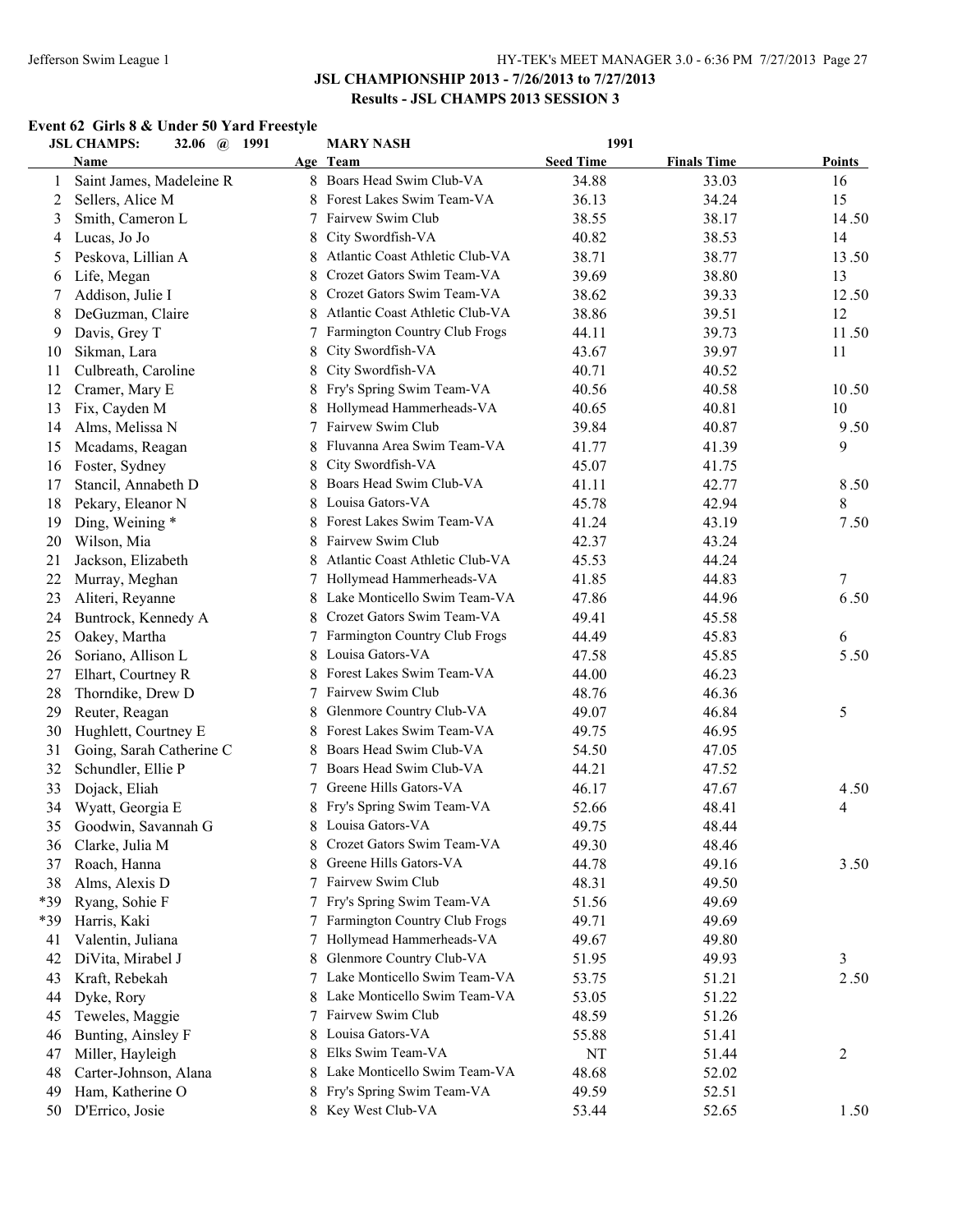# **(Event 62 Girls 8 & Under 50 Yard Freestyle)**

|    | Name               |   | Age Team                        | <b>Seed Time</b> | <b>Finals Time</b> | Points |
|----|--------------------|---|---------------------------------|------------------|--------------------|--------|
| 51 | Tiouririne, Aida A |   | 8 Boars Head Swim Club-VA       | 52.82            | 53.06              |        |
| 52 | Shannon, Hannah M  |   | 7 Crozet Gators Swim Team-VA    | 50.70            | 53.09              |        |
| 53 | Reiner, Ella K     |   | Atlantic Coast Athletic Club-VA | 50.73            | 53.56              |        |
| 54 | Megginson, Emma C  |   | Atlantic Coast Athletic Club-VA | 51.72            | 54.10              |        |
| 55 | Hansen, Gwyn       |   | Fluvanna Area Swim Team-VA      | 56.95            | 54.45              |        |
| 56 | Rea, Brenna        |   | Lake Monticello Swim Team-VA    | 1:04.61          | 55.00              |        |
| 57 | Fuller, Alex G     |   | 6 Elks Swim Team-VA             | 1:07.72          | 55.78              |        |
| 58 | Lewis, Amelia      |   | 8 Key West Club-VA              | 51.25            | 56.24              |        |
| 59 | Darradji, Nora K   | 8 | Hollymead Hammerheads-VA        | 54.91            | 56.64              |        |
| 60 | Sullivan, Cory     |   | Lake Monticello Swim Team-VA    | 55.54            | 57.47              |        |
| 61 | Simeone, Caroline  |   | 8 Key West Club-VA              | 54.00            | 57.73              |        |
| 62 | Tomaras, Julia     |   | Lake Monticello Swim Team-VA    | 56.07            | 1:00.30            |        |
| 63 | Bailey, Dallas     | 8 | Fluvanna Area Swim Team-VA      | 1:00.86          | 1:01.03            |        |
| 64 | Dyke, Hadley       |   | 6 Lake Monticello Swim Team-VA  | 1:21.16          | 1:09.36            |        |
| 65 | Eddins, Kendyll    |   | Greene Hills Gators-VA          | 1:08.77          | 1:14.34            |        |
| 66 | Burnside, Annika K |   | 7 Greene Hills Gators-VA        | 1:17.20          | 1:22.08            |        |
| 67 | Kovarik, Madison   |   | Lake Monticello Swim Team-VA    | 1:24.44          | 1:23.53            |        |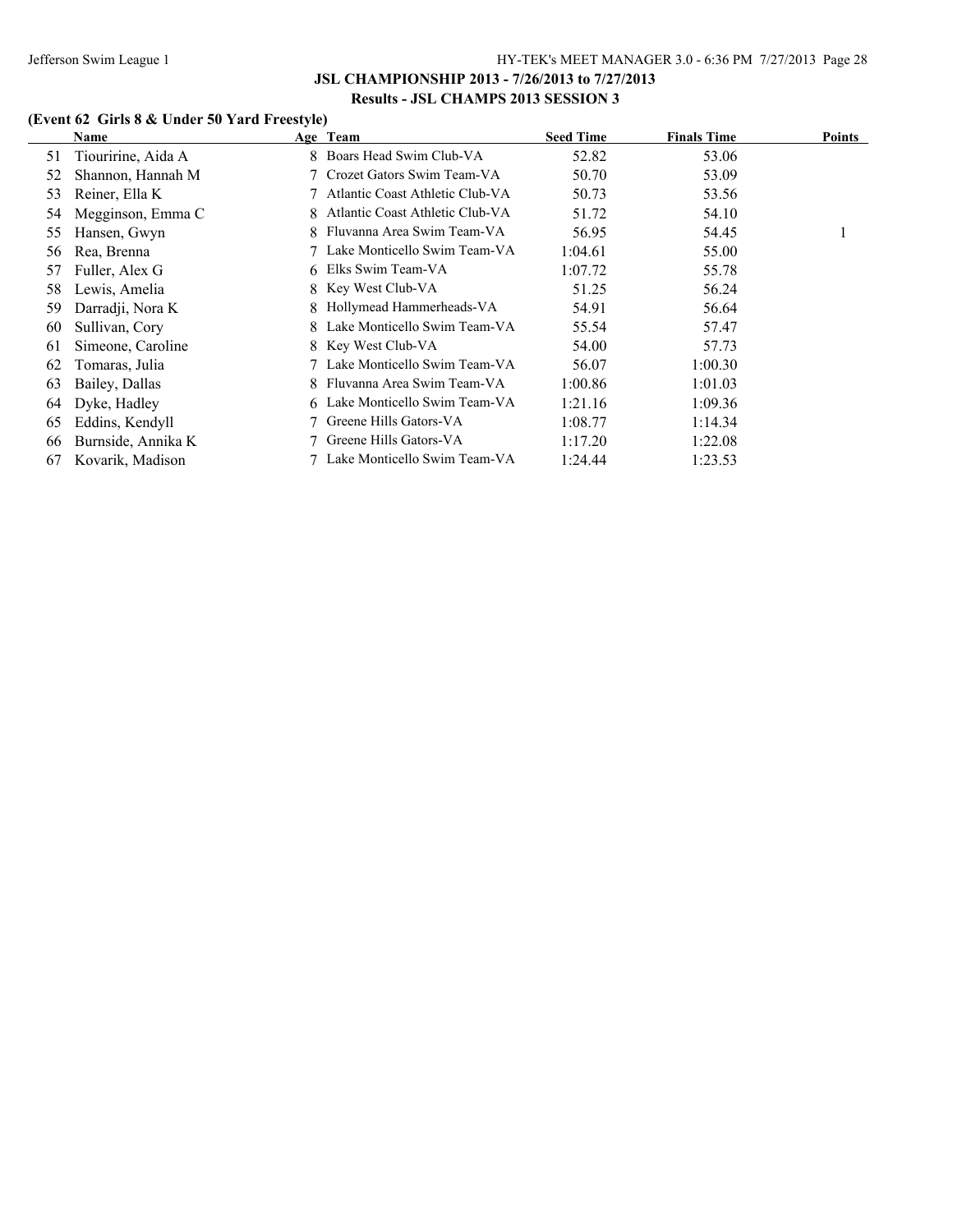#### **Event 1 Boys 8 & Under 100 Yard Freestyle Relay JSL CHAMPS: 1:03.75 @ 1979**

|    | CHARLE S.<br>$1.00.10$ $\langle u \rangle$ |                         |                             |                          |        |
|----|--------------------------------------------|-------------------------|-----------------------------|--------------------------|--------|
|    | Team                                       | Relay                   | <b>Seed Time</b>            | <b>Finals Time</b>       | Points |
|    | 1 Crozet Gators Swim Team-VA               | $\mathbf{A}$            | 1:10.02                     | 1:09.47                  | 26     |
|    | 1) Nemergut, Josh M 8                      | 2) Addison, Henry G 8   | 3) Adam, Silas 8            | 4) DeVito, Graham S 8    |        |
|    | 2 Boars Head Swim Club-VA                  | A                       | 1:17.48                     | 1:15.63                  | 25     |
|    | 1) Fontenot, Liam O 8                      | 2) Vavrik, George C 7   | 3) Williams, Tommy R 8      | 4) Scott, Alden J 7      |        |
| 3  | City Swordfish-VA                          | A                       | 1:29.16                     | 1:18.52                  | 24.50  |
|    | 1) Peters, Aidan 8                         | 2) Lucas, Jake 6        | 3) Moreland, Cooper 7       | 4) Munro, Angus 8        |        |
| 4  | Fairvew Swim Club                          | $\mathbf{A}$            | 1:20.50                     | 1:19.28                  | 24     |
|    | 1) Myers, Kevin P 8                        | 2) Bell, Phin P 8       | 3) Wilson, Andrew 8         | 4) Kunze, Jackson C 7    |        |
| 5  | Fry's Spring Swim Team-VA                  | $\mathbf{A}$            | 1:31.09                     | 1:21.91                  | 23.50  |
|    | 1) Hamil, Logan c 7                        | 2) Ashcom, Lincoln A 8  | 3) Giese, Benji N 7         | 4) Keenan, William 8     |        |
|    | 6 Key West Club-VA                         | $\mathsf{A}$            | 1:32.19                     | 1:30.00                  | 23     |
|    | 1) Kerber, Andrew 8                        | 2) Messinger, Jacob B 8 | 3) Ratliff, Spencer 8       | 4) Bush, Bailey C 7      |        |
|    | Atlantic Coast Athletic Club-VA            | $\mathsf{A}$            | 1:28.54                     | 1:30.70                  | 22.50  |
|    | 1) Dofflemyer, Jack 7                      | 2) Shattan, Dustin M 8  | 3) Schlesinger, Aidan A 8   | 4) Martin, JP P 7        |        |
| 8  | <b>Farmington Country Club Frogs</b>       | $\mathbf{A}$            | 1:26.67                     | 1:32.86                  | 22     |
|    | 1) Spano, Connor P 7                       | 2) Kallen, Gray G 7     | 3) Wise, Gus A $7$          | 4) Moore, Maxwell 7      |        |
| 9  | Glenmore Country Club-VA                   | $\mathbf{A}$            | 1:36.66                     | 1:37.64                  | 21.50  |
|    | 1) Veillon, Ethan P 8                      | 2) Weiss, Braeden 8     | 3) Cafferillo, Dominick N 7 | 4) Young, Griffin P 7    |        |
|    | 10 Lake Monticello Swim Team-VA            | $\mathsf{A}$            | 1:27.74                     | 1:37.74                  | 21     |
|    | 1) Taylor, Brandon C 8                     | 2) Tapscott, Sam 7      | 3) Ley, Alexander 7         | 4) Wells, Liam 7         |        |
| 11 | Fluvanna Area Swim Team-VA                 | $\mathsf{A}$            | 1:25.16                     | 1:40.39                  | 20.50  |
|    | 1) Cumiskey, Paul 8                        | 2) Lambert, Christian 7 | 3) Maloney, Robbie 7        | 4) Scopeliti, Ryan 7     |        |
|    | 12 Hollymead Hammerheads-VA                | $\mathbf{A}$            | 1:21.59                     | 1:43.41                  | 20     |
|    | 1) Knight, John 8                          | 2) Spitzley, Micah 7    | 3) Collins, Dylan J 7       | 4) Forloines, Wilson m 7 |        |
| 13 | Greene Hills Gators-VA                     | $\mathbf{A}$            | NT                          | 1:45.38                  | 19.50  |
|    | 1) Mitchelson, Riley W 8                   | 2) Wiseman, Sid 8       | 3) Inzana, Elliot F 7       | 4) Pearson, Aidan C 8    |        |
|    | 14 Forest Lakes Swim Team-VA               | $\mathsf{A}$            | 1:16.86                     | 2:00.89                  | 19     |
|    | 1) Ding, Aiden C 5                         | 2) Lane, Parker W 7     | 3) Keppel, David F 7        | 4) Mayo, Matthew D 6     |        |
| 15 | Elks Swim Team-VA                          | $\mathsf{A}$            | 2:18.54                     | 2:19.75                  | 18.50  |
|    | 1) Phelps, Ethan 7                         | 2) Slinkman, Hunter 5   | 3) Horton, Dylan 6          | 4) Wilkerson, Avery 7    |        |
|    | Louisa Gators-VA                           | A                       | 1:38.03                     | <b>DQ</b>                |        |
|    | 1) Moore, William W 7                      | 2) Barlow, Kevin 7      | 3) Delbridge, Ian D 8       | 4) Gurski, Kaden J 7     |        |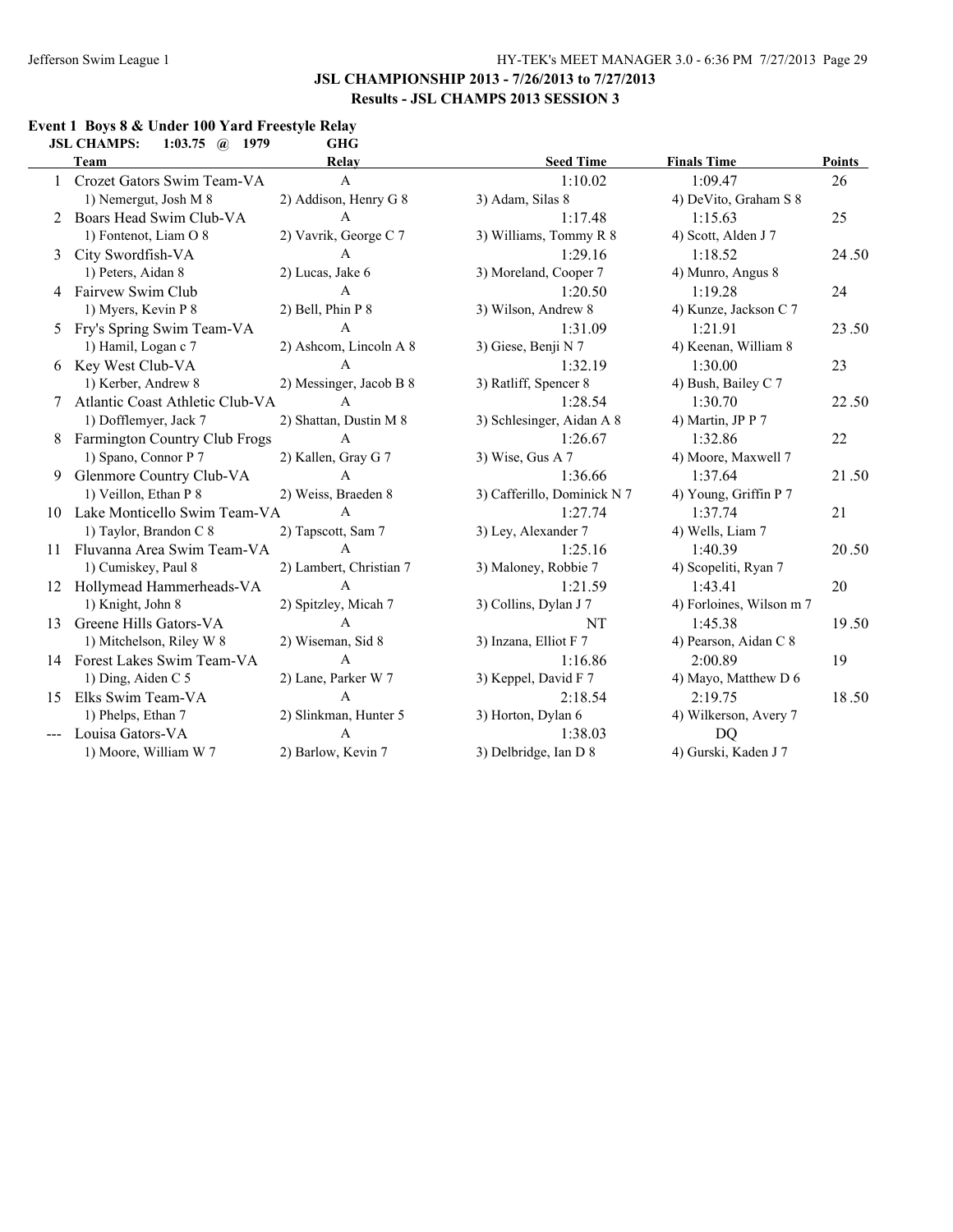#### **Event 2 Girls 8 & Under 100 Yard Freestyle Relay**<br>JSL CHAMPS: 1:06.02 @ 2009 FAST **JSL CHAMPS: 1:06.02 @ 2009**

|    | Team                            | Relay                     | <b>Seed Time</b>          | <b>Finals Time</b>            | Points |
|----|---------------------------------|---------------------------|---------------------------|-------------------------------|--------|
|    | City Swordfish-VA               | $\mathsf{A}$              | 1:10.72                   | 1:08.11                       | 26     |
|    | 1) Ding, Caroline 8             | $2)$ Lucas, Jo Jo $8$     | 3) Culbreath, Caroline 8  | 4) Huang, Avery 8             |        |
|    | Fairvew Swim Club               | $\mathsf{A}$              | 1:14.58                   | 1:13.52                       | 25     |
|    | 1) Wilson, Mia 8                | 2) Alms, Melissa N 7      | 3) McQuilkin, Kayla G 8   | 4) Higginbottom, Devon E 7    |        |
| 3  | Boars Head Swim Club-VA         | $\mathbf{A}$              | 1:15.45                   | 1:13.57                       | 24.50  |
|    | 1) Stancil, Annabeth D 8        | 2) O'Connell, Carolyn M 8 | 3) Kincel, Lo M 7         | 4) Saint James, Madeleine R 8 |        |
| 4  | Louisa Gators-VA                | A                         | 1:21.87                   | 1:15.73                       | 24     |
|    | 1) Soriano, Allison L 8         | 2) McCurnin, Scarlett 8   | 3) Goodwin, Savannah G 8  | 4) Pekary, Eleanor N 8        |        |
| 5  | Forest Lakes Swim Team-VA       | A                         | 1:14.32                   | 1:19.62                       | 23.50  |
|    | 1) Elhart, Courtney R 8         | 2) Pritchett, Kaia G 7    | 3) Bonham, Reilly G 8     | 4) Elhart, Rachael M 7        |        |
| 6  | Fry's Spring Swim Team-VA       | $\mathbf{A}$              | 1:16.19                   | 1:20.18                       | 23     |
|    | 1) Ham, Katherine O 8           | 2) Slate, Annabel A 8     | 3) Shim, Abigail K 8      | 4) Cramer, Mary E 8           |        |
|    | Crozet Gators Swim Team-VA      | $\mathsf{A}$              | 1:12.95                   | 1:20.78                       | 22.50  |
|    | 1) Buntrock, Kennedy A 8        | 2) Sonen, Isabella 8      | 3) Clarke, Julia M 8      | 4) Scheivert, Lillie R 8      |        |
| 8  | Atlantic Coast Athletic Club-VA | $\mathbf{A}$              | 1:13.11                   | 1:22.49                       | 22     |
|    | 1) Jackson, Elizabeth 8         | 2) Huang, Emily 8         | 3) Rose, Mirah 7          | 4) Reiner, Ella K 7           |        |
| 9  | Glenmore Country Club-VA        | $\mathsf{A}$              | 1:30.02                   | 1:34.38                       | 21.50  |
|    | 1) DiVita, Mirabel J 8          | 2) Stemland, Lyndsey A 7  | 3) Gaskin, Anna Kate K 7  | 4) Reuter, Reagan 8           |        |
| 10 | Key West Club-VA                | A                         | 1:34.50                   | 1:37.94                       | 21     |
|    | 1) Baumann, Lucy J 8            | 2) Lewis, Amelia 8        | 3) McCullough, Hope L 8   | 4) D'Errico, Josie 8          |        |
| 11 | Hollymead Hammerheads-VA        | $\mathbf{A}$              | 1:21.31                   | 1:39.43                       | 20.50  |
|    | 1) Zhu, Emily 7                 | 2) Darradji, Nora K 8     | 3) Graves, Margaret-Ann 7 | 4) Christiansen, Josie 8      |        |
| 12 | Farmington Country Club Frogs   | $\mathsf{A}$              | 1:35.96                   | 1:41.32                       | 20     |
|    | 1) King, Lellie G 7             | 2) Stokes, McLean M 6     | 3) Kauffman, Stewart S 8  | 4) Hathaway, Carter C 6       |        |
| 13 | Lake Monticello Swim Team-VA    | $\mathbf{A}$              | 1:24.98                   | 1:43.11                       | 19.50  |
|    | 1) Kraft, Rebekah 7             | 2) Carel, Jenna R 7       | 3) Rea, Brenna 7          | 4) Sullivan, Cory 8           |        |
|    | 14 Greene Hills Gators-VA       | A                         | NT                        | 1:57.25                       | 19     |
|    | 1) Burnside, Annika K 7         | 2) Shifflett, Kylie 8     | 3) Eddins, Kendyll 7      | 4) Pearson, Ally K 8          |        |
| 15 | Fluvanna Area Swim Team-VA      | A                         | 1:37.66                   | 2:13.48                       | 18.50  |
|    | 1) Stewart, Charlotte 7         | 2) Bailey, Savannah 7     | 3) Collier, Alexis 7      | 4) Bailey, Dallas 8           |        |